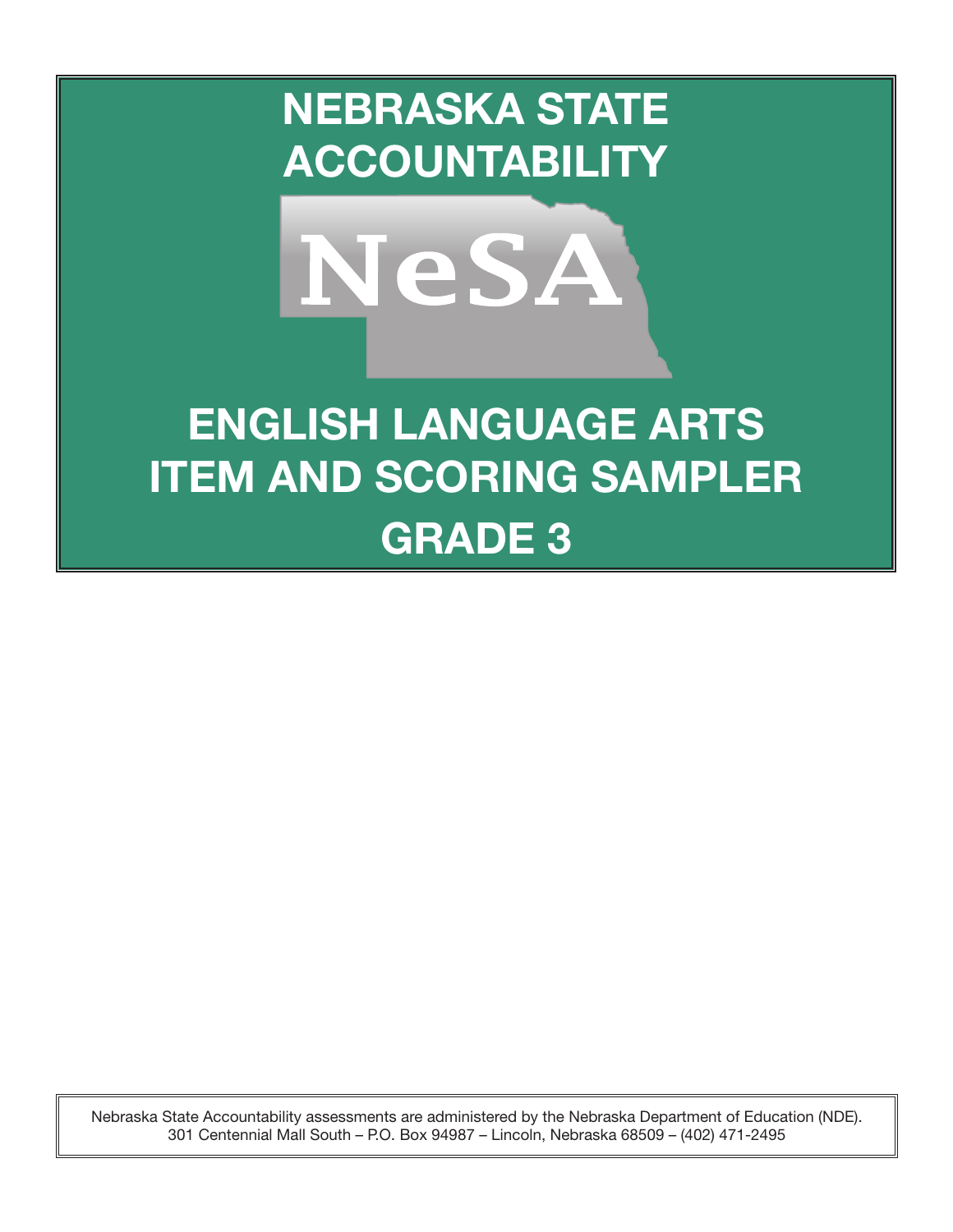### **[INFORMATION ABOUT THE ITEM AND SCORING SAMPLER](#page-2-0)**

### **[PASSAGES AND ITEMS](#page-5-0)**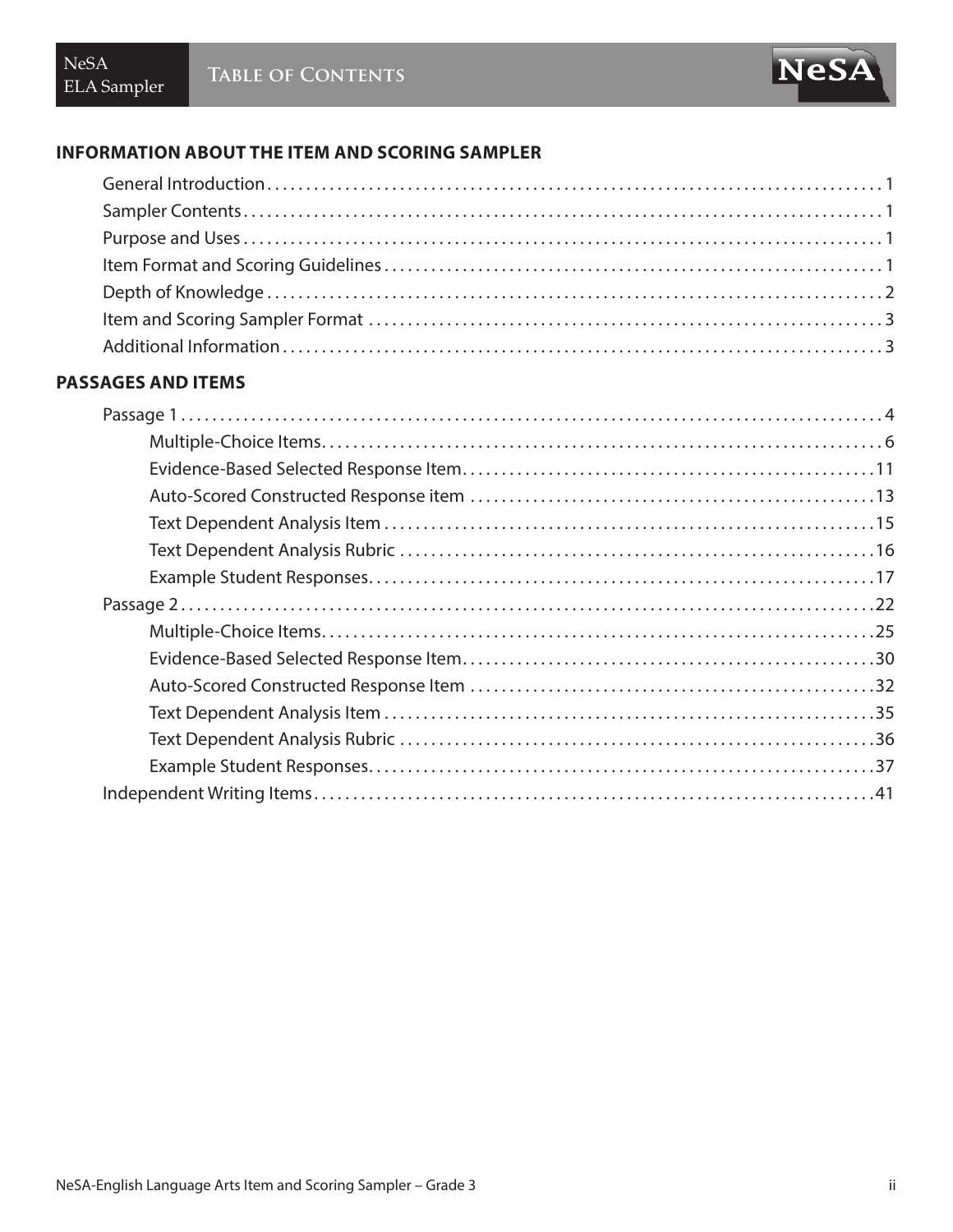# <span id="page-2-0"></span>**GENERAL INTRODUCTION**

The Nebraska Department of Education provides districts and schools with tools to assist in delivering focused instructional programs aligned to the state assessment system. These tools include Table of Specifications documents, administration manuals, and content-based item and scoring samplers. This Item and Scoring Sampler is a useful tool for Nebraska educators in the preparation of local instructional programs and the statewide NeSA-ELA.

# **SAMPLER CONTENTS**

This sampler contains reading passages with test questions (items) that have been written to align to the assessment indicators that are based on the Nebraska College- and Career-Ready English Language Arts Standards. The passages represent some of the genres approved by NDE to appear on an operational Nebraska College- and Career-Ready NeSA-ELA. The test questions provide a simulation of the types of items that will appear on an operational Nebraska College- and Career-Ready NeSA-ELA. Each sample test question has been through a rigorous review process to ensure alignment with the assessment indicators.

# **PURPOSE AND USES**

The purpose of the sampler is to expose teachers and administrators to new item types and to show how these items align to the revised Nebraska College- and Career-Ready English Language Arts Standards. Many of the items provided in the sampler will be accessible to students in the form of ELA Practice Tests, Guided Practice Tests, and Online Tools Training resources.

# **ITEM FORMAT AND SCORING GUIDELINES**

The Nebraska College- and Career-Ready NeSA-ELA has four types of test questions. For grade 3, the types of test questions are Multiple-Choice (MC), Evidence-Based Selected Response (EBSR), Auto-Scored Constructed Response (ASCR), and Text Dependent Analysis (TDA).

# **Multiple Choice (MC):**

All MC items have four answer choices, including three distractors and one correct answer. Distractors represent common misconceptions, incorrect logic, common misinterpretations, unsound reasoning, casual reading, etc. A correct response to an MC item is worth one point.

### **Evidence-Based Selected Response (EBSR):**

EBSR items have two parts and are designed to elicit an evidence-based response based on what a student has read from either an Informational Text or Literature stimulus passage. Each EBSR item is linked to a passage or passage set. Part A of an EBSR item is similar to a typical MC test question. A student analyzes a passage and chooses a single, best (correct) answer from four answer choices. Part B of an EBSR item elicits evidence from the stimulus passage and requires that the student select one or two answers based on the response the student provided in Part A. Part B is also different from Part A in that it may have more than four answer options, which is typical of an MC item. Each EBSR (Part A and Part B combined) is worth two points.

NeS.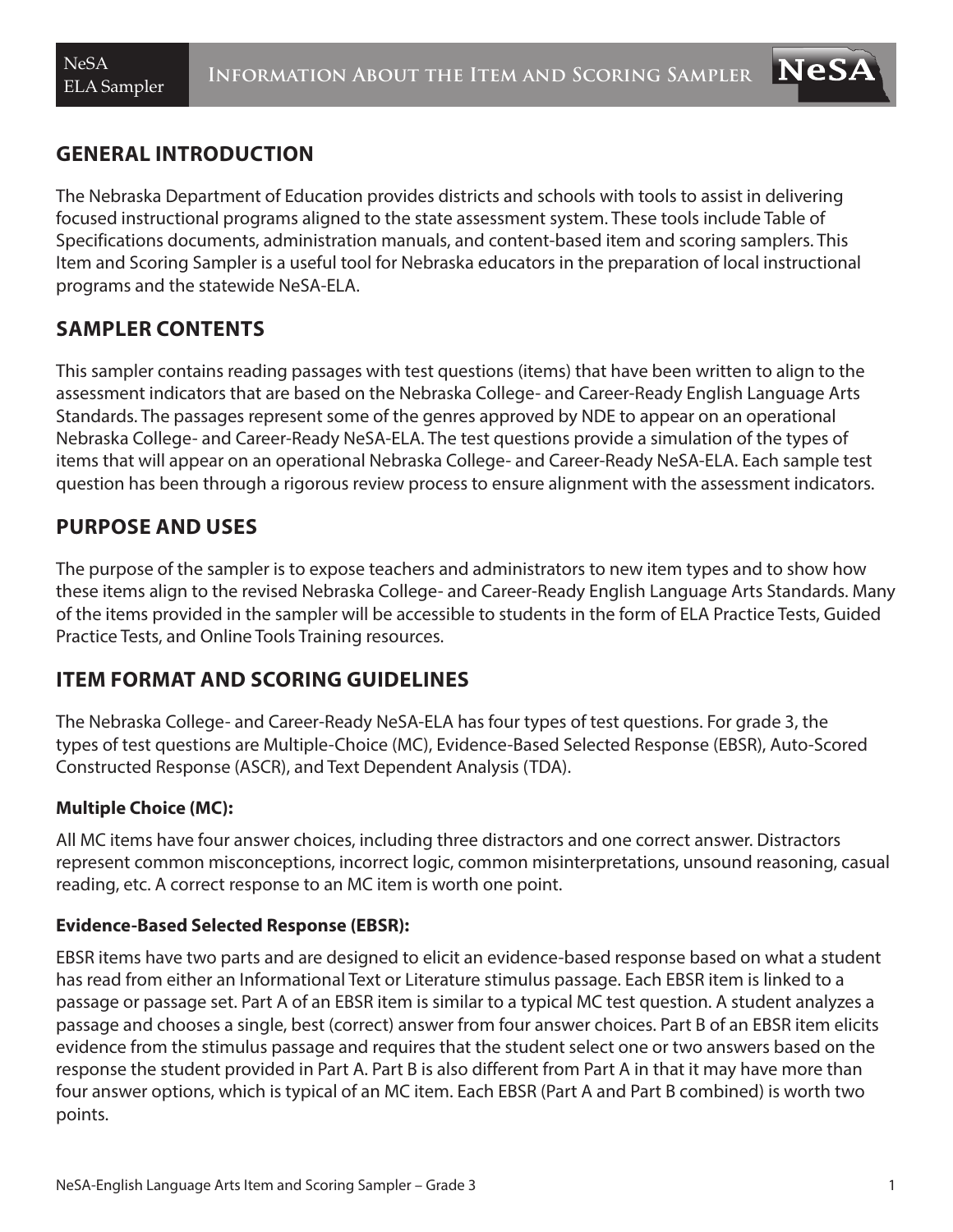### <span id="page-3-0"></span>**Auto-Scored Constructed Response (ASCR):**

ASCR item types provide a new forum in which to address higher-level thinking skills without the use of hand-scored test questions. Using the expansive features and functions of online testing, developers will incorporate technical enhancements to the test question, the response area, and/or the stimulus. Item types may include drag-and-drop, hot-spot, and in-line selection of multiple answers from drop-down menus. Students will be able to manipulate information within dynamic tasks such as dragging and pasting elements, highlighting text, and selecting multiple answers from a variety of presentation methods. Each ASCR test question is worth one or two points.

### **Text Dependent Analysis (TDA):**

Similar to an EBSR item, the TDA Writing Prompt is designed to elicit an evidence-based response from a student who has read either an Informational Text or Literature passage during the test event. The TDA is an on-demand, text-based writing piece that requires students to provide evidence from the text to support analysis, reflection, or ideas and opinions. Students must draw on basic writing skills while inferring and synthesizing information from the passage (making use of and referencing content from the passage to support the analysis) in order to develop a comprehensive response. Students will be given a TDA Writer's Checklist to assist in composing their response. The TDA will be scored using a holistic scoring rubric designed to provide a measurement of writing, conventions, and reading. The TDA is in alignment across grades 3–8 and 11 with the NeSA-ELA Standards indicated on the rubric. Each TDA Writing Prompt test question is scored using a rubric and will be reported to reading and writing.

# **DEPTH OF KNOWLEDGE**

In addition to being aligned to the standards, the sample items included in this sampler were also developed with a particular emphasis on cognitive complexity, or Depth of Knowledge (DOK). The DOK level is also provided for each item in this sampler in the Item Information Table. DOK measures the level of cognitive demand required to complete an assessment item. The following descriptions show the expectations of the DOK levels in greater detail.

**Level 1 (Recall of Information)** generally requires students to identify, list, or define, often asking them to recall who, what, when, and where. Consequently, this level usually asks students to recall facts, terms, concepts, and trends and may ask them to identify specific information contained in documents, excerpts, quotations, maps, charts, tables, graphs, or illustrations. Items that require students to "describe" and/or "explain" could be classified at Level 1 or Level 2, depending on what is to be described and/or explained. A Level 1 "describe" and/or "explain" would require students to recall, recite, or reproduce information.

**Level 2 (Basic Reasoning)** includes the engagement of some mental processing beyond recalling or reproducing a response. A Level 2 "describe" and/or "explain" would require students to go beyond a description or explanation of recalled information to describe and/or explain a result or "how" or "why."

**Level 3 (Complex Reasoning)** requires reasoning, using evidence, and thinking on a higher and more abstract level than Level 1 and Level 2. Students will go beyond explaining or describing "how and why" to justifying the "how and why" through application and evidence. Level 3 questions often involve making connections across time and place to explain a concept or "big idea."

**NeS**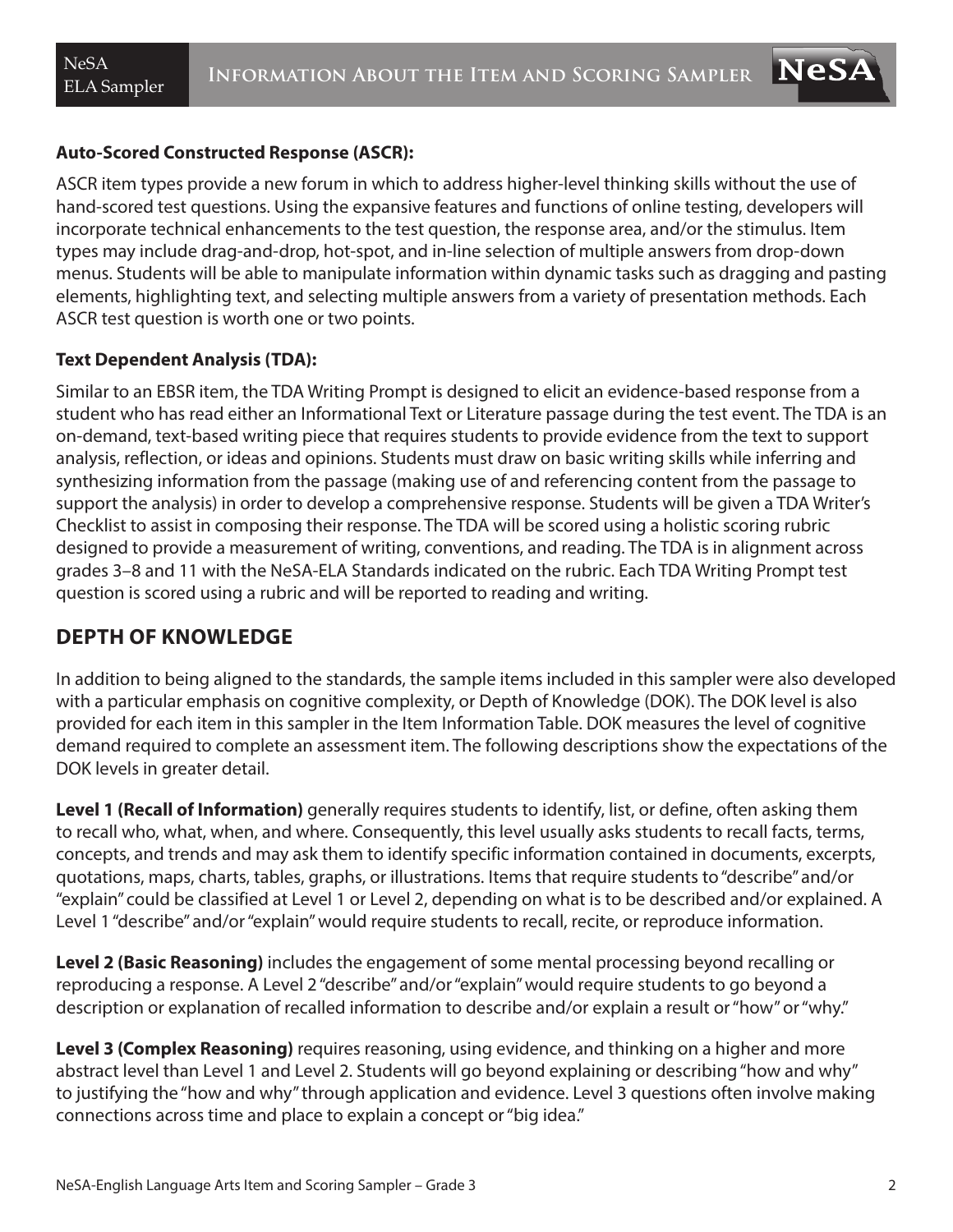# <span id="page-4-0"></span>**ITEM AND SCORING SAMPLER FORMAT**

Sample questions are provided in this sampler, along with any related stimulus information such as a passage or graphic. Following each test question is an item information table.

### **Example Response Item Information Table**

| <b>Item Information</b>   |                                    |                                           |
|---------------------------|------------------------------------|-------------------------------------------|
| Alignment                 | Assigned<br>Indicator              | Assigned indicator definition             |
|                           | <b>Answer Key   Correct Answer</b> | <b>Option Annotations</b>                 |
| <b>Depth of Knowledge</b> | Assigned DOK                       | Brief answer option analysis or rationale |
| <b>Focus</b>              | Skill/Task                         |                                           |

All Text Dependent Analysis items in this sampler are supported by an item information table, the TDA Scoring Rubric, and annotated sample student responses at each score point.

The NeSA-ELA is administered primarily online. Although there is a paper-pencil format, the examples in this sampler include samples of students' responses in online format.

# **ADDITIONAL INFORMATION**

For more information related to the Nebraska plan and schedule for making the transition to NeSA-English Language Arts, see <http://www.education.ne.gov/Assessment>and select the link on the left titled "ELA Transition."

NeS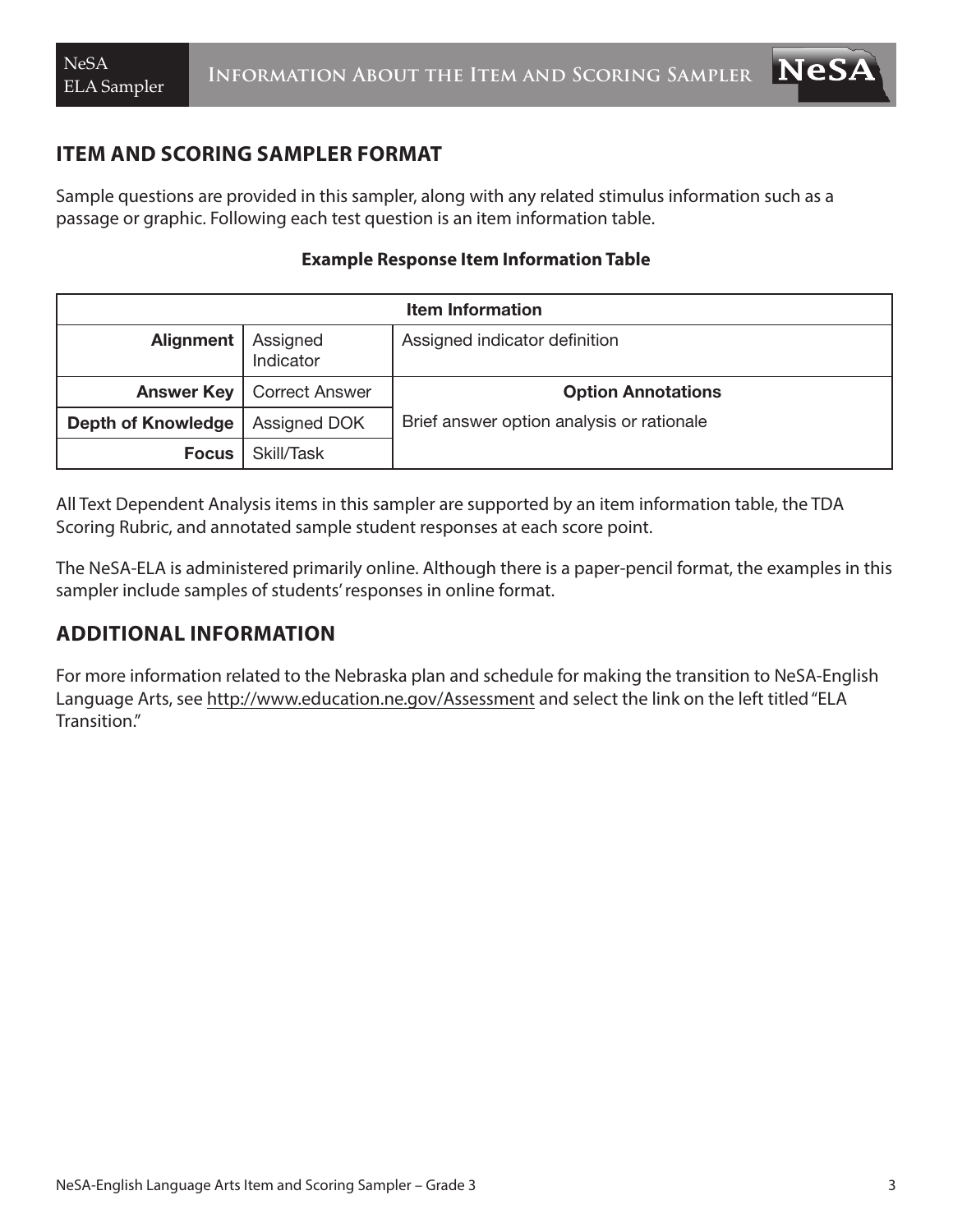# <span id="page-5-0"></span>**PASSAGE 1**

# Luke's Paper Crane

Luke sat down and opened his reading book. A folded paper crane fell out. Luke picked it up and held it in his hand. His *ojiichan* (grandfather) had made it for him when he came to visit from Japan. Ojiichan had taken the paper wrapped around a pair of wooden chopsticks that he used to eat meals and folded it into a crane. He was always making things out of pieces of paper. Luke missed his grandfather.

He held up his grandfather's gift. The crane had been flattened between the pages of his book, so Luke gently pulled to straighten its neck. As he folded down its wings, his friend Brian noticed.

"Luke, what's that?" Brian asked.

"It's something my grandfather made me," he said, showing it to Brian. Now all the kids in the class wanted to see it too.

"Luke, what do you have that's more interesting than reading?" his teacher, Mr. Cruz, asked.

"Sorry," Luke said, putting his paper crane away. When Mr. Cruz returned to his desk, Luke took another peek at his paper crane.

"Luke," Mr. Cruz said, "may I please have that? You may have it back after school."

8 Luke could hardly wait for the school day to end. When it was finally over, he sped like a racecar up to Mr. Cruz's desk. "Mr. Cruz, may I have my paper crane back?"

"Of course, Luke," Mr. Cruz said, smiling. He opened his drawer and took out the paper crane. "I just hope next time you will pay more attention in class."

"Yes, Mr. Cruz," Luke said. Then he gently flattened the paper crane and carefully tucked it between the pages of his book.

"Did you make that crane, Luke?" his teacher asked. "It's very nice."

"No, my grandfather made it for me," Luke said proudly. "It reminds me of him, so I like to keep it with me."

"Ah, yes, Luke," Mr. Cruz said. "I understand. I also have one of those specially folded birds made by my grandfather. He could make all kinds of paper animals."

"Did your grandfather grow up in Japan, like mine, Mr. Cruz?" Luke asked.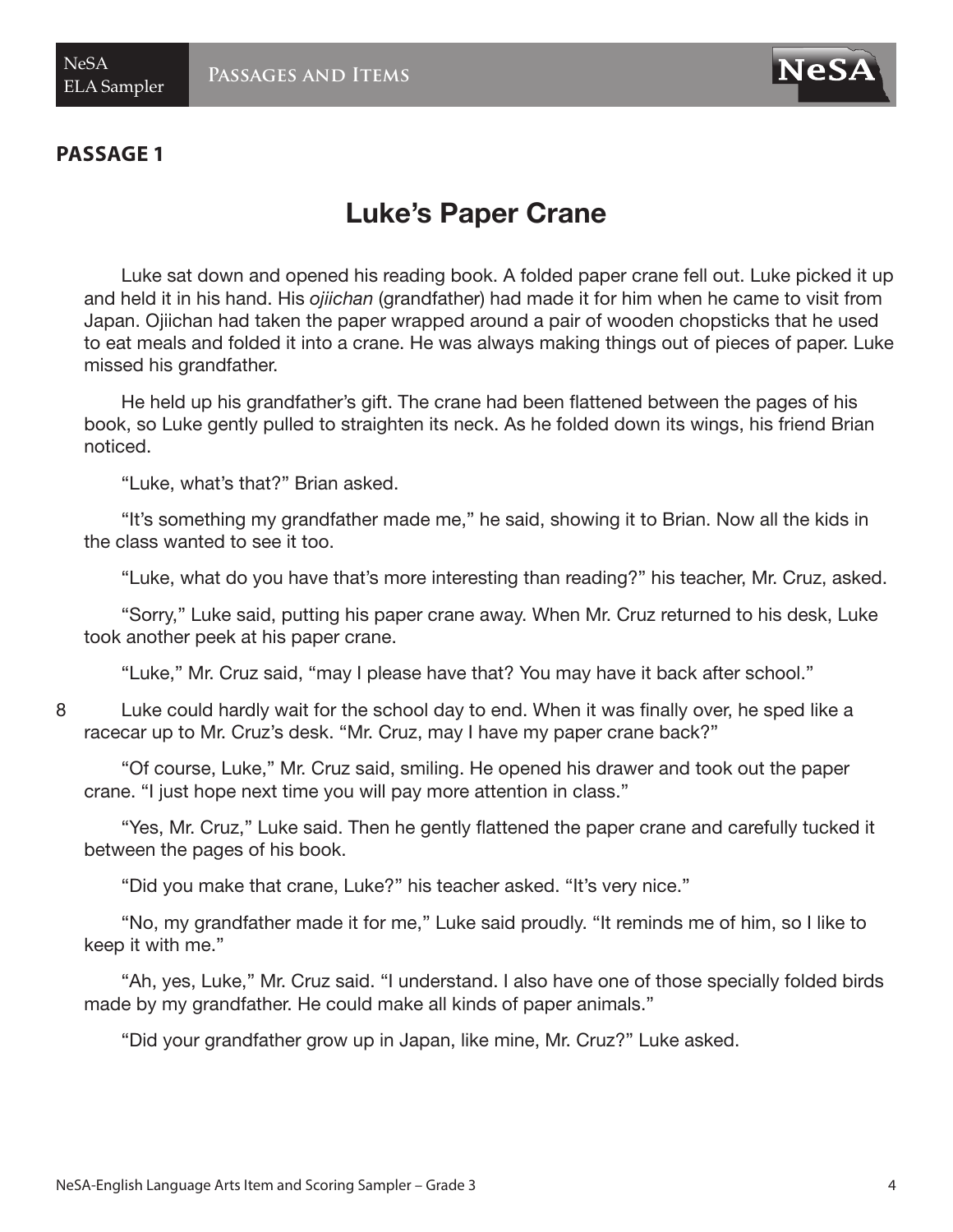"Oh, no," he said, laughing. "My grandfather grew up in Spain. A long time ago, the Spanish learned how to fold paper animals from the Japanese. In Spanish, we call a paper crane a *pajarita*. My grandfather folded paper animals his whole life. I always think of him when I make one myself."

"He sounds just like my grandfather," Luke said.

The next day, Luke opened his book in class. His paper crane was missing! He looked under the table and in his desk.

Luke was so upset. He couldn't wait until he could look for it after class. When all the kids had gone out to recess, Luke stayed behind.

"Luke, aren't you going to go outside?" Mr. Cruz asked.

"I've lost my grandfather's paper crane," he said, trying not to show he was upset.

"Oh, Luke," Mr. Cruz said, feeling bad, "let me help you look for it." Mr. Cruz and Luke looked all over the classroom but couldn't find it.

"Would it help to make one yourself?" Mr. Cruz asked Luke.

"No," he said, shaking his head. "I never learned how to make one from my grandfather."

"Would you like to learn, Luke?" Mr. Cruz asked. "I can teach you."

"Could you?" Luke asked excitedly. "I would really like to send one to my grandfather."

"Of course, Luke." Mr. Cruz reached into his desk. He took out several pairs of wooden chopsticks wrapped in paper.

Luke's eyes grew wide. He was so happy. "Thank you, Mr. Cruz!" he said, smiling at his teacher.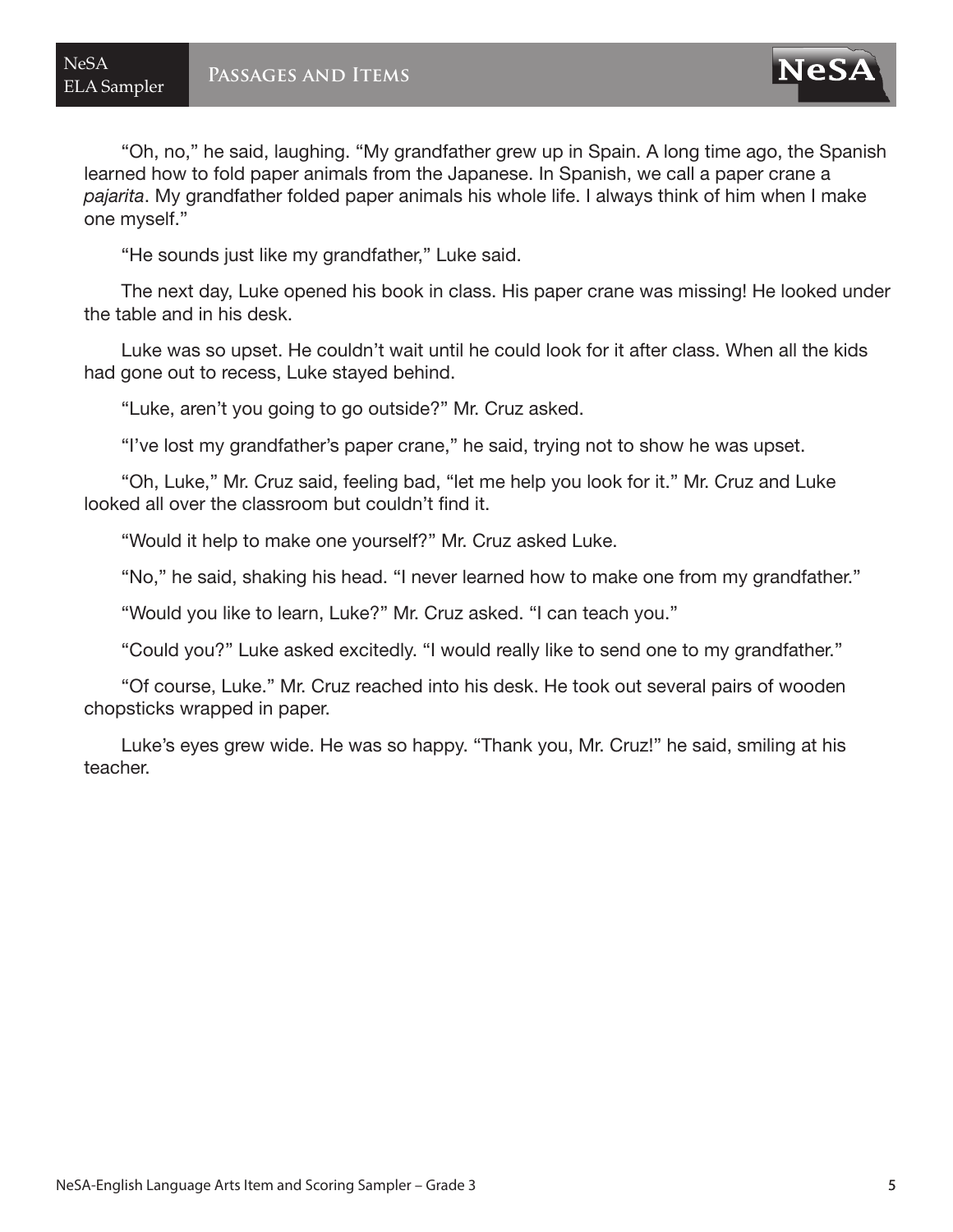

# <span id="page-7-0"></span>**MULTIPLE-CHOICE ITEMS**

- 1. In paragraph 8, how does the author use a literary device?
	- A. The author uses a simile to show how quickly Luke moved.
	- B. The author uses personification to compare Luke's speed to a racecar.
	- C. The author uses an idiom to explain why Luke wanted the school day to end.
	- D. The author uses onomatopoeia to describe the sound Luke's feet make as he moves.

| <b>Item Information</b>   |                        |                                                                                                                                                                                                                                                                                                                                                                                                                                    |
|---------------------------|------------------------|------------------------------------------------------------------------------------------------------------------------------------------------------------------------------------------------------------------------------------------------------------------------------------------------------------------------------------------------------------------------------------------------------------------------------------|
| <b>Alignment</b>          | 3.1.6.c                | Identify and explain why authors use literary devices<br>(e.g., simile, alliteration, onomatopoeia, imagery, rhythm,<br>personification, hyperbole, idioms).                                                                                                                                                                                                                                                                       |
| <b>Answer Key</b>         | A                      | <b>Option Annotations</b>                                                                                                                                                                                                                                                                                                                                                                                                          |
| <b>Depth of Knowledge</b> | 2                      | The student is asked to determine how the author uses a                                                                                                                                                                                                                                                                                                                                                                            |
| <b>Focus</b>              | <b>Literary Device</b> | specific literary device in a specific paragraph of the story.<br>Option A is the correct answer since the author says "he<br>sped like a racecar," which is a simile indicating high speed.<br>Options B and D are not correct since the author does not<br>use personification or onomatopoeia in describing Luke's<br>movement. Option C is incorrect since paragraph 8 does not<br>indicate Luke wanted the school day to end. |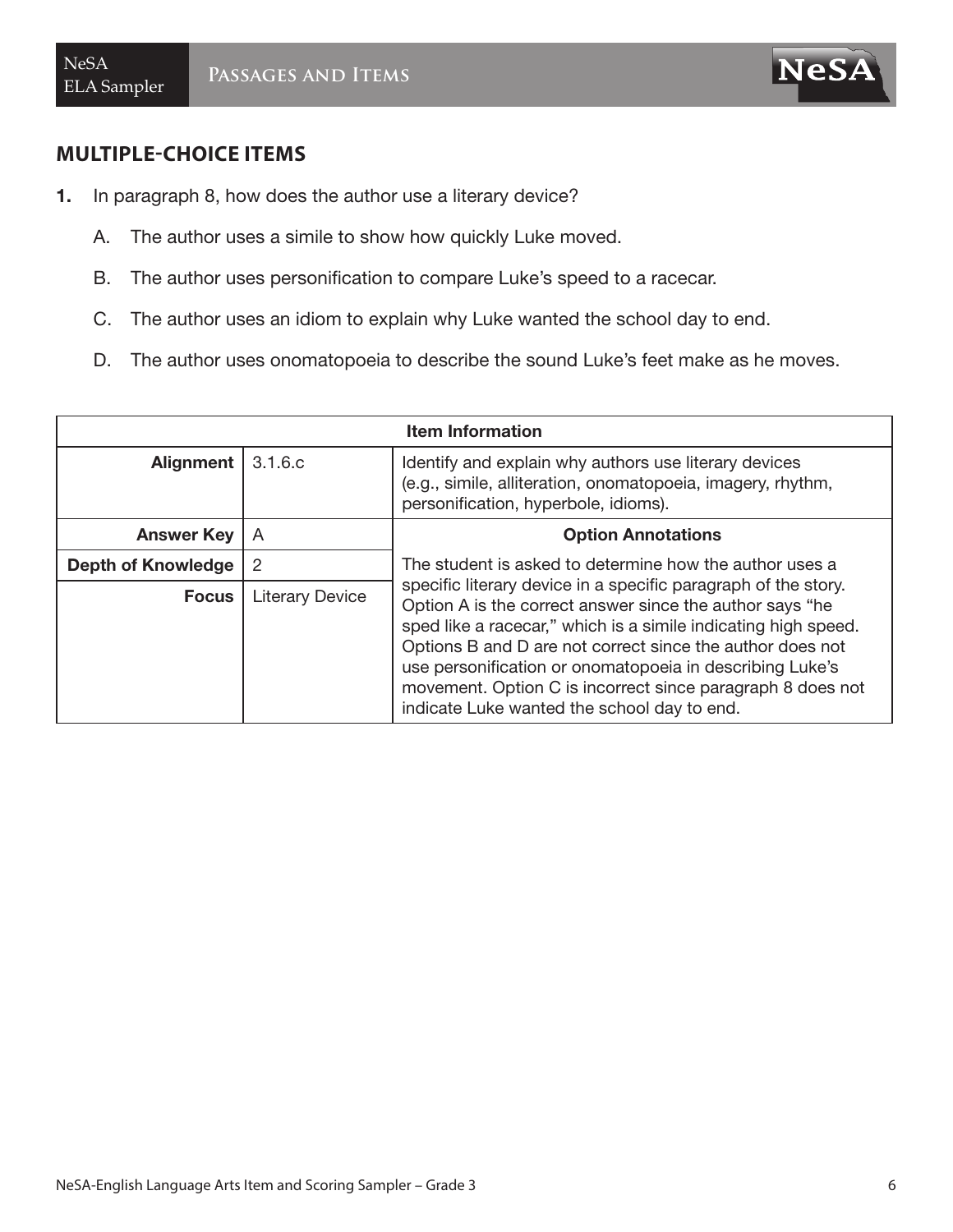

- 2. Which detail from the story BEST shows that Mr. Cruz is an understanding person?
	- A. He wants all students in the class to finish their work.
	- B. He helps a student who has lost a special paper crane.
	- C. He knows how people in different countries learned to fold paper.
	- D. He can create a paper crane using the paper that is wrapped around chopsticks.

| <b>Item Information</b>   |                         |                                                                                                                                                                                                                                                                                                                                          |
|---------------------------|-------------------------|------------------------------------------------------------------------------------------------------------------------------------------------------------------------------------------------------------------------------------------------------------------------------------------------------------------------------------------|
| Alignment                 | 3.1.6 b                 | Identify and describe elements of literary text (e.g., characters,<br>setting, plot, point of view).                                                                                                                                                                                                                                     |
| <b>Answer Key</b>         | В                       | <b>Option Annotations</b>                                                                                                                                                                                                                                                                                                                |
| <b>Depth of Knowledge</b> | 2                       | The student is asked to select a detail from the story that                                                                                                                                                                                                                                                                              |
| <b>Focus</b>              | <b>Character Traits</b> | shows that the teacher is "understanding." Option B is the<br>correct answer since his offer to help Luke make a new<br>paper crane indicates he understands that the lost crane was<br>special to Luke. Options A, C, and D are accurate facts from<br>the story, but they do not support the idea that Mr. Cruz is<br>"understanding." |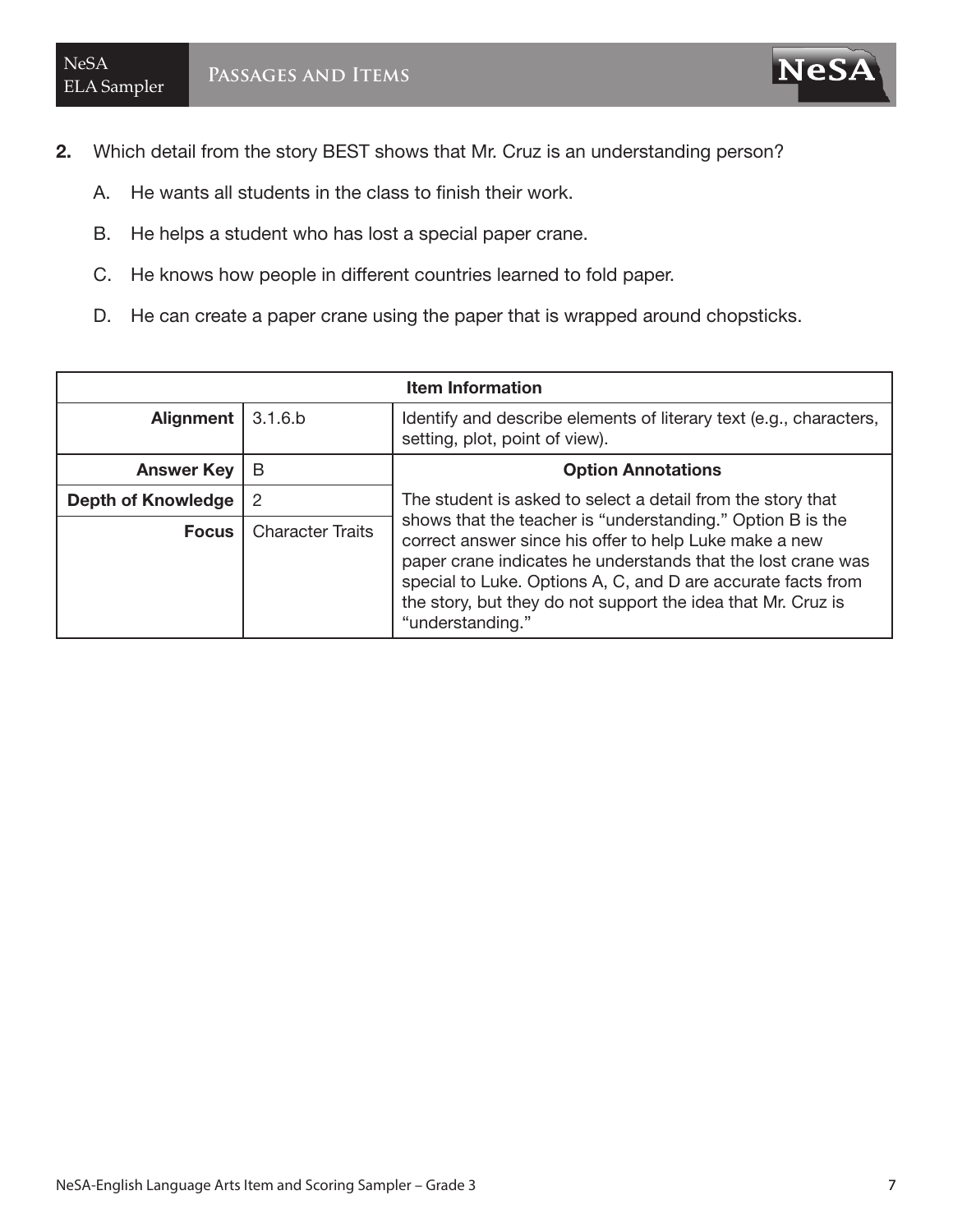- 3. Which comparison between cultures is made in the story?
	- A. languages
	- B. school
	- C. friends
	- D. artwork

| <b>Item Information</b>   |                              |                                                                                                                                                                                                                               |
|---------------------------|------------------------------|-------------------------------------------------------------------------------------------------------------------------------------------------------------------------------------------------------------------------------|
| <b>Alignment</b>          | 3.1.6 h                      | Compare and contrast similar themes, topics, and/or patterns<br>of events in literary and informational texts to develop a<br>multicultural perspective.                                                                      |
| <b>Answer Key</b>         | D                            | <b>Option Annotations</b>                                                                                                                                                                                                     |
| <b>Depth of Knowledge</b> | $\overline{2}$               | The student is asked to identify the kind of cultural comparison                                                                                                                                                              |
| <b>Focus</b>              | Multicultural<br>Perspective | made in the story. Option D is the correct answer since the<br>making of folded-paper art in both Spain and Japan are<br>compared in the story. Options A, B, and C are not topics<br>compared between cultures in the story. |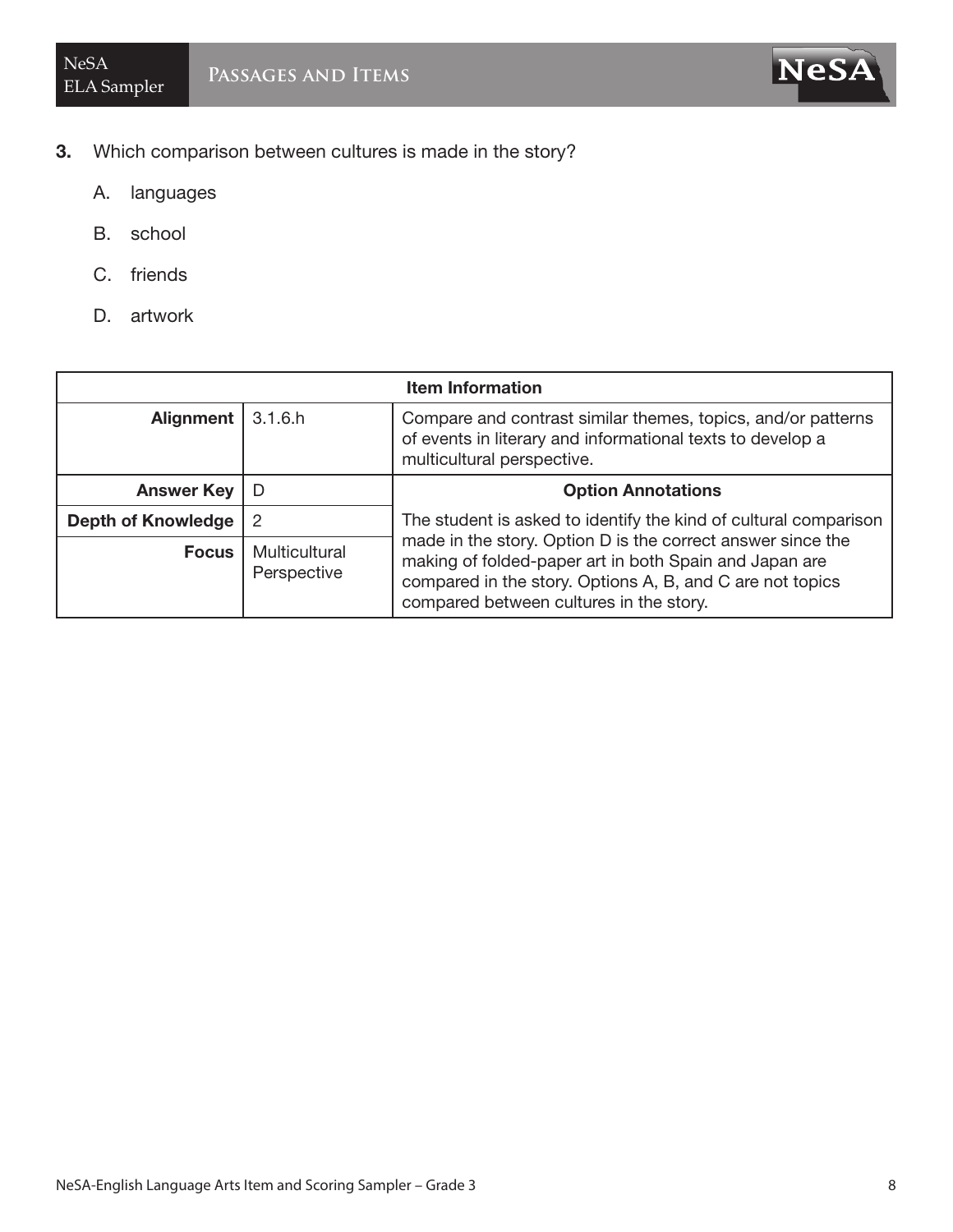- 4. What is the author's purpose for writing "Luke's Paper Crane"?
	- A. to persuade the reader to visit a different country
	- B. to explain to the reader how to fold a paper crane
	- C. to entertain the reader by telling about a child's paper crane
	- D. to inform the reader about a grandfather's life in a different country

| <b>Item Information</b>   |                     |                                                                                                                                                                                                                                                                                     |
|---------------------------|---------------------|-------------------------------------------------------------------------------------------------------------------------------------------------------------------------------------------------------------------------------------------------------------------------------------|
| <b>Alignment</b>          | 3.1.6.a             | Identify author's purpose(s) (e.g., explain, entertain, inform,<br>persuade) to support text comprehension.                                                                                                                                                                         |
| <b>Answer Key</b>         | C                   | <b>Option Annotations</b>                                                                                                                                                                                                                                                           |
| <b>Depth of Knowledge</b> | -3                  | The student is asked to select the author's purpose for writing                                                                                                                                                                                                                     |
| <b>Focus</b>              | Author's<br>Purpose | the story. Option C is the correct answer since the story about<br>a paper crane was written to entertain. Option A is incorrect<br>since the story makes no attempt at persuasion, and Options<br>B and D are incorrect since the story was not written to<br>provide information. |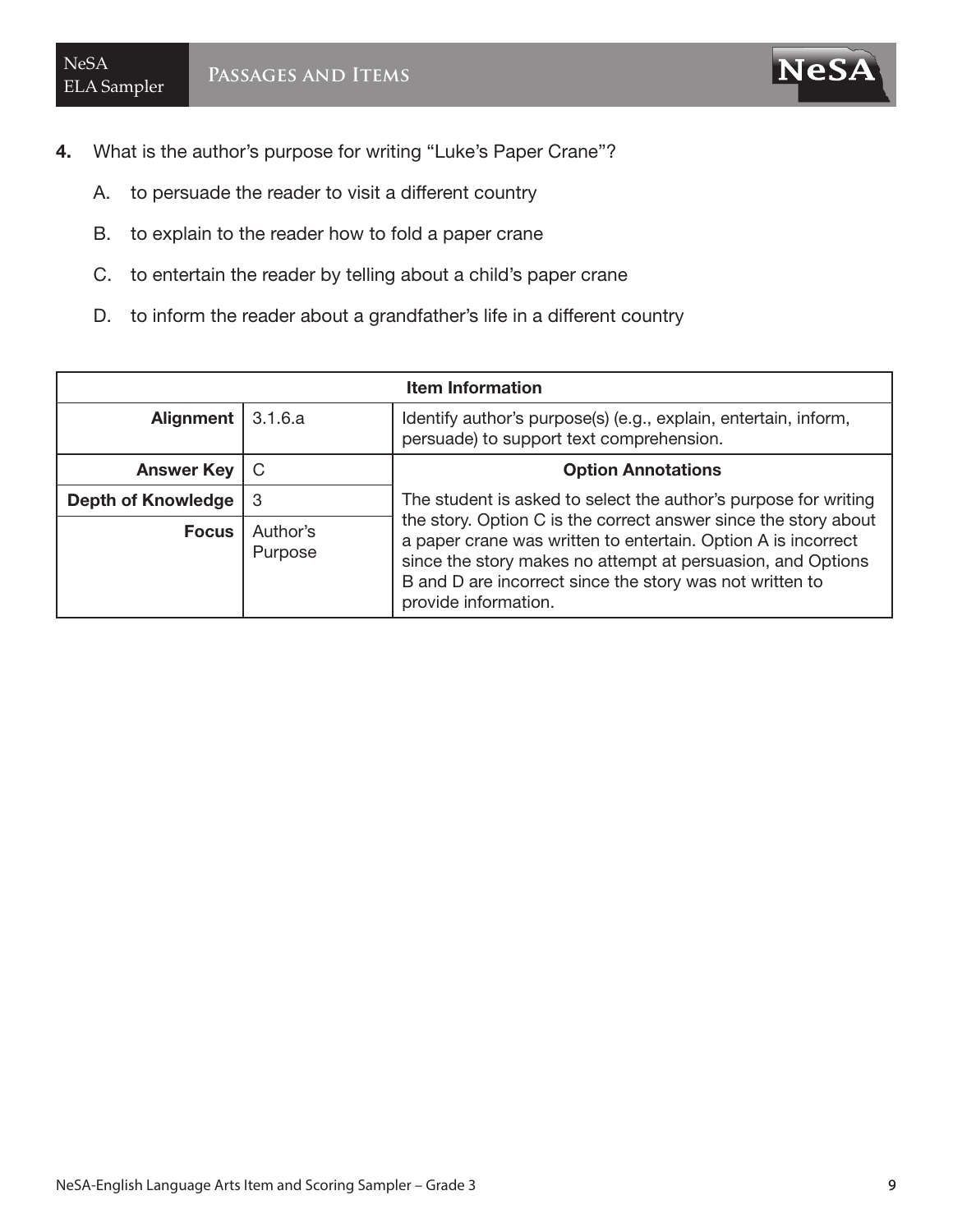$$
\overline{\text{Nesa}}
$$

- 5. What is the BEST summary of the story?
	- A. Luke shows his friend a paper crane that his grandfather made him. Luke's teacher takes the paper crane because Luke is supposed to be reading. The paper crane gets lost and Luke is upset.
	- B. Luke has a special paper crane that his grandfather made for him. He takes the paper crane to school and loses it. His teacher helps him look for it at recess. When they cannot find the paper crane, Luke's teacher offers to teach him how to make a new one.
	- C. Luke takes a paper crane to school. His grandfather made it for him. His teacher takes the paper crane. All of the kids in Luke's class want to see the paper crane and it gets lost. Luke is upset that he lost the paper crane. It reminds him of his grandfather who lives in Japan.
	- D. Luke misses his grandfather who lives in Japan. Luke carries a paper crane with him to remind him of his grandfather. Luke would like to learn how to fold a paper crane so he can send one to his grandfather. Luke's teacher knows how to make a paper crane and offers to teach Luke how to make one.

| <b>Item Information</b>   |         |                                                                                                                                                                                                                                                                                                     |
|---------------------------|---------|-----------------------------------------------------------------------------------------------------------------------------------------------------------------------------------------------------------------------------------------------------------------------------------------------------|
| <b>Alignment</b>          | 3.1.6.d | Summarize a literary text and/or media, using key details to<br>identify the theme.                                                                                                                                                                                                                 |
| <b>Answer Key</b>         | В       | <b>Option Annotations</b>                                                                                                                                                                                                                                                                           |
| <b>Depth of Knowledge</b> | -3      | The student is asked to select the best summary of the story.                                                                                                                                                                                                                                       |
| <b>Focus</b>              | Summary | Option B is the correct answer since it contains the highlights<br>of the story, including the problem and the resolution. Options<br>A and C fail to include the resolution of the story. Option D<br>does not include the problem caused by Luke's loss of his<br>grandfather's paper crane gift. |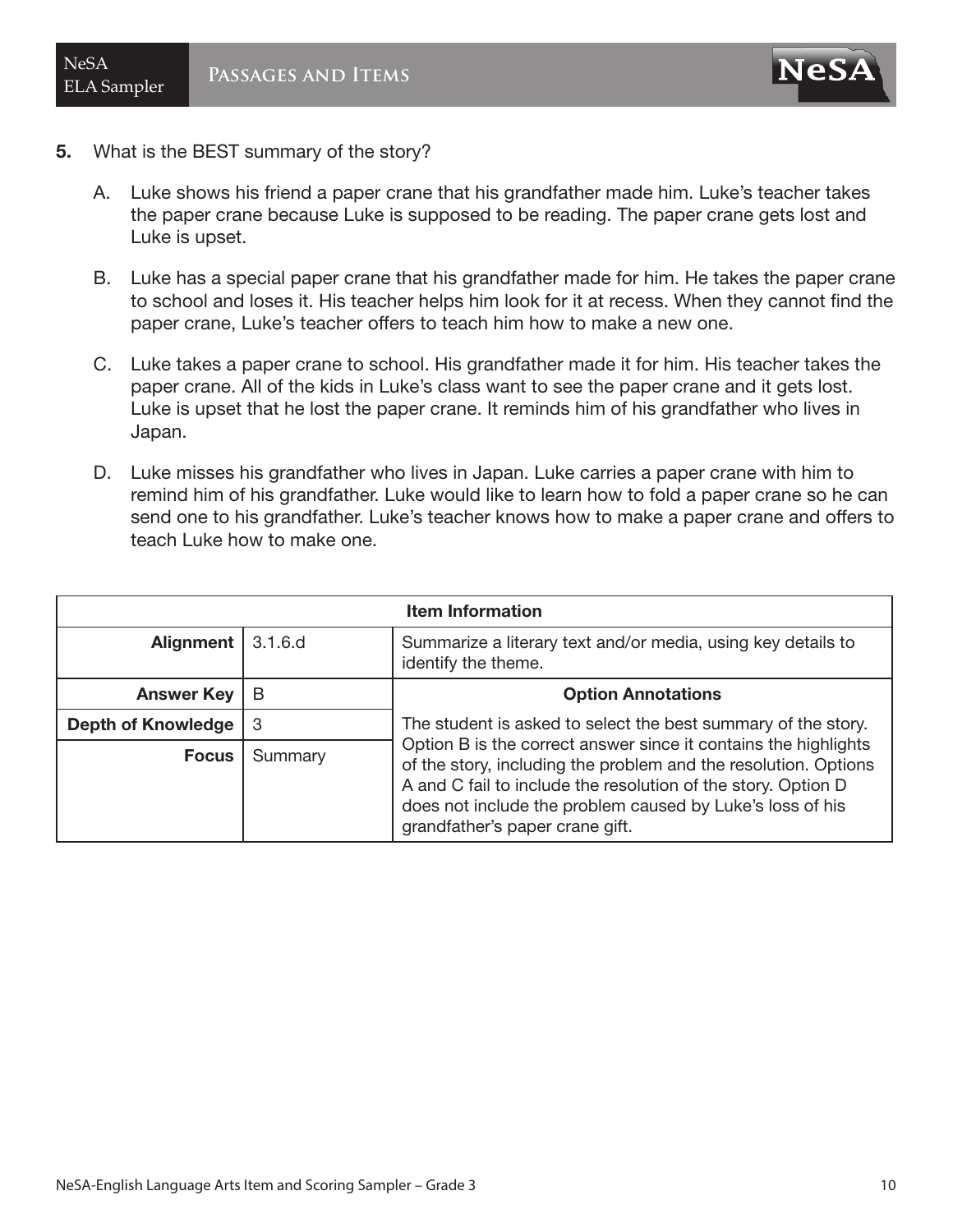$$
\overline{\text{NSA}}
$$

# <span id="page-12-0"></span>**EVIDENCE-BASED SELECTED RESPONSE ITEM**

6. This question has two parts. Answer part A, and then answer part B.

## Part A

What is the meaning of the word crane as it is used in the story?

- A. tool
- B. bird
- C. paper
- D. present

## Part B

Which sentence from the story supports the answer in part A?

- A. He was always making things out of pieces of paper.
- B. As he folded down its wings, his friend Brian noticed.
- C. "It's something my grandfather made me."
- D. "Luke, what do you have that is more interesting than reading?"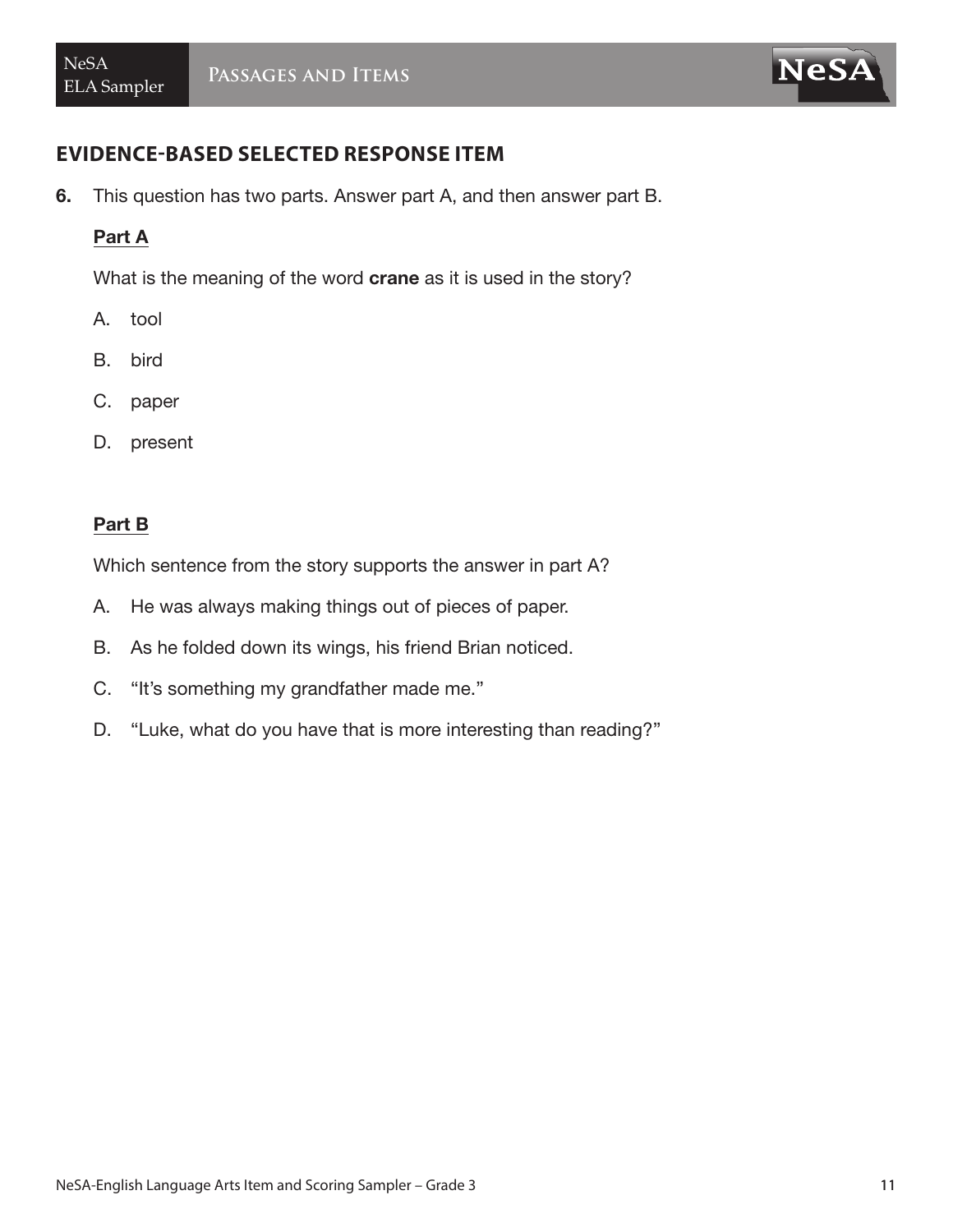

| <b>Item Information</b>   |                                                                                                                                                                                                                                                                                                     |                                                                                                                                                                          |
|---------------------------|-----------------------------------------------------------------------------------------------------------------------------------------------------------------------------------------------------------------------------------------------------------------------------------------------------|--------------------------------------------------------------------------------------------------------------------------------------------------------------------------|
| <b>Alignment</b>          | 3.1.5.b                                                                                                                                                                                                                                                                                             | Apply context clues (e.g., word, phrase, and sentence clues)<br>and text features to help infer meaning of unknown words.                                                |
| <b>Answer Key</b>         | Part A: B                                                                                                                                                                                                                                                                                           | <b>Option Annotations</b>                                                                                                                                                |
|                           | Part B: B                                                                                                                                                                                                                                                                                           | The student is asked to determine the meaning of the word                                                                                                                |
| <b>Depth of Knowledge</b> | 2                                                                                                                                                                                                                                                                                                   | "crane" and then to select the sentence that provides context                                                                                                            |
| <b>Focus</b>              | <b>Context Clues</b>                                                                                                                                                                                                                                                                                | to support that meaning.                                                                                                                                                 |
|                           |                                                                                                                                                                                                                                                                                                     | <b>Part A:</b> Option B is the correct answer since the crane in the<br>story refers to a type of bird. Options A, C, and D are not<br>definitions for the word "crane." |
|                           | <b>Part B:</b> Option B is the correct answer since it indicates the<br>paper crane has "wings." Options A, C, and D provide no<br>context for understanding the meaning of "crane."                                                                                                                |                                                                                                                                                                          |
|                           | This item is worth 2 points. To receive full credit, the student<br>must select the correct answer for both part A and part B. To<br>receive 1 point, the student must select the correct answer for<br>part A. No credit will be given for a correct response to part B<br>if part A is incorrect. |                                                                                                                                                                          |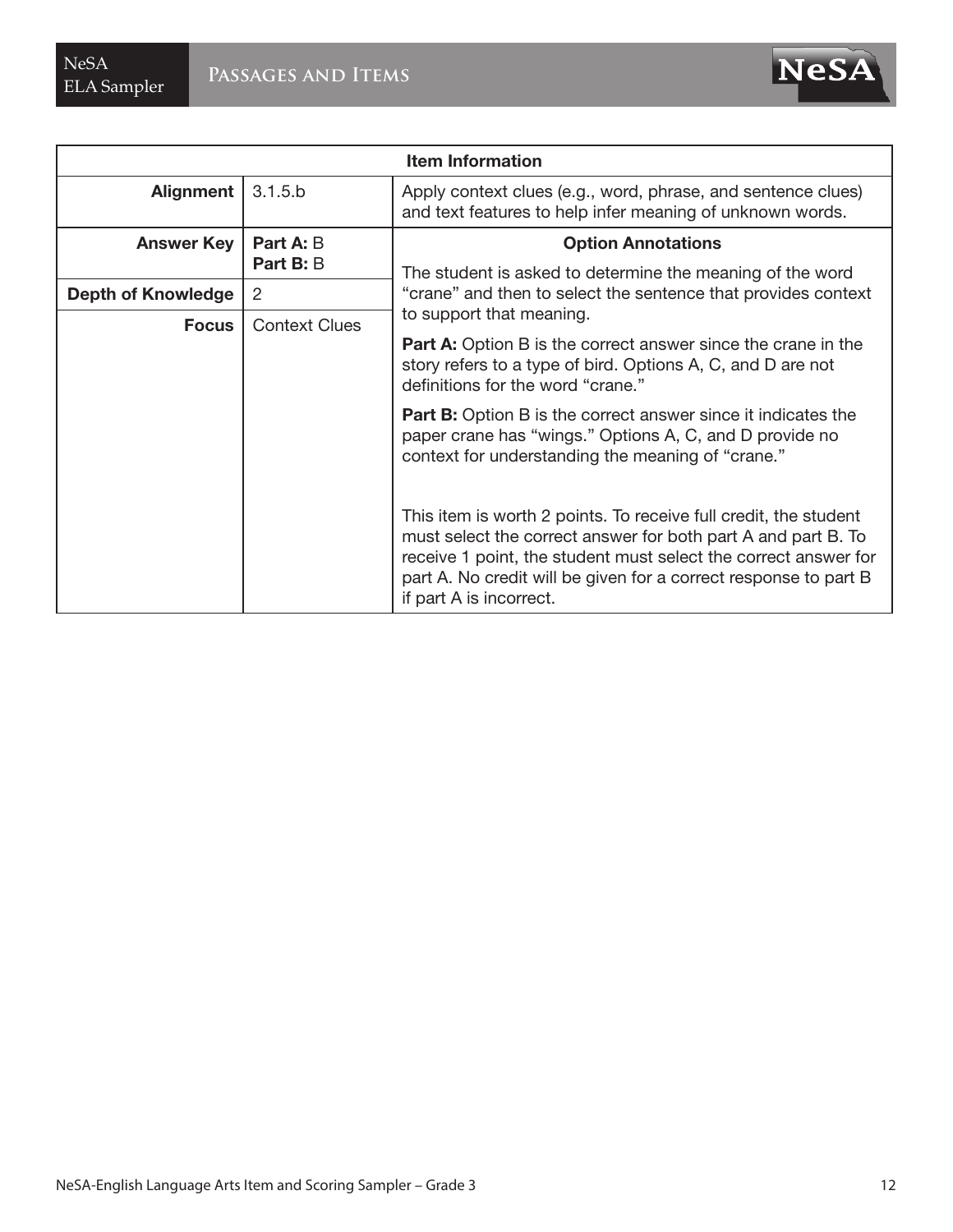# <span id="page-14-0"></span>**AUTO-SCORED CONSTRUCTED RESPONSE ITEM**

7.Choose two sentences from the story that BEST show<br>the paper crane is important to Luke. Choose two.

| "I just hope next time you will pay more attention in<br>class."                                           |
|------------------------------------------------------------------------------------------------------------|
| "Yes, Mr. Cruz," Luke said.                                                                                |
| Then he gently flattened the paper crane and<br>carefully tucked it back between the pages of his<br>book. |
| "Did you make that crane, Luke?" his teacher asked<br>"It's very nice."                                    |
| "No, my grandfather made it for me," Luke said<br>proudly.                                                 |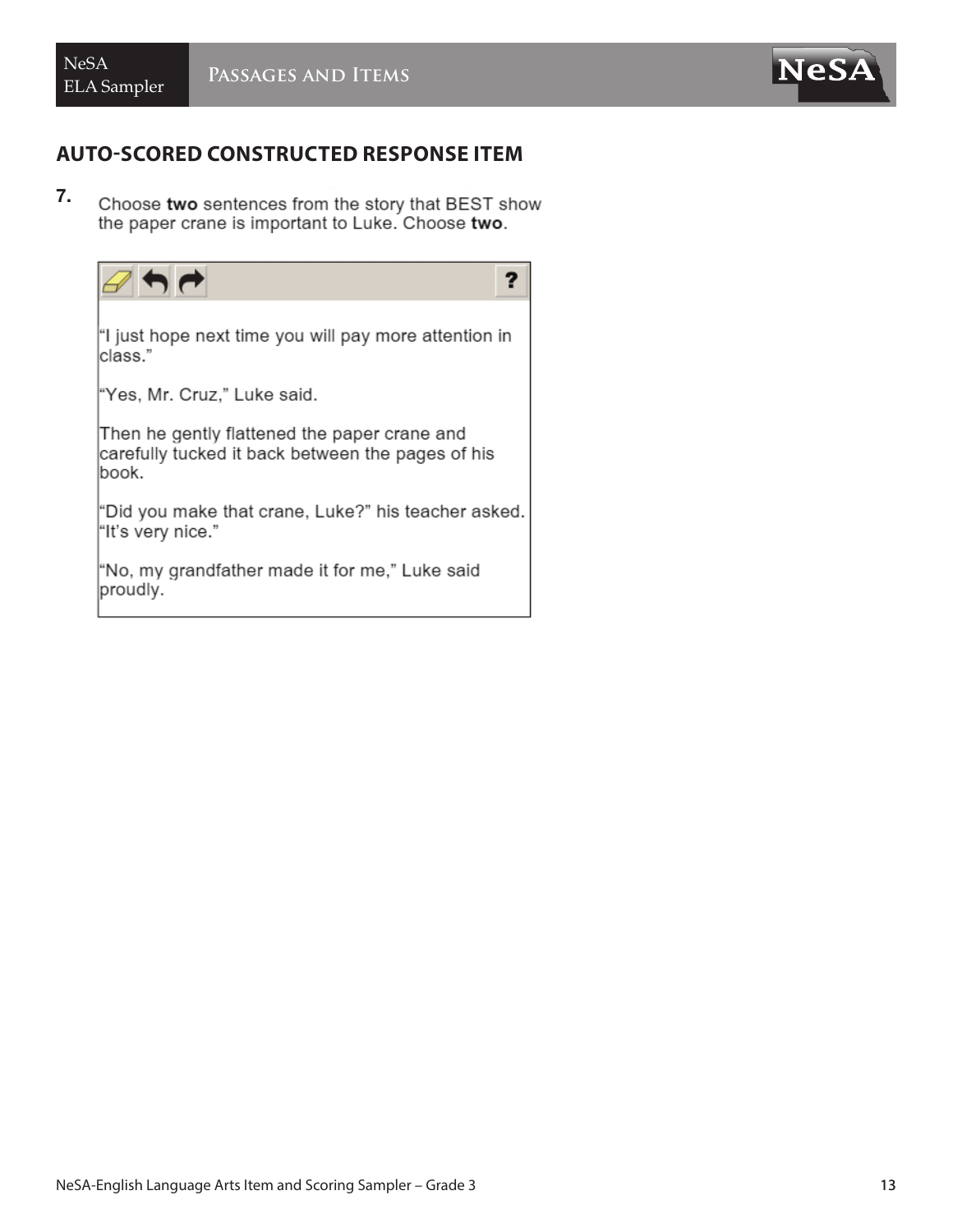

# Answer Key – Correct Responses

Choose two sentences from the story that BEST show<br>the paper crane is important to Luke. Choose two.

| カブ                                                                                                         |
|------------------------------------------------------------------------------------------------------------|
| "I just hope next time you will pay more attention in<br>class."                                           |
| "Yes, Mr. Cruz," Luke said.                                                                                |
| Then he gently flattened the paper crane and<br>carefully tucked it back between the pages of his<br>book. |
| "Did you make that crane, Luke?" his teacher asked.<br>"It's very nice."                                   |
| "No, my grandfather made it for me," Luke said<br>proudly.                                                 |

| <b>Item Information</b>   |                     |                                                                                                                                                                                                                                                |
|---------------------------|---------------------|------------------------------------------------------------------------------------------------------------------------------------------------------------------------------------------------------------------------------------------------|
| Alignment                 | 3.1.6.i             | Construct and/or answer literal and inferential questions<br>and support answers with specific evidence from the text or<br>additional sources.                                                                                                |
| <b>Answer Key</b>         | See Correct         | <b>Option Annotations</b>                                                                                                                                                                                                                      |
|                           | Student<br>Response | The student is asked to select two sentences from the story<br>that support a specific main idea. The third and fifth sentences                                                                                                                |
| <b>Depth of Knowledge</b> | 2                   | are correct since Luke "carefully tucked it back" and he "said                                                                                                                                                                                 |
| <b>Focus</b>              | Inference           | proudly" that his "grandfather made it" for him, indicating that<br>the paper crane is important to him. The other sentences do<br>not support the central idea stated in the question.                                                        |
|                           |                     | This item is worth 2 points. To receive full credit, the student<br>must correctly identify both sentences that support the main<br>idea. To receive 1 point, the student must correctly identify one<br>sentence that supports the main idea. |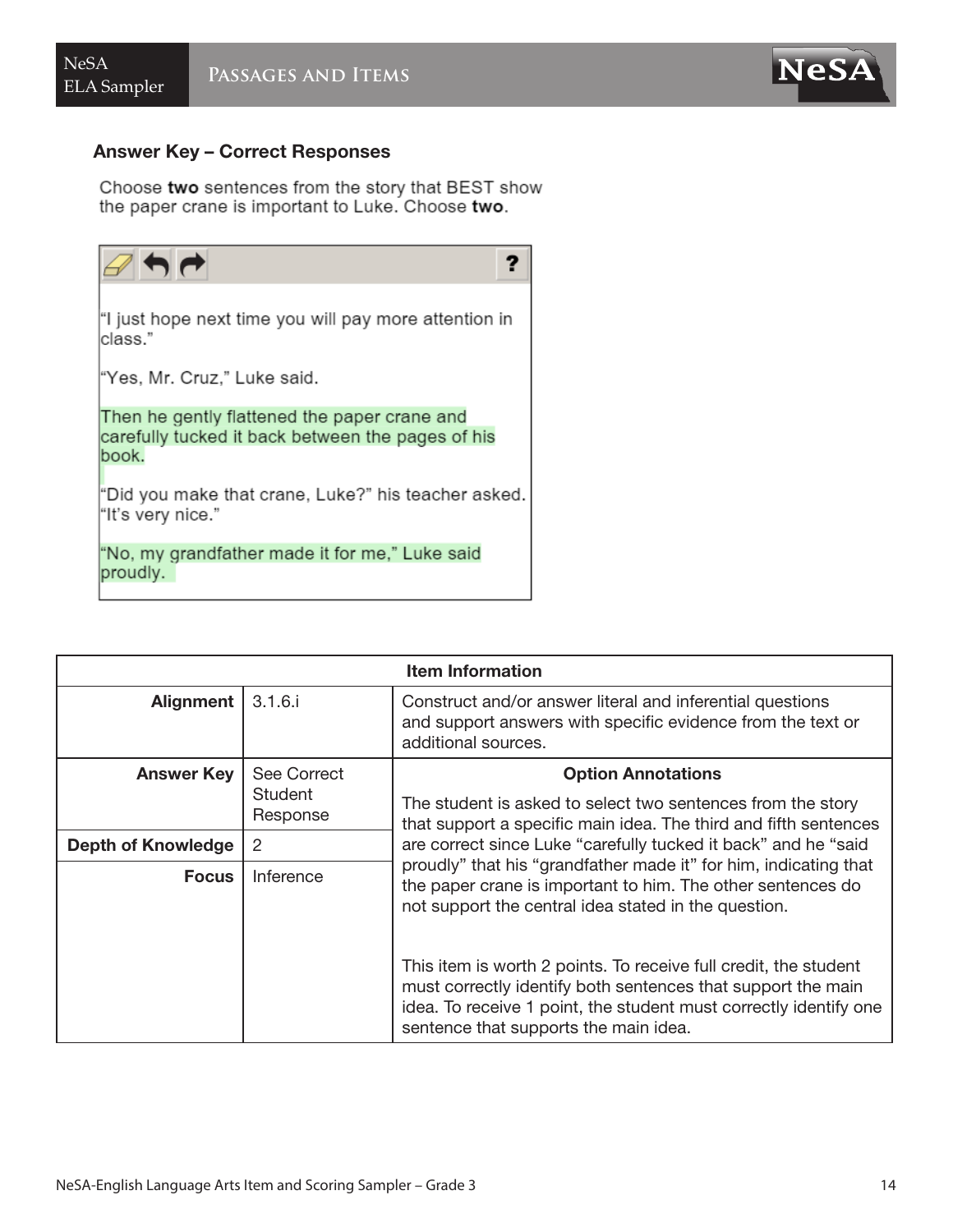NeS.

 $\overline{\blacktriangledown}$ 

 $\blacktriangle$ 

# <span id="page-16-0"></span>**TEXT DEPENDENT ANALYSIS ITEM**



8. A theme of "Luke's Paper Crane" is the importance of family. Explain how key details in the story support this theme. Write a well-organized, structured response using specific evidence from the story to support your answer.

XXX/6000

| <b>Item Information</b>        |                              |                                                              |  |
|--------------------------------|------------------------------|--------------------------------------------------------------|--|
|                                | Alignment   Reading: 3.1.6.d | Summarize a literary text and/or media, using key details to |  |
|                                | <b>Writing: See Rubric</b>   | identify the theme.                                          |  |
| <b>Answer Key   See Rubric</b> | <b>Option Annotations</b>    |                                                              |  |
| Depth of Knowledge             | - 3                          | Refer to the sample student responses.                       |  |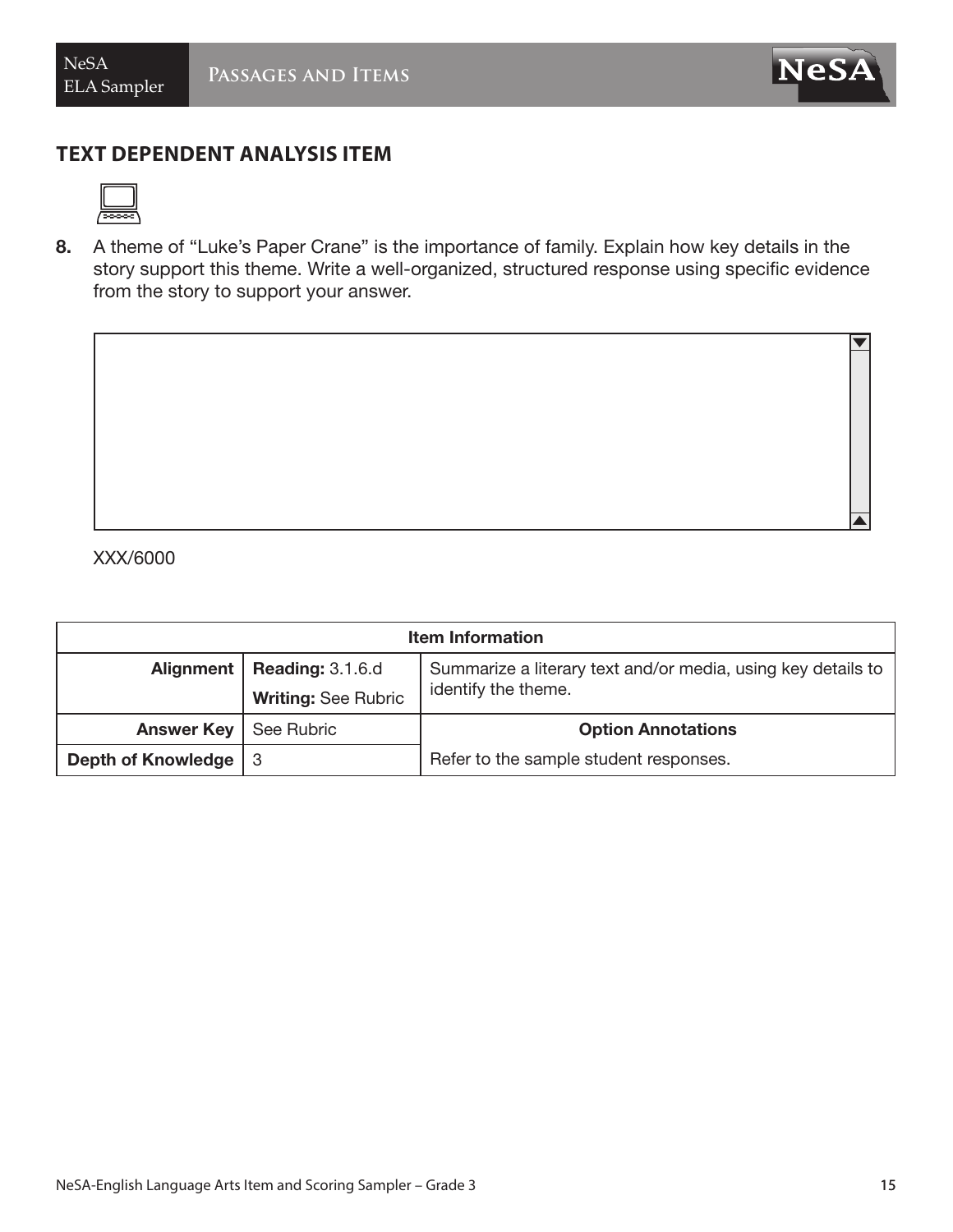# <span id="page-17-0"></span>**TEXT DEPENDENT ANALYSIS RUBRIC**

|                                    |                                                                                             | DRAFT Nebraska Department of Education Text-Dependent Analysis (TDA) Scoring Rubric                                                                                                                                          |                                                                            |                                                                                 |
|------------------------------------|---------------------------------------------------------------------------------------------|------------------------------------------------------------------------------------------------------------------------------------------------------------------------------------------------------------------------------|----------------------------------------------------------------------------|---------------------------------------------------------------------------------|
| <b>Nebraska</b>                    |                                                                                             |                                                                                                                                                                                                                              | ú                                                                          | S.                                                                              |
| English Language<br>Arts Standards | is of text,<br><b>g</b> skills<br>Demonstrates limited analy<br>ise of evidence, and writin | of text, use of evidence, and writing skills<br>Demonstrates partially effective analysis                                                                                                                                    | Demonstrates effective analysis of text,<br>of evidence, and writing skill | text, use of evidence, and writing skills<br>Demonstrates exemplary analysis of |
| Analysis of Text                   | • Minimally addresses part(s) of the                                                        | . Addresses some part(s) of the task to                                                                                                                                                                                      | . Addresses all parts of the task to                                       | . Addresses all parts of the task to                                            |
| $1.6*$                             | task to demonstrate limited                                                                 | demonstrate partial understanding                                                                                                                                                                                            | demonstrate sufficient                                                     | demonstrate thorough                                                            |
| 1.6.i                              | understanding of the text(s)                                                                | ot text(s                                                                                                                                                                                                                    | understanding of the text(s)                                               | understanding of the text(s)                                                    |
|                                    | · Inadequately analyzes text(s) by                                                          | Partially analyzes text(s) by                                                                                                                                                                                                | Analyzes text(s) by addressing                                             | $\bullet$ Thoroughly analyzes text(s) by                                        |
|                                    | minimally addressing explicit and                                                           | occasionally addressing explicit and                                                                                                                                                                                         | explicit and implicit ideas from the                                       | purposefully addressing explicit                                                |
|                                    | implicit ideas from the text(s)                                                             | implicit ideas from the text(s)                                                                                                                                                                                              | text(s)                                                                    | and implicit ideas from the text(s)                                             |
| Use of Evidence                    | · Insufficiently integrates evidence                                                        | Partially integrates evidence from the                                                                                                                                                                                       | · Integrates specific evidence from                                        | Skillfully integrates specific                                                  |
| 1.6.1                              | from the text(s) by using few                                                               | text(s) by using some details,                                                                                                                                                                                               | the text(s) by using details,                                              | evidence from the text(s) by using                                              |
| 2.1.c                              | details, examples, and/or quotes                                                            | examples, and/or quotes                                                                                                                                                                                                      | examples, and/or quotes                                                    | details, examples, and/or quotes                                                |
| 2.2.b                              | Provides little or no relevant                                                              | Provides some relevant and accurate                                                                                                                                                                                          | Provides relevant and accurate                                             | Provides relevant and accurate                                                  |
| 4.1.a                              | and/or accurate evidence from the                                                           | evidence from the text(s) to partially                                                                                                                                                                                       | evidence from the text(s) to                                               | evidence from the text(s) to                                                    |
|                                    | text(s) to support claims or ideas                                                          | support claims or ideas                                                                                                                                                                                                      | sufficiently support claims or ideas                                       | thoroughly support claims or ideas                                              |
| Writing Skills                     | Generates an inadequately focused                                                           | Generates a partially focused                                                                                                                                                                                                | Generates a focused response                                               | · Generates a well-focused response                                             |
| $1.5.c$<br>$2.1.b$                 | response which lacks an                                                                     | response which includes a weak                                                                                                                                                                                               | which includes a clear                                                     | which includes a strong                                                         |
|                                    | introduction/thesis, body,                                                                  | introduction/thesis, body,                                                                                                                                                                                                   | introduction/thesis, body,                                                 | introduction/thesis, body,                                                      |
| 2.1d                               | conclusion, and/or transitions                                                              | conclusion, and/or transitions                                                                                                                                                                                               | conclusion, and appropriate                                                | conclusion, and purposetul                                                      |
| 2.1.e                              | Demonstrates little or no evidence                                                          | Demonstrates partial evidence of an                                                                                                                                                                                          | transitions                                                                | transitions                                                                     |
| 2.1h                               | of an organizational pattern and/or                                                         | organizational pattern and/or mode                                                                                                                                                                                           | Demonstrates an appropriate                                                | Skillfully demonstrates an                                                      |
| 2.1                                | mode suited to the purpose and                                                              | suited to the purpose and intended                                                                                                                                                                                           | organizational pattern and mode                                            | appropriate organizational pattern                                              |
| 2.2a                               | intended audience                                                                           | audience                                                                                                                                                                                                                     | suited to the purpose and intended                                         | and mode suited to the purpose                                                  |
|                                    | aphrases<br>· Limited or no use of par                                                      | Weak use of paraphrases or quotes                                                                                                                                                                                            | audience                                                                   | and intended audience                                                           |
|                                    | or quotes that attribute                                                                    | that attribute information to the                                                                                                                                                                                            | Clear use of paraphrases or quotes                                         | Strong use of paraphrases or                                                    |
|                                    | information to the text(s)                                                                  | text(s)                                                                                                                                                                                                                      | that attribute information to the                                          | quotes that attribute information                                               |
|                                    | · Limited or no use of precise word                                                         | Occasionally uses precise word                                                                                                                                                                                               | text(s)                                                                    | to the text(s)                                                                  |
|                                    | choice and/or content-specific                                                              | choice and/or content-specific                                                                                                                                                                                               | · Uses precise word choice and                                             | Skillfully uses precise word choice                                             |
|                                    | vocabulary from the text(s)                                                                 | vocabulary from the text(s)                                                                                                                                                                                                  | content-specific vocabulary from                                           | and content-specific vocabulary                                                 |
|                                    | · Ineffectively demonstrates                                                                | Partially demonstrates conventions                                                                                                                                                                                           | the text(s)                                                                | from the text(s) to enhance ideas                                               |
|                                    | English<br>conventions of standard                                                          | of standard English; errors may                                                                                                                                                                                              | • Demonstrates conventions of                                              | Thoroughly demonstrates                                                         |
|                                    | errors may seriously interfere with                                                         | interfere with meaning                                                                                                                                                                                                       | standard English; if present, errors                                       | conventions of standard English; if                                             |
|                                    | meaning                                                                                     |                                                                                                                                                                                                                              | seldom interfere with meaning                                              | present, errors do not interfere                                                |
|                                    |                                                                                             |                                                                                                                                                                                                                              |                                                                            | with meaning                                                                    |
|                                    |                                                                                             | * Individual TDA prompts are aligned to one of the following 1.6 Reading Comprehension indicators:  1.6.a, 1.6.b, 1.6.c, 1.6.d, 1.6.d, 1.6.f, 1.6.g, 1.6.h, 1.6.g, 1.6.h, 1.6.d, 1.6.c, 1.6.f, 1.6.g, 1.6.h, 1.6.j, or 1.6.j |                                                                            |                                                                                 |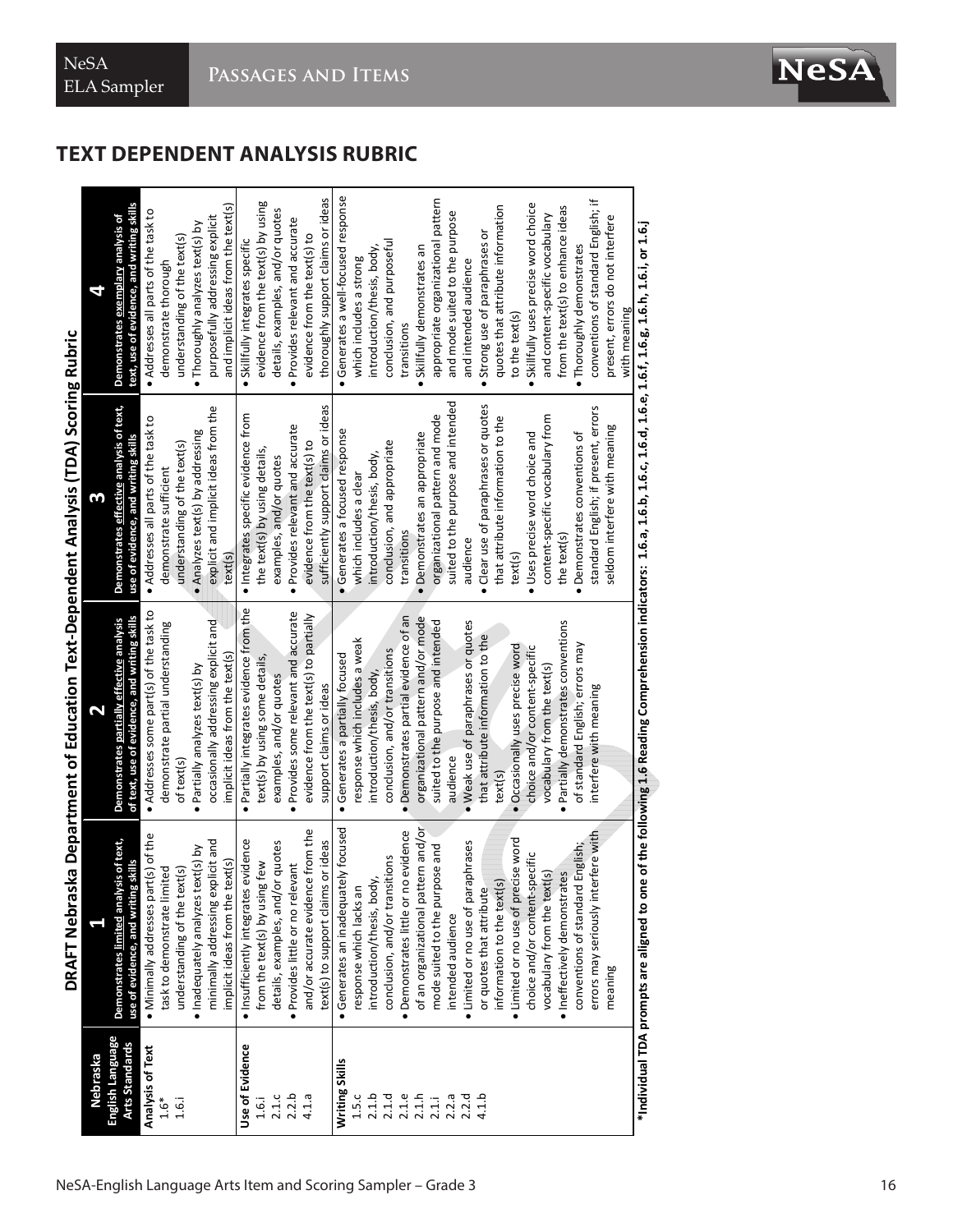$\overline{\blacktriangledown}$ 

 $\blacktriangle$ 

# <span id="page-18-0"></span>**EXAMPLE STUDENT RESPONSES**

## **AN EXAMPLE OF A LEVEL 4 ON TEXT DEPENDENT ANALYSIS RUBRIC**

8. A theme of "Luke's Paper Crane" is the importance of family. Explain how key details in the story support this theme. Write a well-organized, structured response using specific evidence from the story to support your answer.

Luke's Grandfather is important to him even though he lives far away in Japan. When Luke holds the paper crane it reminds him of his grandfather. His grandfather made it and gave it to Luke. Luke keeps the crane in his reading book but then he fixes it during class. The teacher ends up taking the crane away until after school.

As soon as school was over Luke was anxous to get the crane back. Luke and the teacher talked about their grandfathers. It made Luke smile when he learned that Mr. Cruz's grandfather could fold paper animals too. Also it made Mr. Cruz think of his grandfather when he made paper animals.

At the end of the story the paper crane is lost and that makes Luke very sad. He is sad because he won't have it to remind him of his grandfather. But Mr. Cruz says he will show him how to make a new one and. Luke is excited because he can send it to his grandfather and then his grandfather will have something from Luke and his grandfather will know that Luke has learned a new skill.

So because of all these details Luke's Grandfather is an important part of his family even though he lives far away in Japan. I can also tell Mr. Cruz's Grandfather is an important of his family even though he lives in Spain.

### 1230/6000

This response demonstrates exemplary analysis of text, use of evidence, and writing skills. The response purposefully addresses all parts of the task of explaining how key details in the story support the theme of the importance of family and demonstrates thorough understanding of the text. The writer provides thorough, relevant analysis and text support to show how important family is to Luke and Mr. Cruz. The response is well focused on the theme of the importance of family and is purposefully organized. The writer skillfully uses precise word choice and content-specific vocabulary from the text.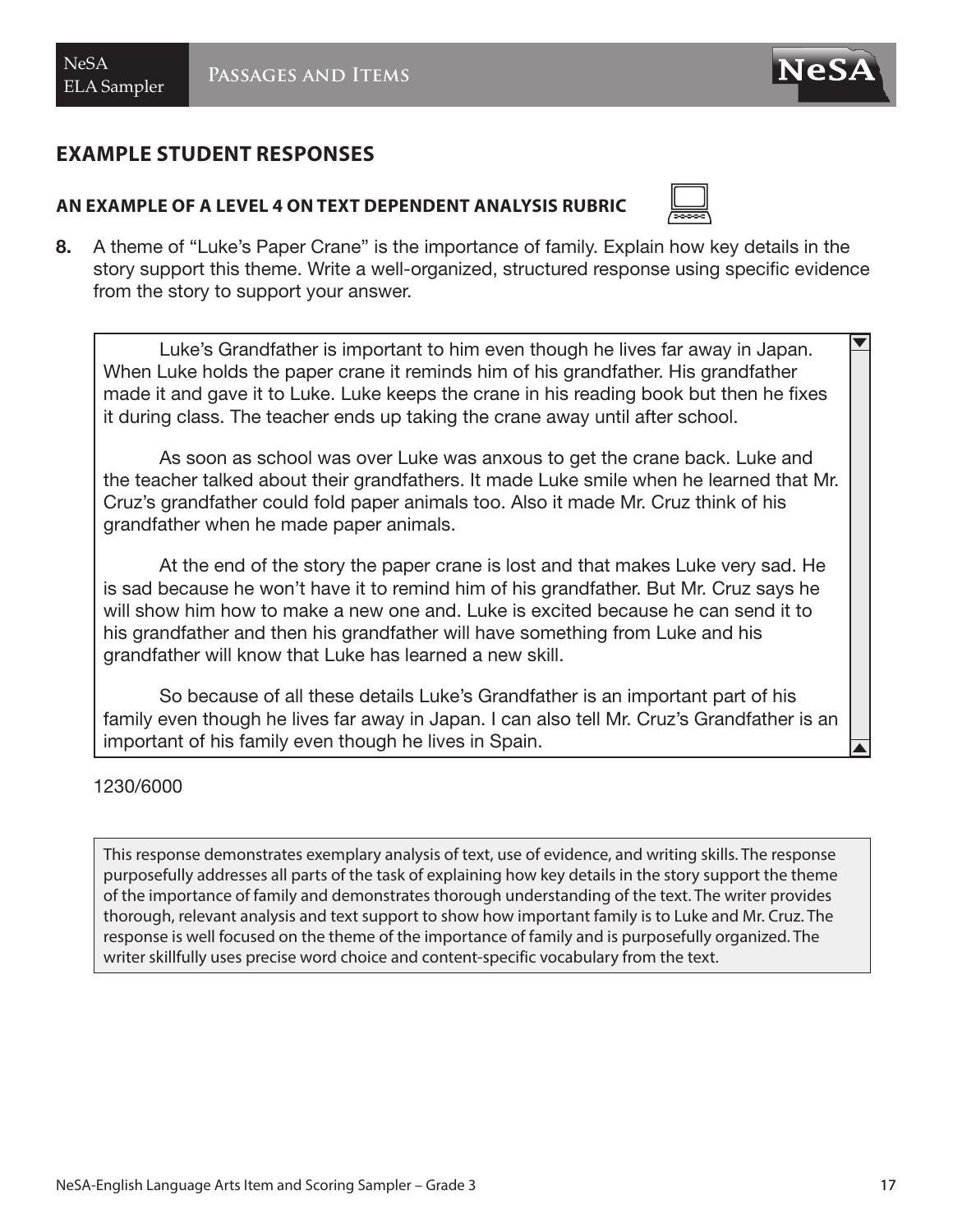$\overline{\blacktriangledown}$ 

 $\blacktriangle$ 

### **AN EXAMPLE OF A LEVEL 3 ON TEXT DEPENDENT ANALYSIS RUBRIC**

8. A theme of "Luke's Paper Crane" is the importance of family. Explain how key details in the story support this theme. Write a well-organized, structured response using specific evidence from the story to support your answer.

Family is important in this story. Luke's grandfather is important to him. Luke's teacher Mr. Cruz has a grandfather that is important to him also.

The story begins with Luke opening his reading book and a folded paper crane falls out. The paper crane was made by his grandfather when he came to visit Luke from Japan. Luke misses his grandfather. I know this because he says "It reminds me of him, so I like to keep it with me."

Mr. Cruz also has a grandfather that is important to him. Mr. Cruz thinks Luke's grandfather "sounds just like my grandfather". Mr. Cruz says he always thinks of his grandfather when he makes folded paper animals.

Luke and Mr. Cruz both share how important there grandfathers are to them. In the end they both are happy because they have grandfathers they love.

### 789/6000

This response demonstrates effective analysis of text, use of evidence, and writing skills. The response addresses all parts of the task of explaining how key details in the story support the theme and provides specific, relevant analysis and text support to show how important both Luke's and Mr. Cruz's grandfathers are to them. The response is focused on the theme of the importance of family and is appropriately organized. Some precise word choice and content-specific vocabulary from the text are evident.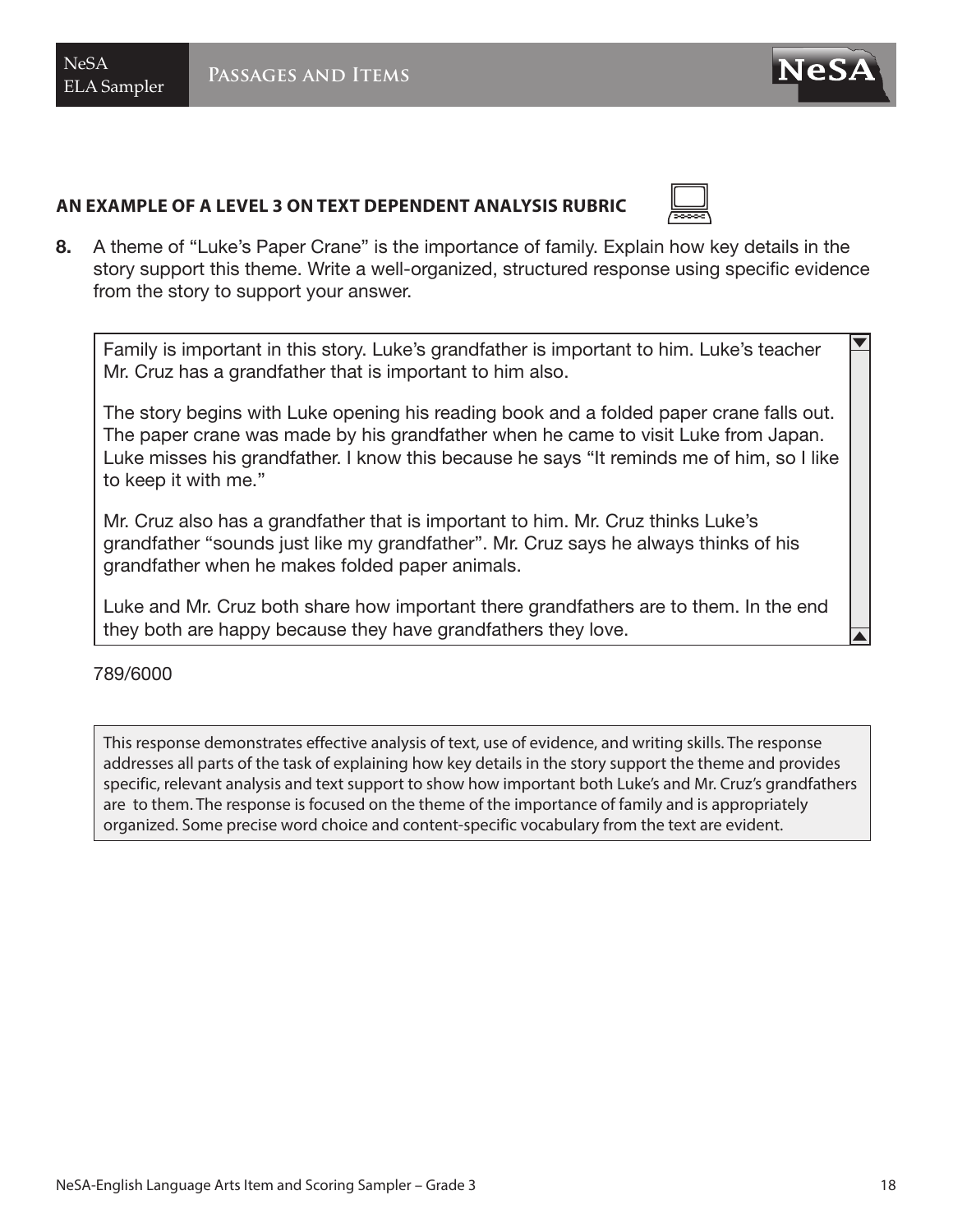# **AN EXAMPLE OF A LEVEL 2 ON TEXT DEPENDENT ANALYSIS RUBRIC**



**NeS** 

8. A theme of "Luke's Paper Crane" is the importance of family. Explain how key details in the story support this theme. Write a well-organized, structured response using specific evidence from the story to support your answer.

Key details in the story support the theme of the importance of family. One detail is the grandfather who lives in Japan. The grandfather made a paper crane for Luke. Luke shows it to his friend Brian and the kids in the class. When his teacher takes it away from him Luke can hardly wait for the end of school so he can ask for it back from his teacher. This shows how much Luke loves his grandfathers gift. Luke said it reminds him of his grandfather so we know his grandfather is important to him. At the end of the story Luke is happy when he learns how to make another paper crane from his teacher.  $\overline{\blacktriangledown}$  $\blacktriangle$ 

### 603/6000

This response demonstrates partially effective analysis of text, use of evidence, and writing skills. The response partially addresses the task of explaining how key details in the story support the theme, and provides partial analysis and text support to show that Luke's grandfather is important to him. The writer generates a partially focused response and occasionally uses precise word choice and vocabulary from the text.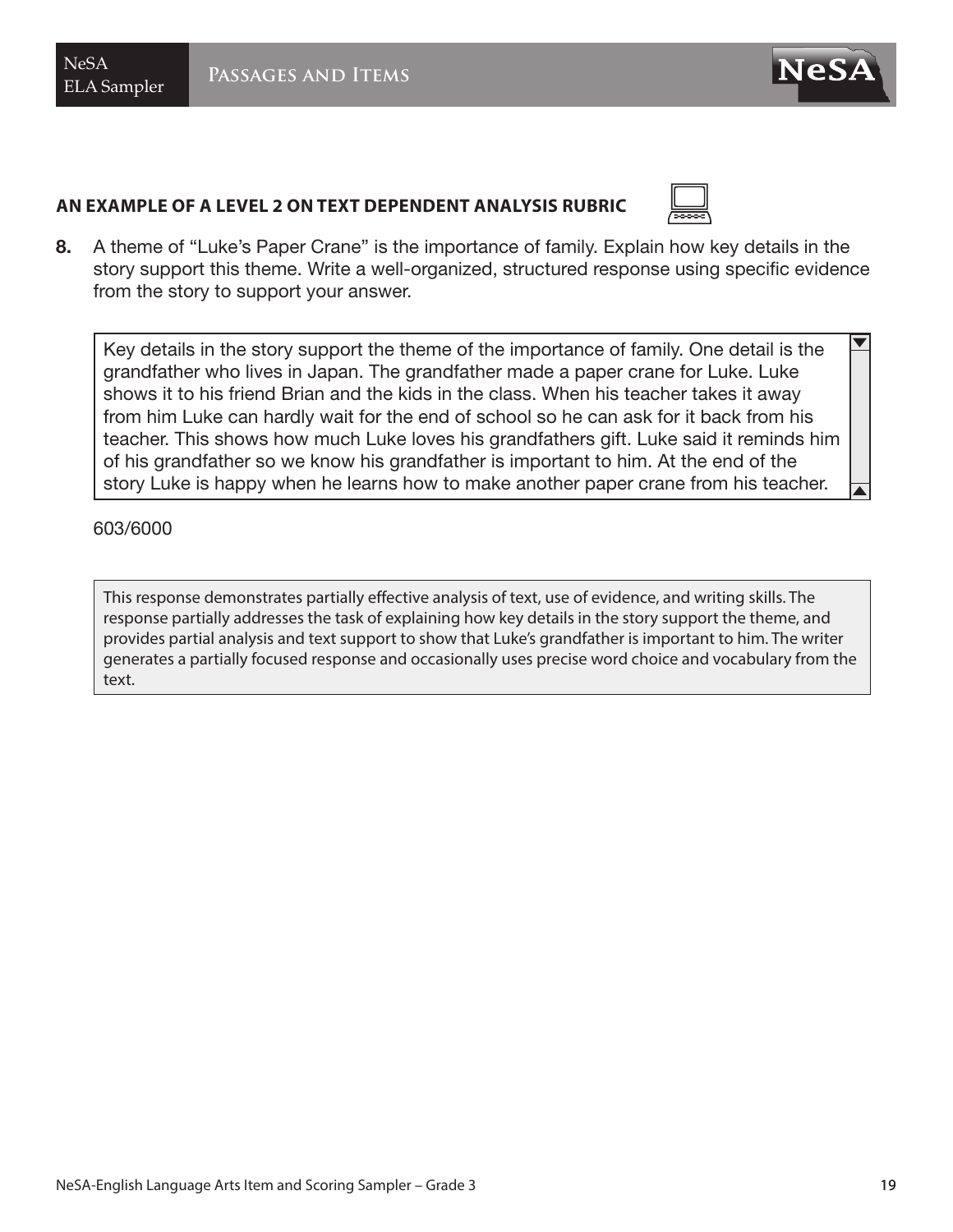ELA Sampler **Passages and Items**

# **AN EXAMPLE OF A LEVEL 1 ON TEXT DEPENDENT ANALYSIS RUBRIC**

8. A theme of "Luke's Paper Crane" is the importance of family. Explain how key details in the story support this theme. Write a well-organized, structured response using specific evidence from the story to support your answer.

Luke liked his paper crane that his grandpa made for him. He kept playing with it during class. He thought of his grandpa when he played with it. He missed his grandpa. his friends wanted his paper crane. his teacher took it away from him but luke wants it back.

263/6000

NeSA

This response demonstrates limited analysis of text, use of evidence, and writing skills. The response does not explain how key details in the story support the theme of the importance of family. Little or no evidence from the passage has been provided to support the writer's ideas. The writer has simply provided a very brief summary of the passage. This response demonstrates limited understanding of the text.



 $\overline{\blacktriangledown}$ 

 $\blacktriangle$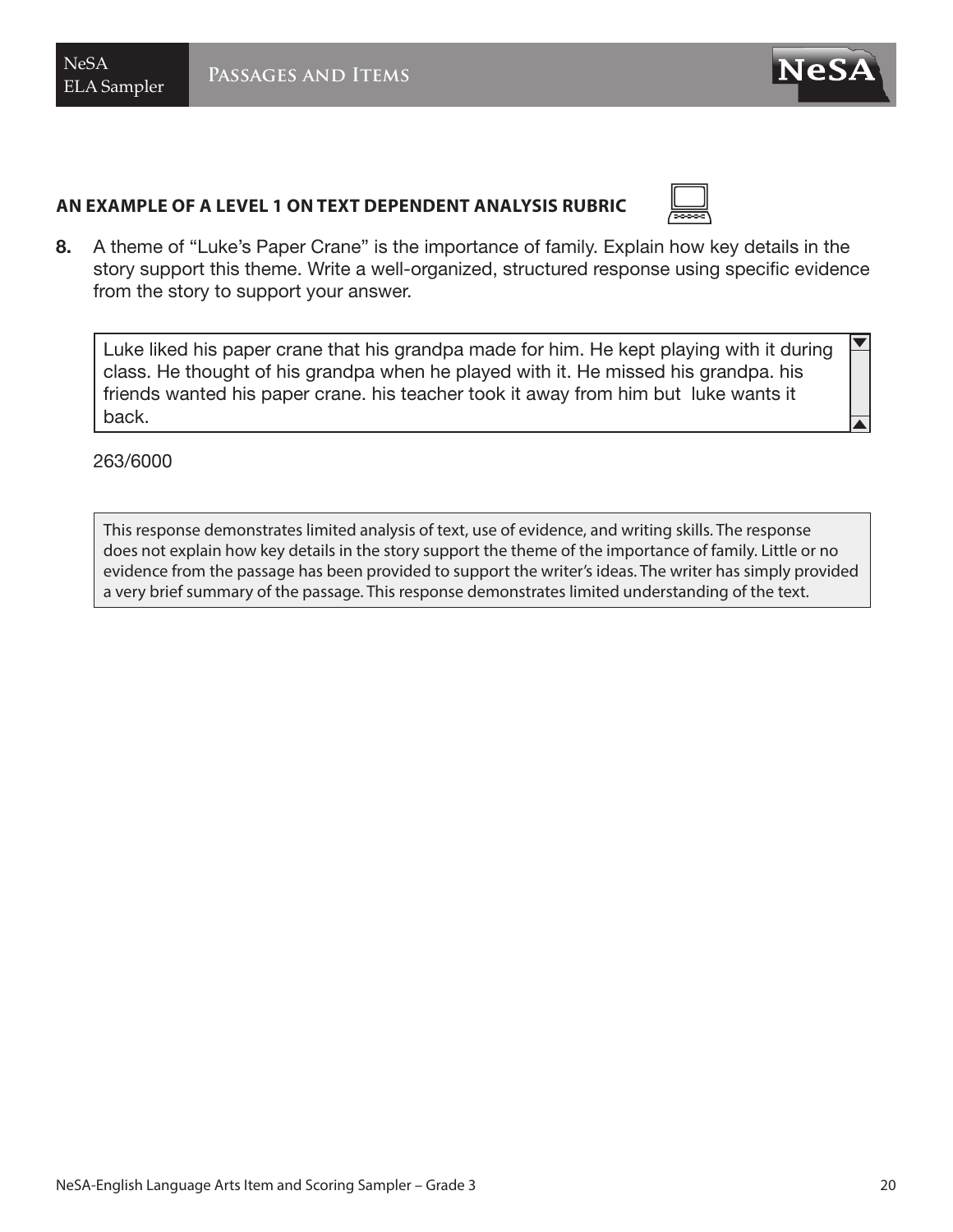

# THIS PAGE IS INTENTIONALLY BLANK.

NeSA-English Language Arts Item and Scoring Sampler – Grade 3 21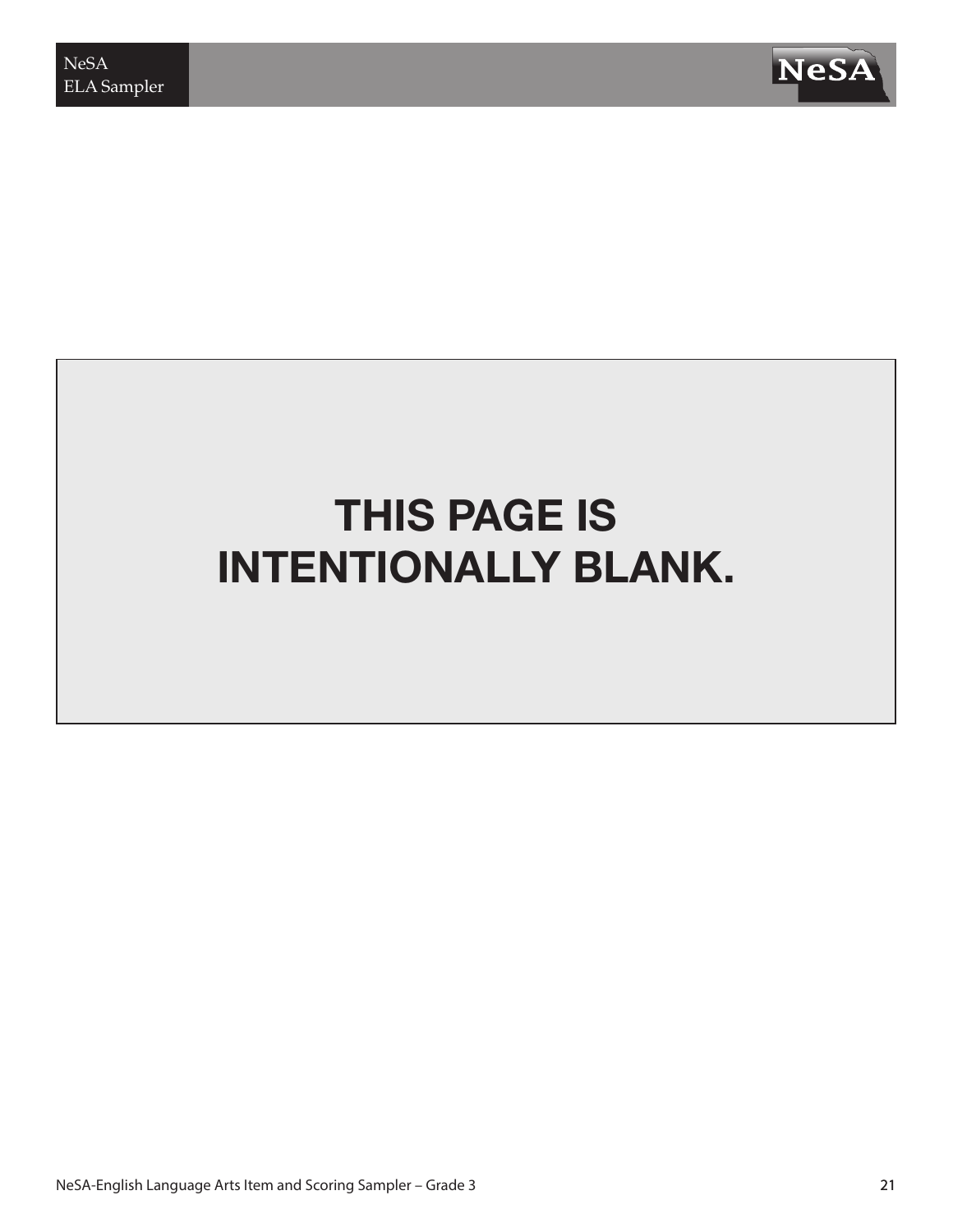$$
\overline{\text{Nesa}}
$$

# <span id="page-23-0"></span>**PASSAGE 2**

The next two passages are paired. Read the first passage and then read the second passage.

# Safe Slumber

Sleep is one of the most important things people do. It allows our bodies to heal themselves. Sleep also allows our bodies to rest. Without sleep, even simple jobs can be difficult. Other animals need sleep too!

A big problem for animals that live in the wild is staying safe while they sleep. Animals take care of this problem in different ways. Many animals hide themselves. Others have special ways of protecting themselves while they sleep.

## A Safe Sleeping Bag

Parrotfish live among coral reefs in oceans. Finding a safe place to sleep at night can be tricky because many predators are active at night, like moray eels. Every night, parrotfish usually sleep close to the rock in sheltered places like cracks. Some parrotfish go one step further to protect themselves by making a slime layer that covers their whole bodies. This covering acts like a sleeping bag and can provide a barrier that helps keep the parrotfish safe.

### Set the Alarm

4 Anolis lizards live in many areas including tropical rain forests. They often sleep on leaves at the end of long branches. A leaf might seem like a strange bed, but it works like an alarm to keep the lizard safe. If a hungry snake wiggles a branch, the lizard wakes up and leaps to safety.

### Building a Bed

Chimpanzees take their sleep very seriously. They want a comfortable bed that will allow them to have a good night's sleep. Scientists believe that chimpanzees carefully choose a tree that is strong. In this tree they build a nest. The nest is built using branches and leaves. Each day a chimpanzee builds itself a new, comfortable bed to sleep in.

### Sleeping on the Job

Bottle-nosed dolphins have a special problem. They need to sleep, but they have to be on the ocean's surface to breathe. They also need to watch over their young so that nothing will harm them. What do they do? While half of the dolphin's brain sleeps, the other half stays awake. This allows a dolphin to rest while slowly swimming along, breathing at the surface and watching over its young. After a couple of hours, the sleeping half of the dolphin's brain wakes up while the other half snoozes.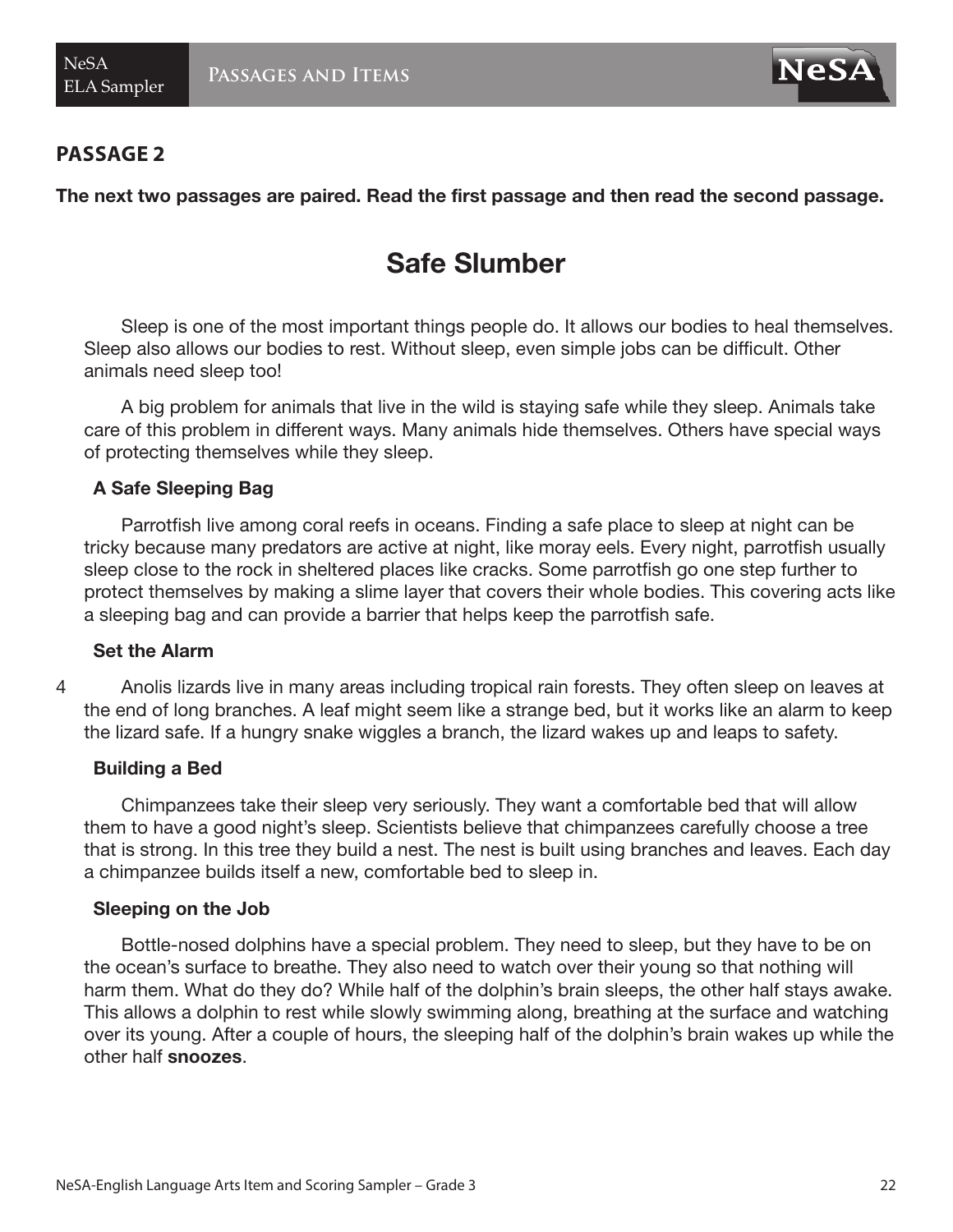The most amazing sleep belongs to a seabird called the sooty tern. Sooty terns nest on islands. When they are not nesting, they live for many years in the sky and on the surface of the sea. When and where can they sleep? Scientists believe that the sooty terns are able to sleep while they are flying. This allows them to rest while staying out of the reach of predators.

Scientists still have a lot to learn about sleep. One thing is sure, though: most animals need sleep to stay healthy. Remember that the next time you want to stay up late.

### Now read the second passage.

# Where Do Animals Sleep?

Many people sleep snugly in their beds. But where do the animals that live in the wild sleep? Many wild animals sleep in the same area that they spend their days. Their habitats, or places where the animals live, are where animals are most safe.

### Animals That Sleep in Trees

Sleeping in a tree can help to keep an animal safe. High up in the treetop, many animals are able to keep a distance from their enemies. It is not surprising that many birds choose to sleep in trees. Some hide in holes. Others find a branch to rest on.

Other animals sleep in trees too. Many chimpanzees build nests out of branches and vines in the trees. Each night a chimpanzee will build itself a new nest. Some kinds of squirrels also sleep in trees. Their nests are often made of leaves.

### Animals That Sleep Upside Down

Some animals sleep upside down. Sloths hold on by their toes or claws and hang upside down from tree branches. Hanging upside down helps the sloth hide from predators.

Bats sleep hanging upside down too. They sleep inside caves, trees, or even barns or attics. By hanging upside down, bats are ready to take flight if they are in danger.

### Insects That Sleep on Flowers or Plants

Some animals use their colors to blend in. This way, they cannot be seen while they sleep. Some butterflies sleep on flowers. Some bees sleep inside flowers or under leaves. These two insects blend in with flowers very well.

### Animals That Sleep in the Water

Some birds that live in or near water will sleep standing in the water. It is believed that sleeping on their feet allows these birds to take off quickly if they are in any danger. When birds sleep with only their feet in the water, it may help them to look like sticks in the water. This tricks predators into thinking they are sticks and not something the predators would like to eat.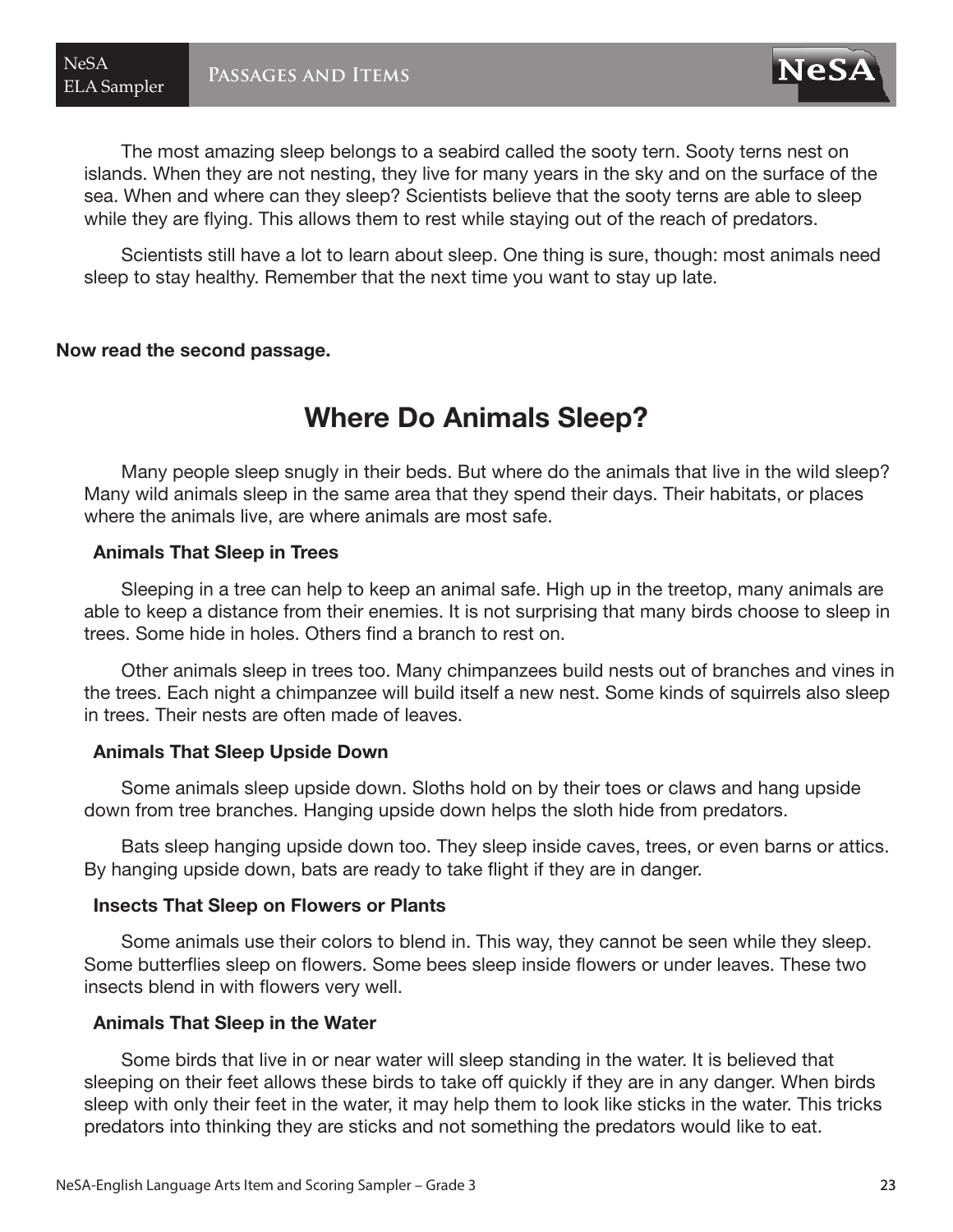Fishes sleep in many different ways. Some rest on the lake or sea bottom, and some bury themselves in the sand or mud. This way of sleeping also works as a disguise. It can help fishes to hide from their enemies. Fishes sleep with their eyes open because they have no eyelids.

Fishes and mammals, insects and birds—each creature on the planet has its own special place to sleep. Sweet dreams!

|                  |                         | <b>ATI</b>        |                   |                   |                   |
|------------------|-------------------------|-------------------|-------------------|-------------------|-------------------|
| giraffe          | bottle-nosed<br>dolphin | chimpanzee        | sloth             | squirrel          | brown bat         |
| about<br>2 hours | about<br>10 hours       | about<br>10 hours | about<br>14 hours | about<br>15 hours | about<br>20 hours |

### **How Much Sleep Do Animals Need Each Day?**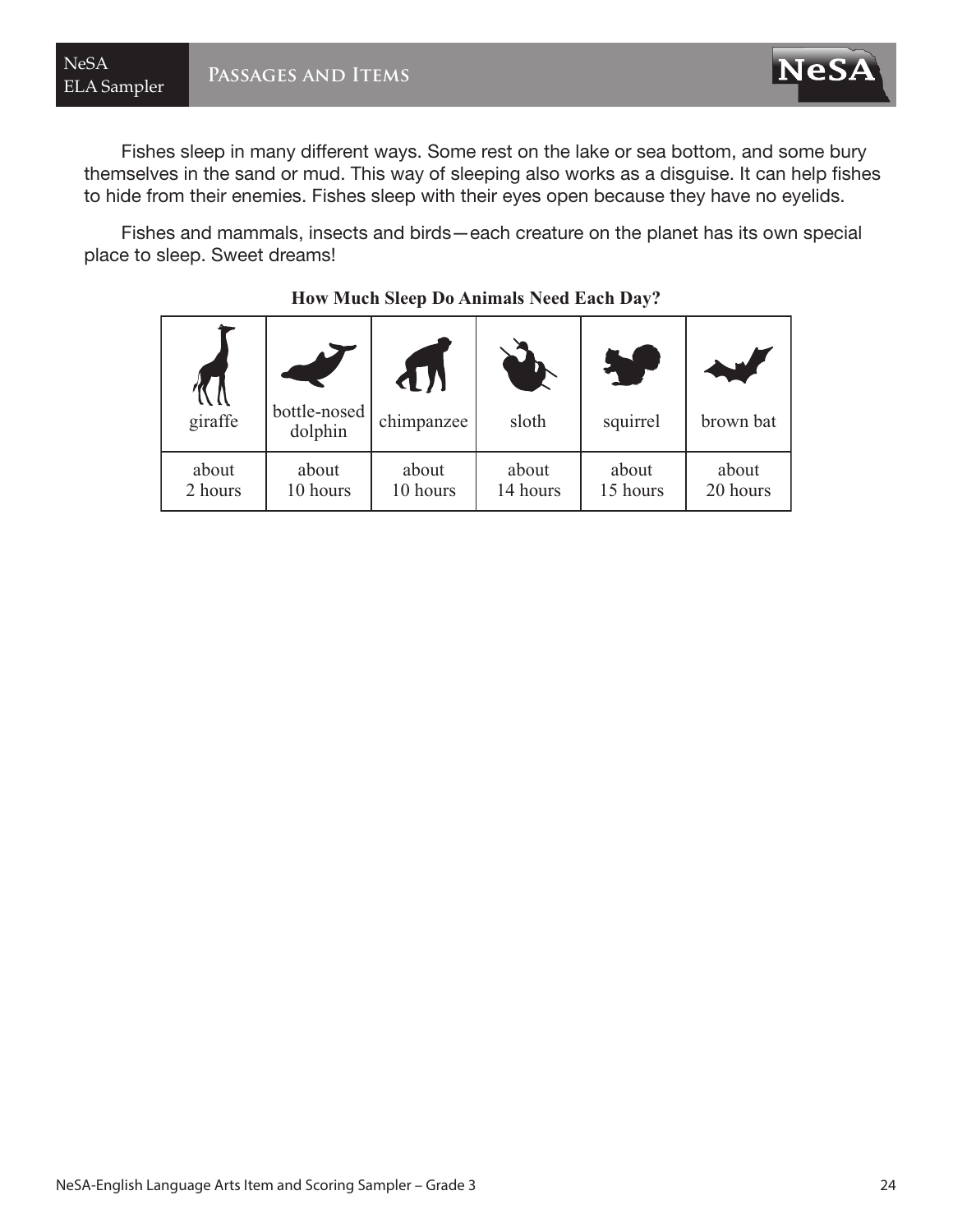

# <span id="page-26-0"></span>**MULTIPLE-CHOICE ITEMS**

- 9. How is the information organized in paragraph 4 of "Safe Slumber"?
	- A. Description is used to show what a special type of lizard looks like.
	- B. Sequence is used to explain one lizard's process for going to sleep.
	- C. Cause and effect is used to explain what can happen when a lizard sleeps on a leaf.
	- D. Compare and contrast is used to show how a lizard's sleep is different than other animals.

|                           |                           | <b>Item Information</b>                                                                                                                                                                                                                                                                                                                    |
|---------------------------|---------------------------|--------------------------------------------------------------------------------------------------------------------------------------------------------------------------------------------------------------------------------------------------------------------------------------------------------------------------------------------|
| Alignment                 | $3.1.6$ .                 | Identify and apply knowledge of organizational patterns to<br>comprehend informational text (e.g., sequence, description,<br>cause and effect, compare/contrast).                                                                                                                                                                          |
| <b>Answer Key</b>         | C                         | <b>Option Annotations</b>                                                                                                                                                                                                                                                                                                                  |
| <b>Depth of Knowledge</b> | 2                         | The student is asked to identify the pattern of organization                                                                                                                                                                                                                                                                               |
| <b>Focus</b>              | Organizational<br>Pattern | used in a specific paragraph of the passage. Option C is the<br>correct answer since the paragraph explains the effect (the<br>movement of the snake awakens the lizard) of a lizard sleeping<br>on a leaf to protect itself from predators. Options A, B, and<br>D are incorrect because these patterns are not used in the<br>paragraph. |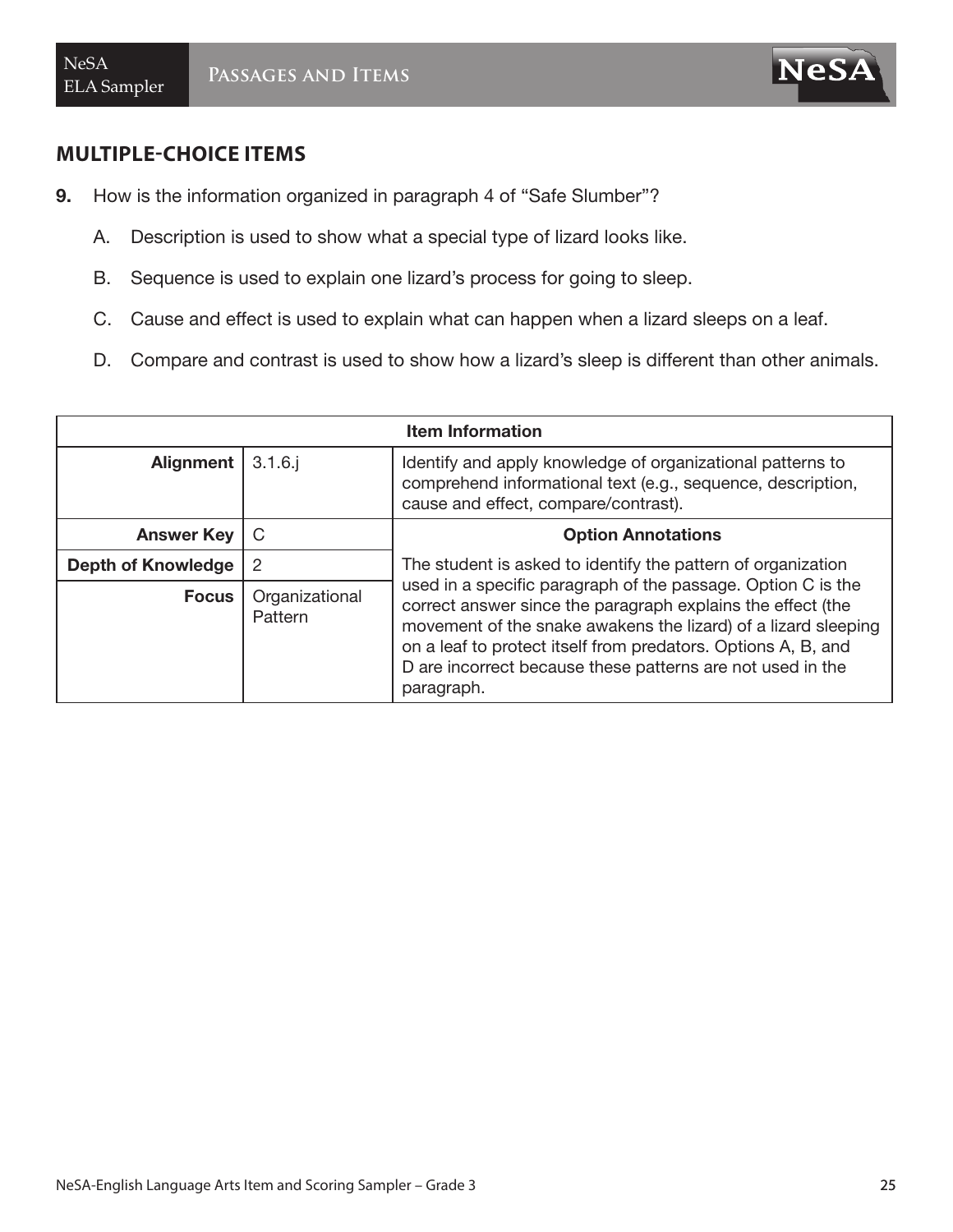- 10. Based on the suffix -able, what is the meaning of comfortable?
	- A. produces comfort
	- B. has the most comfort
	- C. without comfort
	- D. one who can comfort

| <b>Item Information</b>   |         |                                                                                                                                                                                                                                           |  |
|---------------------------|---------|-------------------------------------------------------------------------------------------------------------------------------------------------------------------------------------------------------------------------------------------|--|
| Alignment                 | 3.1.5.a | Determine meaning of words through the knowledge of<br>word structure elements, known words, and word patterns<br>(e.g., contractions, plurals, possessives, parts of speech,<br>syllables, affixes, base and root words, abbreviations). |  |
| <b>Answer Key</b>         | A       | <b>Option Annotations</b>                                                                                                                                                                                                                 |  |
| <b>Depth of Knowledge</b> |         | The student is asked to use the meaning of an affix to                                                                                                                                                                                    |  |
| <b>Focus</b>              | Suffix  | determine the meaning of a word used in the passage.<br>Option A is correct since something which is "comfortable"<br>"produces comfort." Options B, C, and D provide incorrect<br>meanings for "comfortable."                            |  |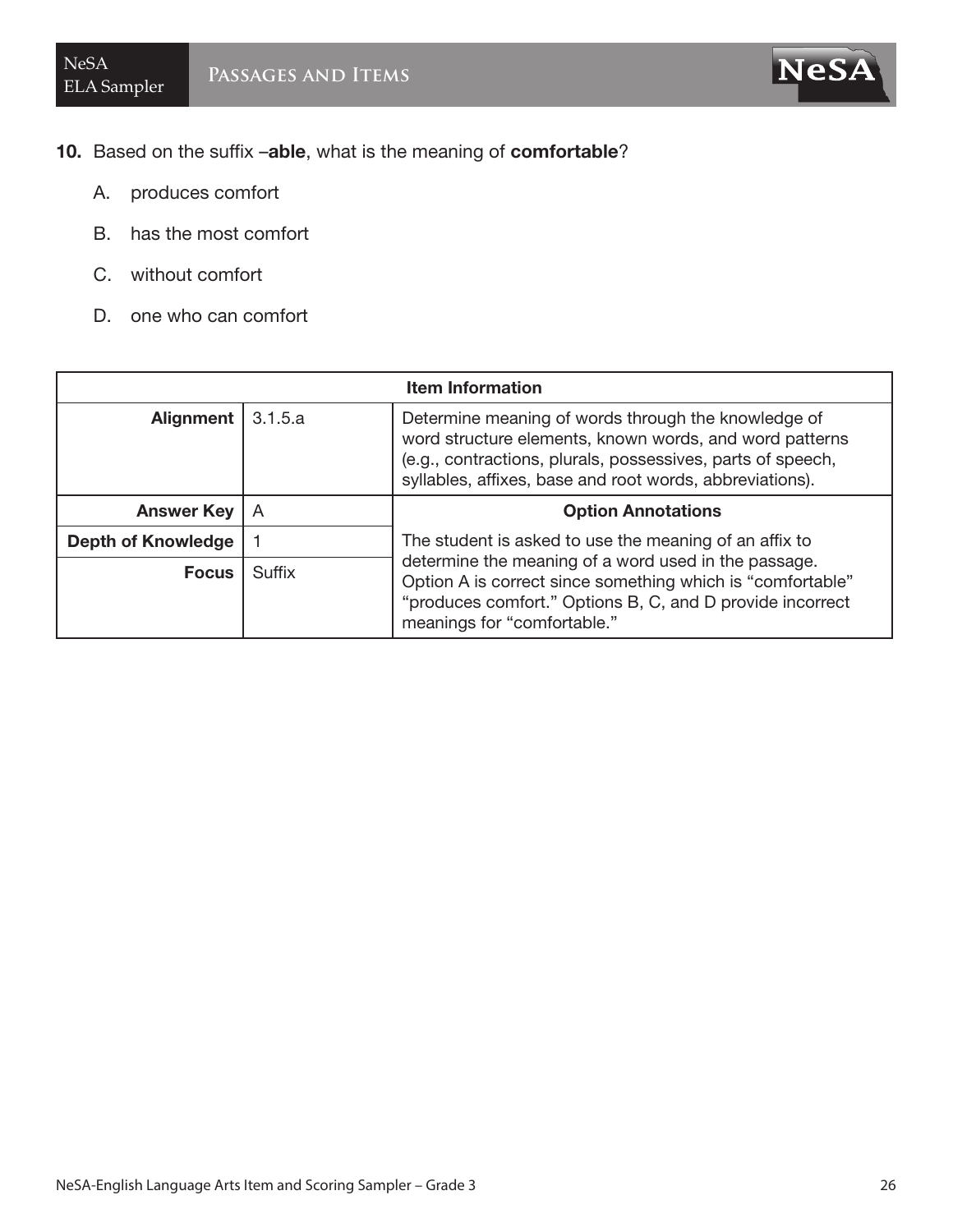- 11. Which word is a synonym for **snoozes** as used in "Safe Slumber"?
	- A. swims
	- B. slows
	- C. stays
	- D. sleeps

| <b>Item Information</b>   |         |                                                                                                                                                                                                   |
|---------------------------|---------|---------------------------------------------------------------------------------------------------------------------------------------------------------------------------------------------------|
| <b>Alignment</b>          | 3.1.5.d | Identify semantic relationships (e.g., synonyms, antonyms,<br>homographs, homophones, multiple-meaning words) to<br>determine the meaning of words, aid in comprehension, and<br>improve writing. |
| <b>Answer Key</b>         | D       | <b>Option Annotations</b>                                                                                                                                                                         |
| <b>Depth of Knowledge</b> |         | The student is asked to identify a synonym for the word                                                                                                                                           |
| <b>Focus</b>              | Synonym | "snoozes" in the passage. Option D is the correct answer<br>since "sleeps" is a synonym for "snoozes." Options A, B, and<br>C are not synonyms for the given word.                                |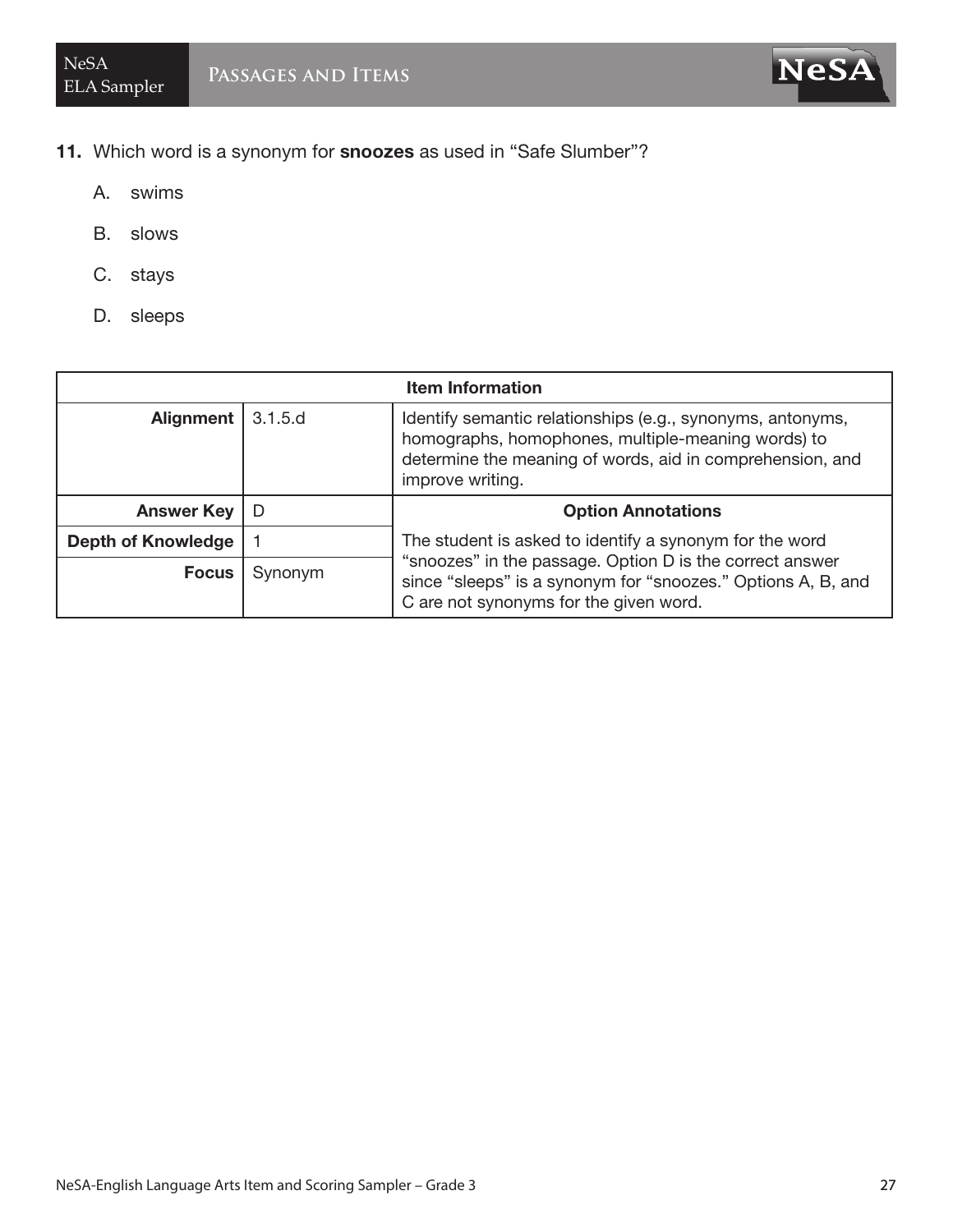- 12. Based on the chart in "Where Do Animals Sleep," which animals need the same amount of sleep each day?
	- A. bottle-nosed dolphin and chimpanzee
	- B. bottle-nosed dolphin and squirrel
	- C. sloth and chimpanzee
	- D. sloth and squirrel

| <b>Item Information</b>   |                      |                                                                                                                                                                                                                                                                                                                                                      |  |
|---------------------------|----------------------|------------------------------------------------------------------------------------------------------------------------------------------------------------------------------------------------------------------------------------------------------------------------------------------------------------------------------------------------------|--|
| Alignment                 | 3.1.6.f              | Use text features to locate information and explain how the<br>information contributes to an understanding of print and digital<br>text.                                                                                                                                                                                                             |  |
| <b>Answer Key</b>         | A                    | <b>Option Annotations</b>                                                                                                                                                                                                                                                                                                                            |  |
| <b>Depth of Knowledge</b> | $\overline{2}$       | The student is asked to use the chart to determine which two                                                                                                                                                                                                                                                                                         |  |
| <b>Focus</b>              | <b>Text Features</b> | animals need the same amount of sleep each day. Option A<br>is correct since the information in the chart indicates that<br>both dolphins and chimpanzees need about 10 hours of sleep<br>each day. Options B, C, and D are incorrect since the pairs of<br>animals shown in each option need differing amounts of sleep,<br>according to the chart. |  |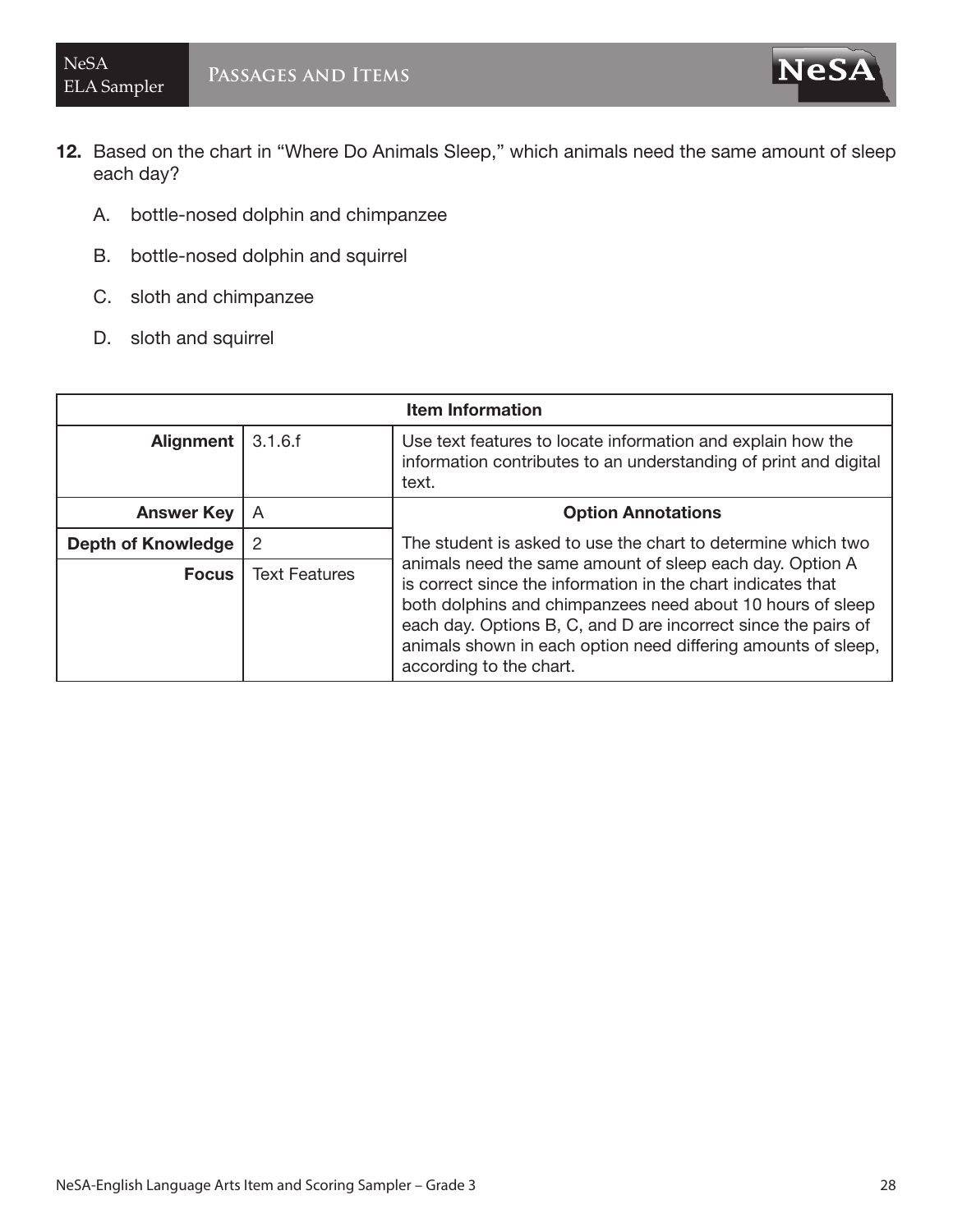- 13. What makes BOTH passages nonfiction?
	- A. Both passages teach important lessons.
	- B. Both passages are written using paragraphs.
	- C. Both passages include facts about animal sleep.
	- D. Both passages tell a story about sleeping animals.

|                           |                       | <b>Item Information</b>                                                                                                                                                                                                                                                                                                                                                                |  |
|---------------------------|-----------------------|----------------------------------------------------------------------------------------------------------------------------------------------------------------------------------------------------------------------------------------------------------------------------------------------------------------------------------------------------------------------------------------|--|
| Alignment                 | 3.1.6.9               | Compare and contrast the characteristics that distinguish a<br>variety of literary and informational texts.                                                                                                                                                                                                                                                                            |  |
| <b>Answer Key</b>         | C                     | <b>Option Annotations</b>                                                                                                                                                                                                                                                                                                                                                              |  |
| <b>Depth of Knowledge</b> | 3                     | The student is asked to choose the characteristic that makes                                                                                                                                                                                                                                                                                                                           |  |
| <b>Focus</b>              | Informational<br>Text | both passages nonfiction. Option C is correct since both<br>passages "include facts about animal sleep." Option A is<br>incorrect since neither passage teaches a lesson. Option B<br>is incorrect since the use of paragraphs is not a defining<br>characteristic of nonfiction. Option D is incorrect since story-<br>telling is a characteristic of fiction rather than nonfiction. |  |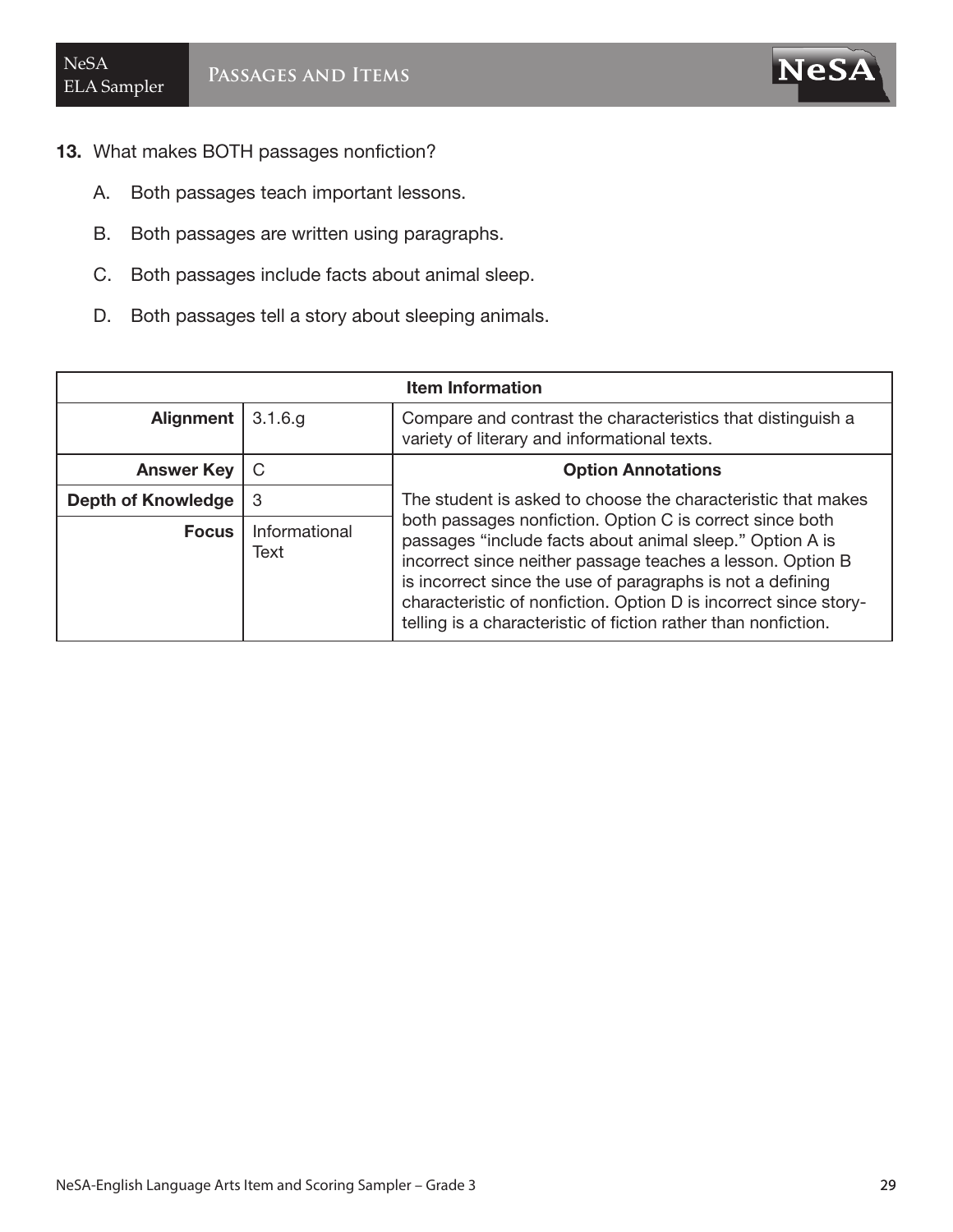

# <span id="page-31-0"></span>**EVIDENCE-BASED SELECTED RESPONSE ITEM**

14. This question has two parts. Answer part A, and then answer part B.

## Part A

What is the main idea of "Where Do Animals Sleep"?

- A. Animals sleep just like people.
- B. Animals sleep where they can stay safe.
- C. Animals that sleep in trees build nests.
- D. Animals can trick predators by blending in.

### Part B

Select two details that support the main idea.

- A. Many people sleep snugly in their beds.
- B. High up in the treetop, many animals are able to keep a distance from their enemies.
- C. Each night a chimpanzee will build itself a new nest.
- D. Hanging upside down helps the sloth hide from predators.
- E. Fishes sleep with their eyes open because they have no eyelids.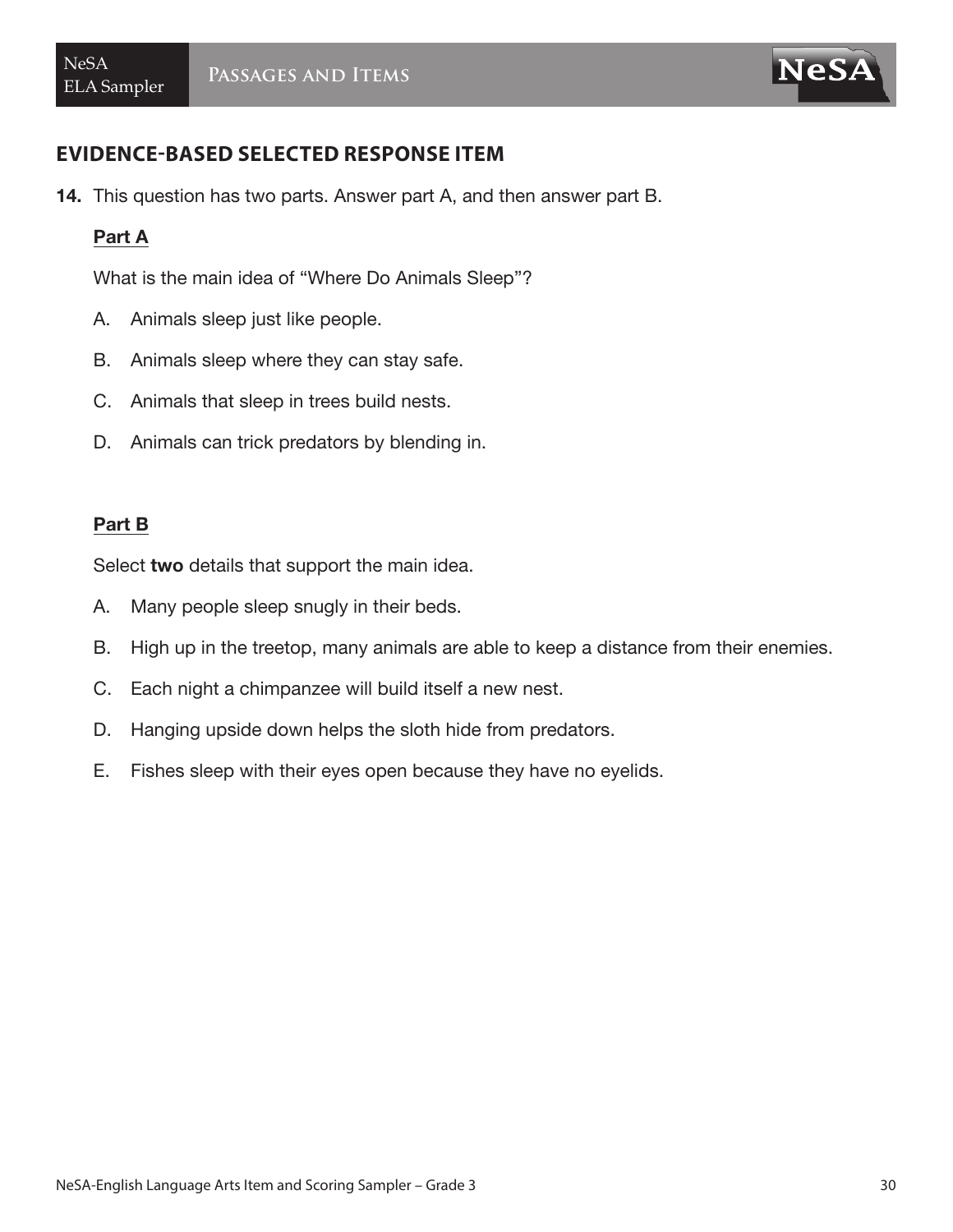

|                           |               | <b>Item Information</b>                                                                                                                                                                                                                                                                                                                                                                                                                                                                                                                                                                                                                                                                                                        |
|---------------------------|---------------|--------------------------------------------------------------------------------------------------------------------------------------------------------------------------------------------------------------------------------------------------------------------------------------------------------------------------------------------------------------------------------------------------------------------------------------------------------------------------------------------------------------------------------------------------------------------------------------------------------------------------------------------------------------------------------------------------------------------------------|
| <b>Alignment</b>          | 3.1.6.e       | Determine main ideas and supporting details from<br>informational text and/or media.                                                                                                                                                                                                                                                                                                                                                                                                                                                                                                                                                                                                                                           |
| <b>Answer Key</b>         | Part A: B     | <b>Option Annotations</b>                                                                                                                                                                                                                                                                                                                                                                                                                                                                                                                                                                                                                                                                                                      |
|                           | Part B: B & D | The student is asked to determine the main idea of one of the                                                                                                                                                                                                                                                                                                                                                                                                                                                                                                                                                                                                                                                                  |
| <b>Depth of Knowledge</b> | 3             | passages and then to select two details that support the main                                                                                                                                                                                                                                                                                                                                                                                                                                                                                                                                                                                                                                                                  |
| <b>Focus</b>              | Main Idea     | idea.<br><b>Part A:</b> Option B is the correct answer since each section of<br>the passage describes ways animal stay safe while sleeping.<br>Option A is incorrect since none of the animals described<br>sleep in beds like people. Option C is incorrect since only one<br>section of the passage is about animals that sleep in trees.<br>Option D is incorrect since only one section of the passage<br>describes animals "blending in" while they sleep.                                                                                                                                                                                                                                                                |
|                           |               | <b>Part B:</b> Options B and D are the correct answers since each<br>is a detail explaining how the animal's sleeping style keeps it<br>safe from predators. Option A is incorrect since the passage<br>does not include information about people. Options C and E<br>are accurate details from the passage, but they do not support<br>the idea that animals sleep in ways that keep them safe.<br>This item is worth 2 points. To receive full credit, the student<br>must correctly identify the answer to part A and both answers<br>to part B. To receive 1 point, the student must at least select<br>the correct answer for part A. No credit will be given for a<br>correct response to part B if part A is incorrect. |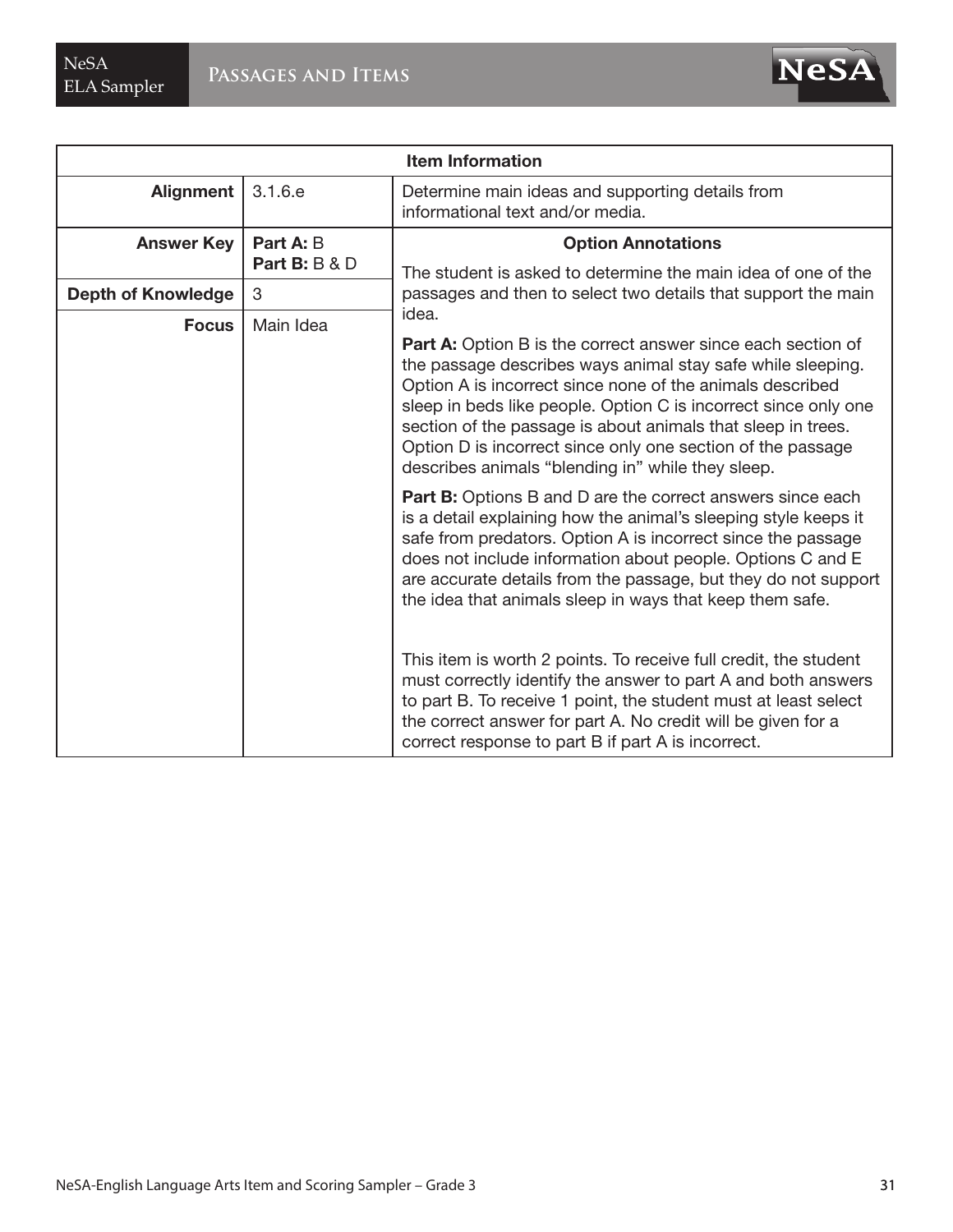<span id="page-33-0"></span>

# **AUTO-SCORED CONSTRUCTED RESPONSE ITEM**

15.Complete the chart to show which detail matches each passage.

|                                                      | "Safe Slumber"           |
|------------------------------------------------------|--------------------------|
| Some insects have<br>special ways of<br>blending in. |                          |
| Sooty terns are able<br>to sleep while flying.       | "Where Do Animals Sleep" |
| <b>Chimpanzees build</b><br>nests in trees.          |                          |
|                                                      | <b>Both</b>              |
|                                                      |                          |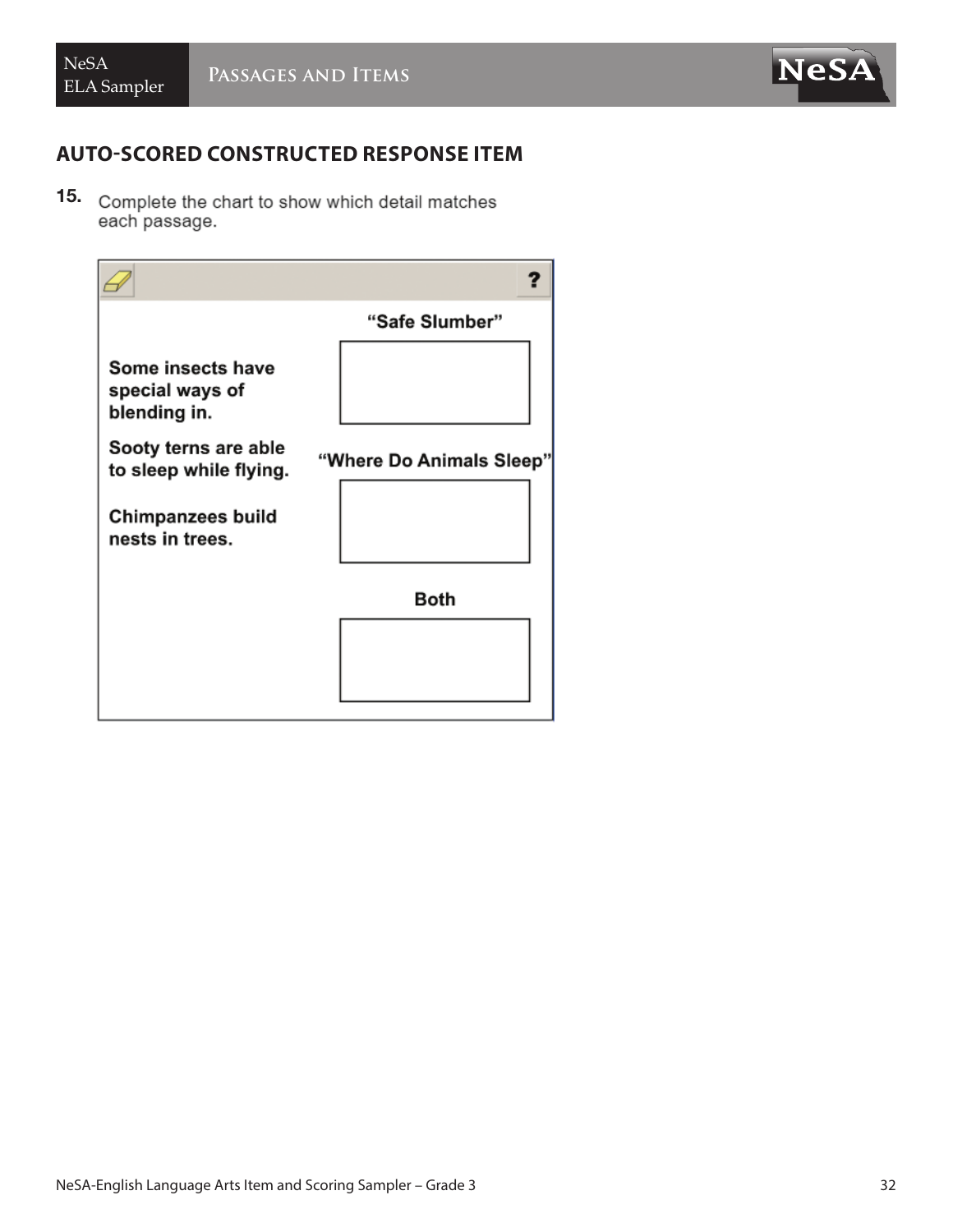

# Answer Key – Correct Responses

Complete the chart to show which detail matches each passage.

| "Safe Slumber"                                       |
|------------------------------------------------------|
| Sooty terns are able<br>to sleep while flying.       |
| "Where Do Animals Sleep"                             |
| Some insects have<br>special ways of<br>blending in. |
| Both                                                 |
| <b>Chimpanzees build</b><br>nests in trees.          |
|                                                      |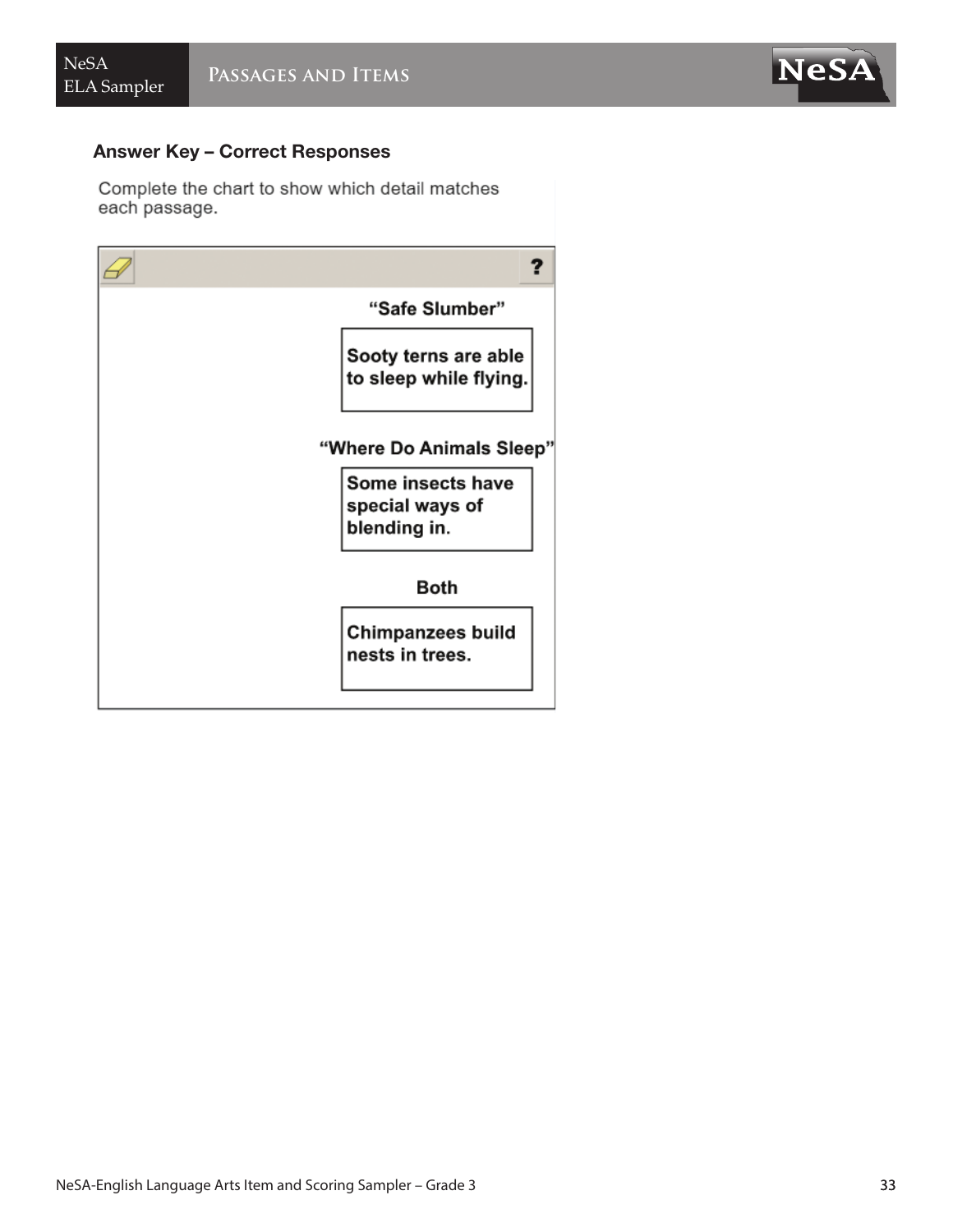|                           |                                 | <b>Item Information</b>                                                                                                                                                                                                                                                                                                 |
|---------------------------|---------------------------------|-------------------------------------------------------------------------------------------------------------------------------------------------------------------------------------------------------------------------------------------------------------------------------------------------------------------------|
| <b>Alignment</b>          | 3.1.6.e                         | Determine main ideas and supporting details from<br>informational text and/or media.                                                                                                                                                                                                                                    |
| <b>Answer Key</b>         | See Correct Student<br>Response | <b>Option Annotations</b><br>The student is asked to match each detail with the<br>passage in which it can be found or indicate if it is found<br>in both passages. "Sooty terns" should be matched<br>with "Safe Slumber" since that is where the detail can<br>be found. "Insects blending in" should be matched with |
| <b>Depth of Knowledge</b> | 2                               | "Where Do Animals Sleep" since that is where the detail                                                                                                                                                                                                                                                                 |
| <b>Focus</b>              | Details                         | can be found. "Chimpanzees build nests in trees" is a<br>detail found in both passages, so it should be matched<br>with "Both."                                                                                                                                                                                         |
|                           |                                 | This item is worth 2 points. To receive full credit, the<br>student must correctly complete each section of the chart.<br>To receive 1 point, the student must correctly complete at<br>least one section of the chart.                                                                                                 |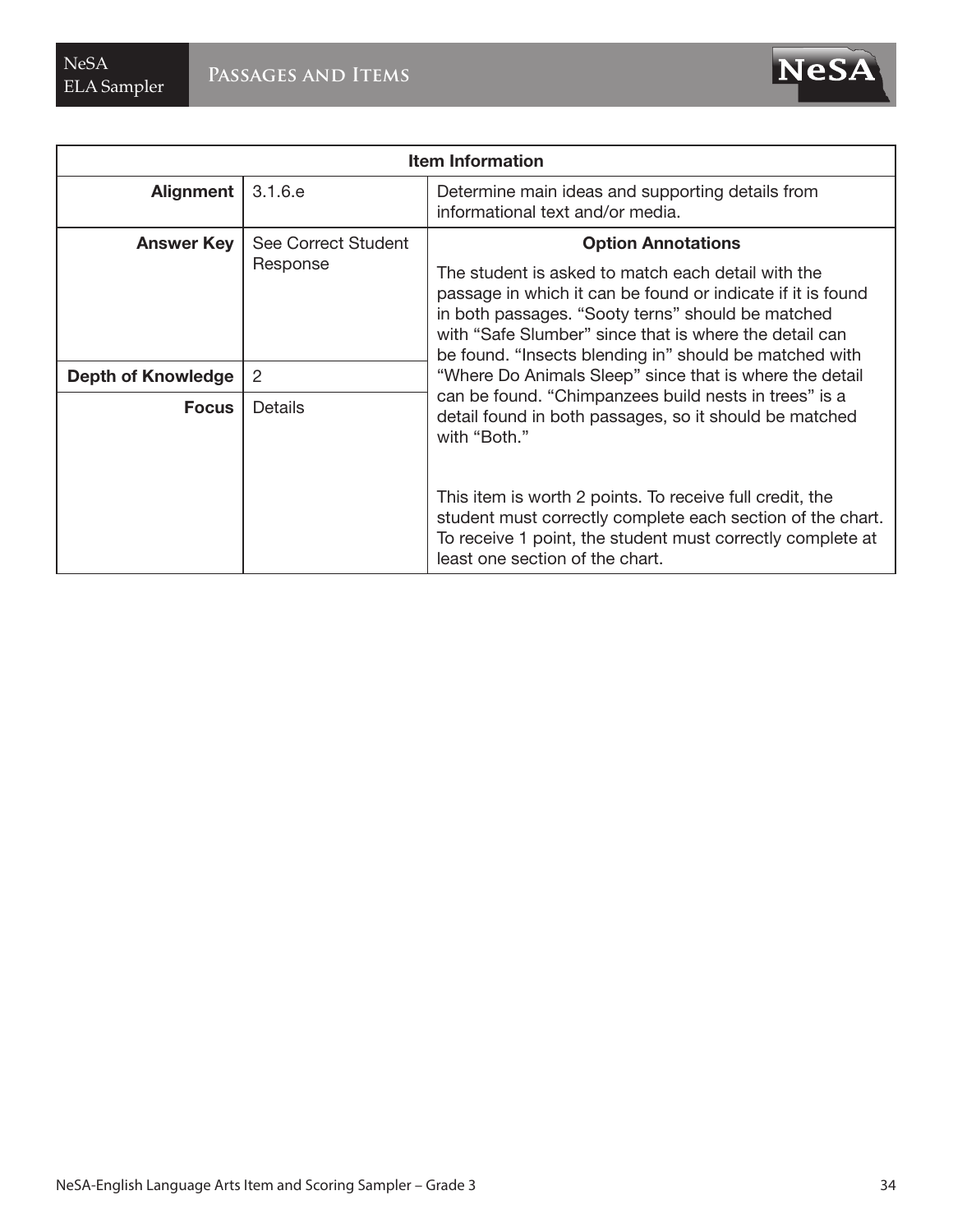NeS.

 $\overline{\blacktriangledown}$ 

 $\overline{\blacktriangle}$ 

# <span id="page-36-0"></span>**TEXT DEPENDENT ANALYSIS ITEM**



16. Both "Safe Slumber" and "Where Do Animals Sleep" tell about ways that different animals sleep. Explain why animals sleep in different ways. Write a well-organized, structured response using specific evidence from BOTH passages to support your answer.

XXX/6000

| <b>Item Information</b>   |                                                |                                                                                                                                                 |
|---------------------------|------------------------------------------------|-------------------------------------------------------------------------------------------------------------------------------------------------|
| Alignment                 | Reading: 3.1.6.i<br><b>Writing: See Rubric</b> | Construct and/or answer literal and inferential questions<br>and support answers with specific evidence from the text<br>or additional sources. |
| <b>Answer Key</b>         | See Rubric                                     | <b>Option Annotations</b>                                                                                                                       |
| <b>Depth of Knowledge</b> | -3                                             | Refer to the sample student responses.                                                                                                          |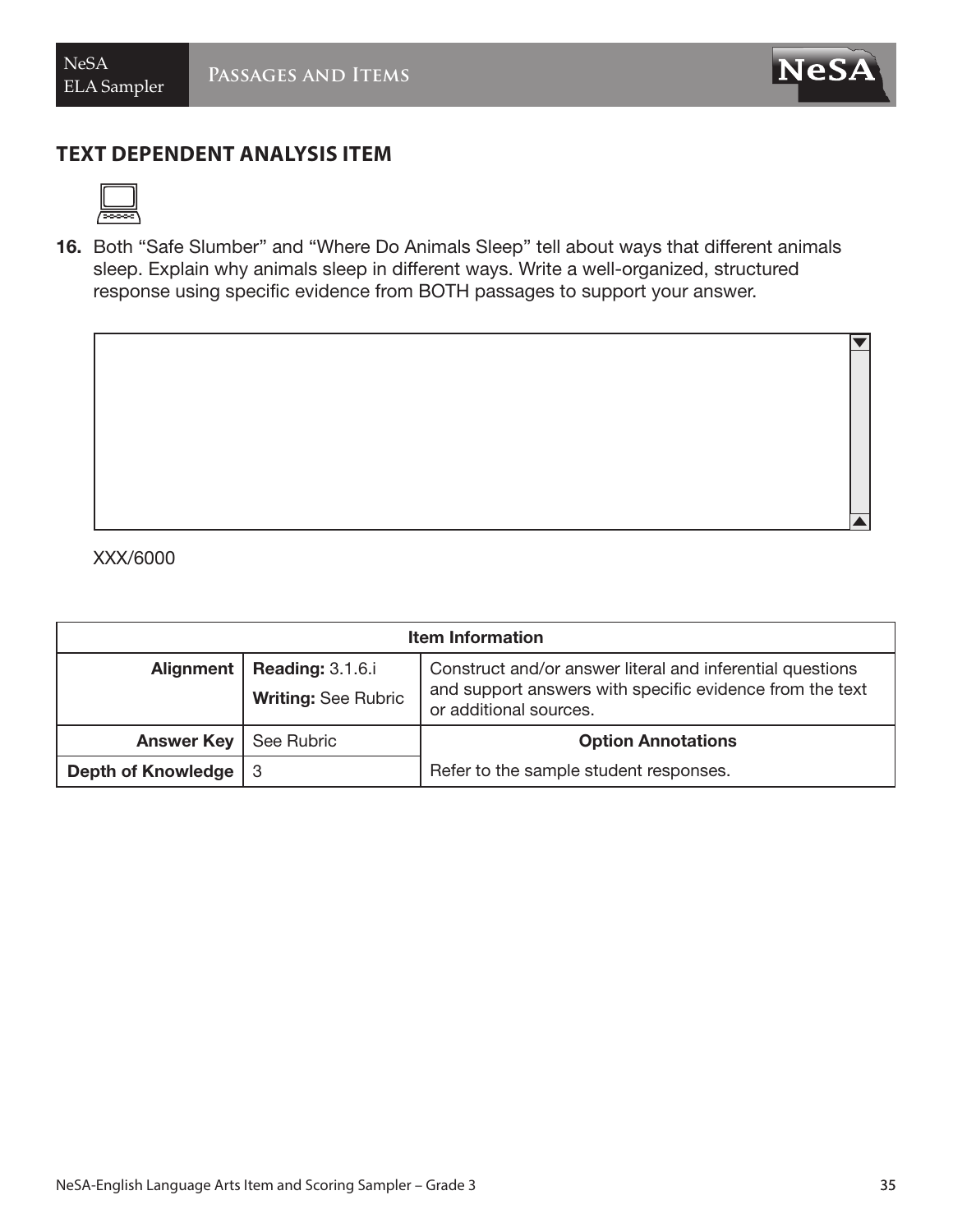# <span id="page-37-0"></span>**TEXT DEPENDENT ANALYSIS RUBRIC**

|                                    |                                                                                             | DRAFT Nebraska Department of Education Text-Dependent Analysis (TDA) Scoring Rubric                                                                                                                                          |                                                                            |                                                                                 |
|------------------------------------|---------------------------------------------------------------------------------------------|------------------------------------------------------------------------------------------------------------------------------------------------------------------------------------------------------------------------------|----------------------------------------------------------------------------|---------------------------------------------------------------------------------|
| <b>Nebraska</b>                    |                                                                                             |                                                                                                                                                                                                                              | ú                                                                          | S.                                                                              |
| English Language<br>Arts Standards | is of text,<br><b>g</b> skills<br>Demonstrates limited analy<br>ise of evidence, and writin | of text, use of evidence, and writing skills<br>Demonstrates partially effective analysis                                                                                                                                    | Demonstrates effective analysis of text,<br>of evidence, and writing skill | text, use of evidence, and writing skills<br>Demonstrates exemplary analysis of |
| Analysis of Text                   | • Minimally addresses part(s) of the                                                        | . Addresses some part(s) of the task to                                                                                                                                                                                      | . Addresses all parts of the task to                                       | . Addresses all parts of the task to                                            |
| $1.6*$                             | task to demonstrate limited                                                                 | demonstrate partial understanding                                                                                                                                                                                            | demonstrate sufficient                                                     | demonstrate thorough                                                            |
| 1.6.i                              | understanding of the text(s)                                                                | ot text(s                                                                                                                                                                                                                    | understanding of the text(s)                                               | understanding of the text(s)                                                    |
|                                    | · Inadequately analyzes text(s) by                                                          | Partially analyzes text(s) by                                                                                                                                                                                                | Analyzes text(s) by addressing                                             | $\bullet$ Thoroughly analyzes text(s) by                                        |
|                                    | minimally addressing explicit and                                                           | occasionally addressing explicit and                                                                                                                                                                                         | explicit and implicit ideas from the                                       | purposefully addressing explicit                                                |
|                                    | implicit ideas from the text(s)                                                             | implicit ideas from the text(s)                                                                                                                                                                                              | text(s)                                                                    | and implicit ideas from the text(s)                                             |
| Use of Evidence                    | · Insufficiently integrates evidence                                                        | Partially integrates evidence from the                                                                                                                                                                                       | · Integrates specific evidence from                                        | Skillfully integrates specific                                                  |
| 1.6.1                              | from the text(s) by using few                                                               | text(s) by using some details,                                                                                                                                                                                               | the text(s) by using details,                                              | evidence from the text(s) by using                                              |
| 2.1.c                              | details, examples, and/or quotes                                                            | examples, and/or quotes                                                                                                                                                                                                      | examples, and/or quotes                                                    | details, examples, and/or quotes                                                |
| 2.2.b                              | Provides little or no relevant                                                              | Provides some relevant and accurate                                                                                                                                                                                          | Provides relevant and accurate                                             | Provides relevant and accurate                                                  |
| 4.1.a                              | and/or accurate evidence from the                                                           | evidence from the text(s) to partially                                                                                                                                                                                       | evidence from the text(s) to                                               | evidence from the text(s) to                                                    |
|                                    | text(s) to support claims or ideas                                                          | support claims or ideas                                                                                                                                                                                                      | sufficiently support claims or ideas                                       | thoroughly support claims or ideas                                              |
| Writing Skills                     | Generates an inadequately focused                                                           | Generates a partially focused                                                                                                                                                                                                | Generates a focused response                                               | · Generates a well-focused response                                             |
| $1.5.c$<br>$2.1.b$                 | response which lacks an                                                                     | response which includes a weak                                                                                                                                                                                               | which includes a clear                                                     | which includes a strong                                                         |
|                                    | introduction/thesis, body,                                                                  | introduction/thesis, body,                                                                                                                                                                                                   | introduction/thesis, body,                                                 | introduction/thesis, body,                                                      |
| 2.1d                               | conclusion, and/or transitions                                                              | conclusion, and/or transitions                                                                                                                                                                                               | conclusion, and appropriate                                                | conclusion, and purposetul                                                      |
| 2.1.e                              | Demonstrates little or no evidence                                                          | Demonstrates partial evidence of an                                                                                                                                                                                          | transitions                                                                | transitions                                                                     |
| 2.1h                               | of an organizational pattern and/or                                                         | organizational pattern and/or mode                                                                                                                                                                                           | Demonstrates an appropriate                                                | Skillfully demonstrates an                                                      |
| 2.1                                | mode suited to the purpose and                                                              | suited to the purpose and intended                                                                                                                                                                                           | organizational pattern and mode                                            | appropriate organizational pattern                                              |
| 2.2a                               | intended audience                                                                           | audience                                                                                                                                                                                                                     | suited to the purpose and intended                                         | and mode suited to the purpose                                                  |
|                                    | aphrases<br>· Limited or no use of par                                                      | Weak use of paraphrases or quotes                                                                                                                                                                                            | audience                                                                   | and intended audience                                                           |
|                                    | or quotes that attribute                                                                    | that attribute information to the                                                                                                                                                                                            | Clear use of paraphrases or quotes                                         | Strong use of paraphrases or                                                    |
|                                    | information to the text(s)                                                                  | text(s)                                                                                                                                                                                                                      | that attribute information to the                                          | quotes that attribute information                                               |
|                                    | · Limited or no use of precise word                                                         | Occasionally uses precise word                                                                                                                                                                                               | text(s)                                                                    | to the text(s)                                                                  |
|                                    | choice and/or content-specific                                                              | choice and/or content-specific                                                                                                                                                                                               | · Uses precise word choice and                                             | Skillfully uses precise word choice                                             |
|                                    | vocabulary from the text(s)                                                                 | vocabulary from the text(s)                                                                                                                                                                                                  | content-specific vocabulary from                                           | and content-specific vocabulary                                                 |
|                                    | · Ineffectively demonstrates                                                                | Partially demonstrates conventions                                                                                                                                                                                           | the text(s)                                                                | from the text(s) to enhance ideas                                               |
|                                    | English<br>conventions of standard                                                          | of standard English; errors may                                                                                                                                                                                              | • Demonstrates conventions of                                              | Thoroughly demonstrates                                                         |
|                                    | errors may seriously interfere with                                                         | interfere with meaning                                                                                                                                                                                                       | standard English; if present, errors                                       | conventions of standard English; if                                             |
|                                    | meaning                                                                                     |                                                                                                                                                                                                                              | seldom interfere with meaning                                              | present, errors do not interfere                                                |
|                                    |                                                                                             |                                                                                                                                                                                                                              |                                                                            | with meaning                                                                    |
|                                    |                                                                                             | * Individual TDA prompts are aligned to one of the following 1.6 Reading Comprehension indicators:  1.6.a, 1.6.b, 1.6.c, 1.6.d, 1.6.d, 1.6.f, 1.6.g, 1.6.h, 1.6.g, 1.6.h, 1.6.d, 1.6.c, 1.6.f, 1.6.g, 1.6.h, 1.6.j, or 1.6.j |                                                                            |                                                                                 |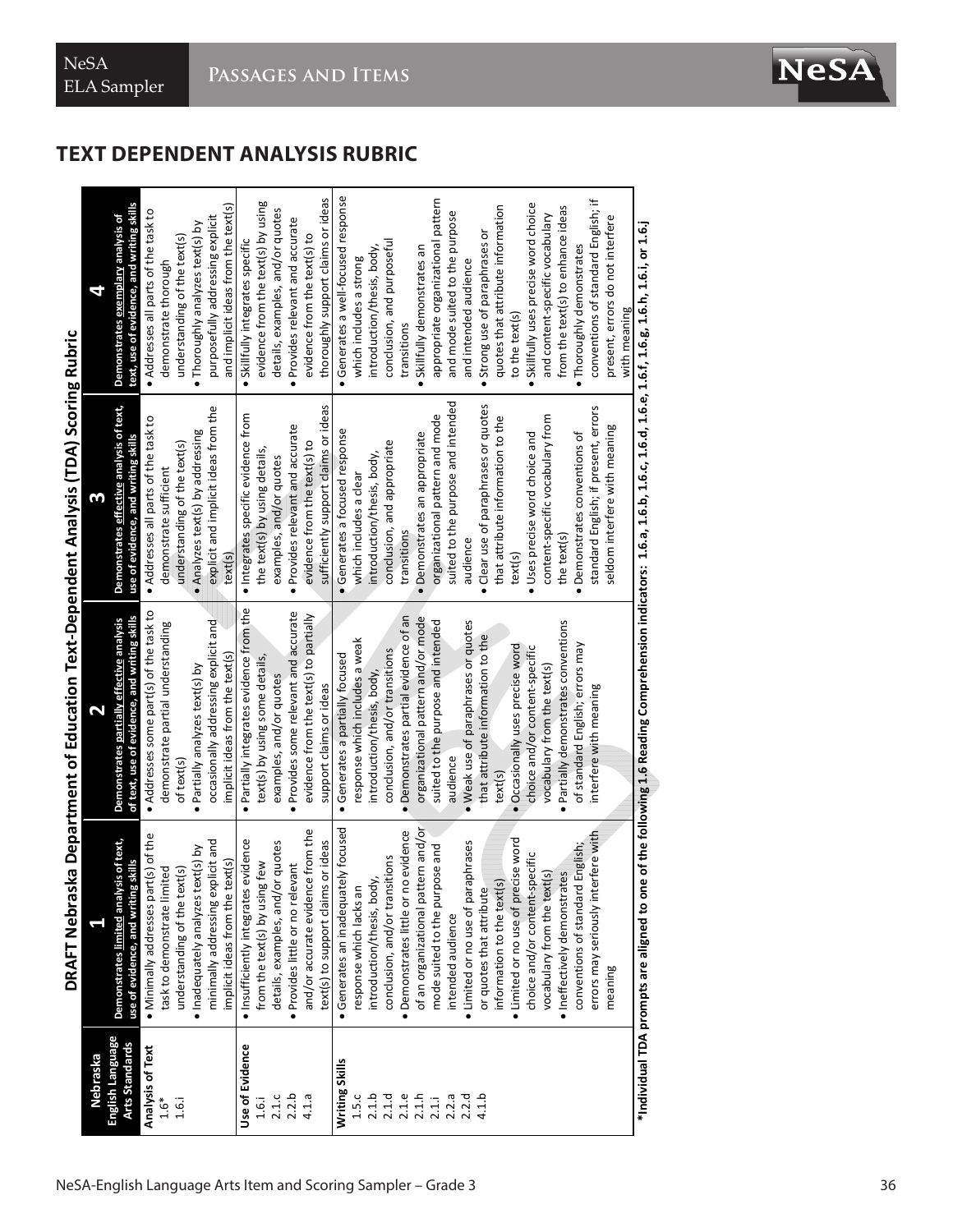$\overline{\blacktriangledown}$ 

 $\overline{\blacktriangle}$ 

# <span id="page-38-0"></span>**EXAMPLE STUDENT RESPONSES**

### **AN EXAMPLE OF A LEVEL 4 ON TEXT DEPENDENT ANALYSIS RUBRIC**

16. Both "Safe Slumber" and "Where Do Animals Sleep" tell about ways that different animals sleep. Explain why animals sleep in different ways. Write a well-organized, structured response using specific evidence from BOTH passages to support your answer.

Animals can spend a lot of time sleeping. They can spend more time sleeping than you or me. A brown bat sleeps about 20 hours each day. A sloth sleeps about 14 hours a day. That's a lot of sleep! How do they stay safe all those hours of sleeping? There are many ways different animals find to keep safe when they sleep.

One way some animals sleep safely is making a sleeping bag or making there own beds. Parrotfish hide from predators by sleeping close to rocks in the cracks. They make a slime layer to cover there bodies just like a sleeping bag. Chimpanzees build a bed to sleep in. Scientist believe they chose a tree that is strong to build a nest in the tree.

Another way animals sleep safely is by sleeping where they spend there days. A bat sleeps hanging upside down. They sleep in caves, trees or even barns or attics. When they hang upside down they can fly away when there is danger. The sloth sleep upside down to. They hold on to tree branches by there toes or claws. They do this to hide from predators.

Also, these animals may spend more time sleeping than you or me but they find ways to keep safe when they sleep. Different animals find ways to do this. Some make sleeping bags or build there beds to get ready for quick flight and others hide in trees from predators.

1284/6000

This response demonstrates exemplary analysis of text, use of evidence, and writing skills. The response addresses all parts of the task, thoroughly explaining why animals sleep in different ways. It also provides purposeful, relevant analysis of text and integrates the support for the idea that animals need to stay safe while sleeping long hours. The response is well focused on the theme of animal safety and demonstrates an appropriate organizational pattern. Some precise word choice and content-specific vocabulary from the text is evident.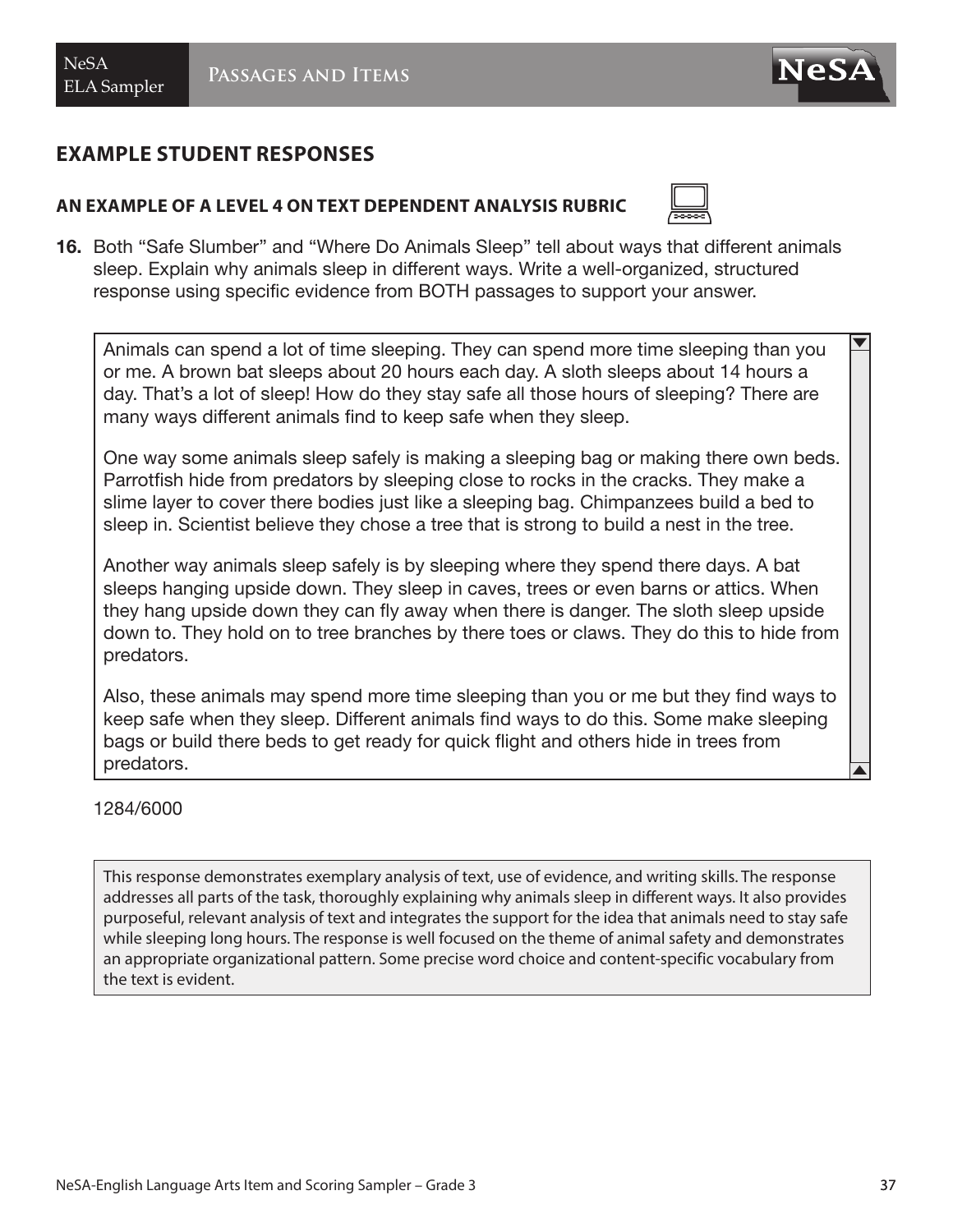$\overline{\blacktriangledown}$ 

 $\overline{\blacktriangle}$ 

### **AN EXAMPLE OF A LEVEL 3 ON TEXT DEPENDENT ANALYSIS RUBRIC**

16. Both "Safe Slumber" and "Where Do Animals Sleep" tell about ways that different animals sleep. Explain why animals sleep in different ways. Write a well-organized, structured response using specific evidence from BOTH passages to support your answer.

Animals sleep in different ways because they live in different places but no matter where they live they have to be safe. Animals need sleep like people.. Sleep helps our bodies rest.

Some ways animals sleep are on braches, in nest s in trees, upside down, in water and on flowers.

Anolis lizards sleep on leaves on ends of branches. If a leave shakes, the lizard will wake up and be safe form the snake or predator. Chimpanzees love to sleep. They build nests in trees. They build new nests everyday. They stay safe being up so high.

Some fishes bury themselves in mud to hide from their enemies they even sleep with there eyes open! So there are many ways to stay safe while being asleep.

Each animal has to find a way to keep themself save while they sleep Animals do not sleep the same way because some bottle nosed dophins even sleep with half a brain.

Even though all animals sleep they all sleep in thier own way.

### 920/6000

This response demonstrates effective analysis of text, use of evidence, and writing skills. The response addresses all parts of the task of explaining why animals sleep in different ways and provides specific, relevant analysis and text support for the idea that animals need a safe place to sleep. The response is focused on the central idea of the need for safety while sleeping. While the response does not demonstrate an appropriate organizational pattern and lacks appropriate transitions, there is some evidence of an introduction, a thesis statement, and a conclusion. Although errors are present, the conventions of standard English have been adequately demonstrated and sentences are generally correct.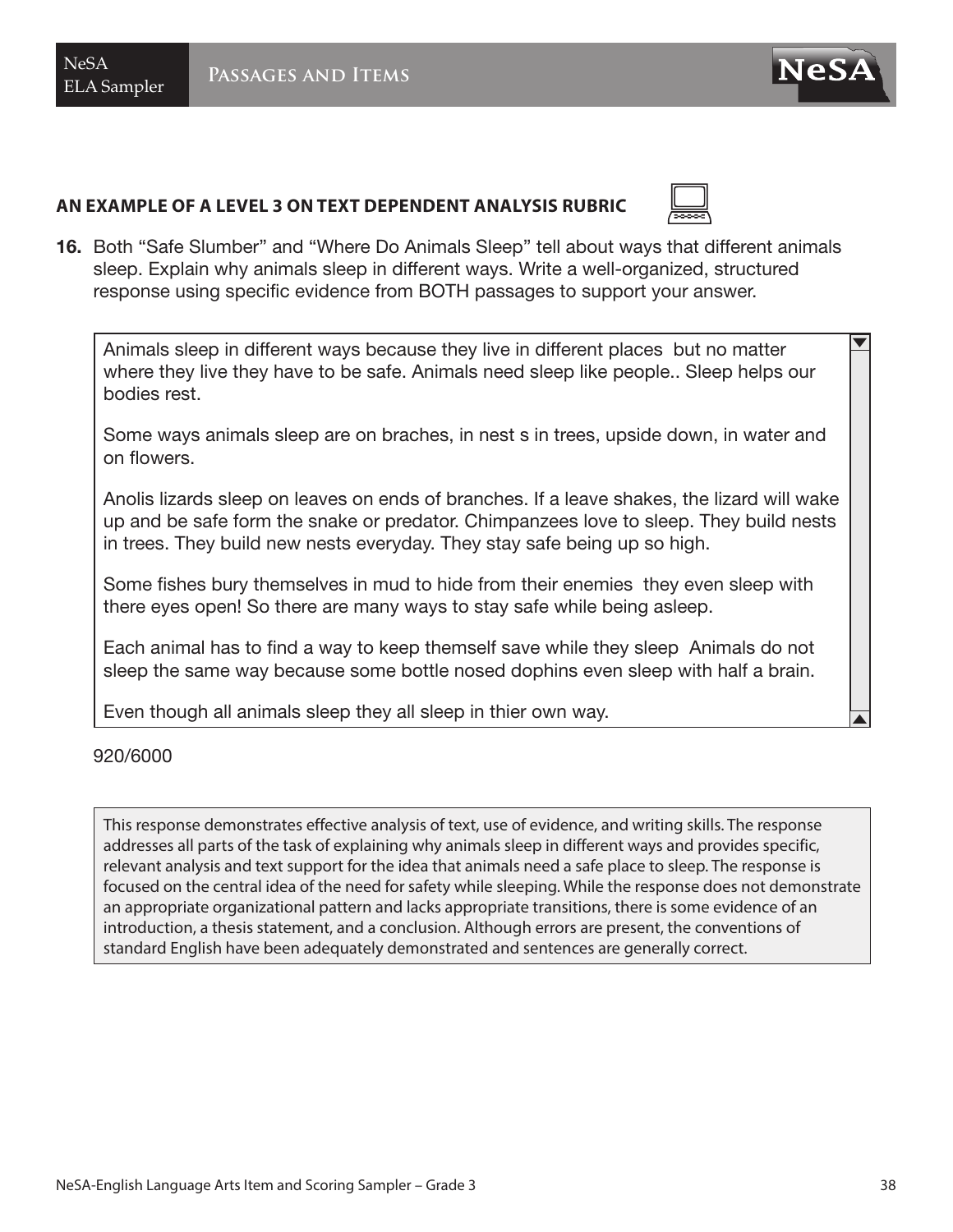16. Both "Safe Slumber" and "Where Do Animals Sleep" tell about ways that different animals sleep. Explain why animals sleep in different ways. Write a well-organized, structured response using specific evidence from BOTH passages to support your answer.

Animals sleep in many diferent ways. lots a animals sleep in a tree for safety. Also some incecs sleep on flowers and use their colors to blend in and hide to stay safe.

What is really cool that a bootel nose dalfin sleeps with one eye open and half its brain on so it can be safe.

This is how animals in the wild is staying safe while they sleep.

346/6000

This response demonstrates partially effective analysis of text, use of evidence, and writing skills. The response partially addresses the task of explaining why animals sleep in different ways and provides partial analysis and text support for the central idea of the need for safety. The response remains somewhat focused on the idea of safety, and an attempt at an organizational pattern is evident with a weak beginning and ending. Some relevant textual evidence supports the claim that animals sleep in different ways to be safe.

 $\overline{\blacktriangledown}$ 

NeS.

 $\blacktriangle$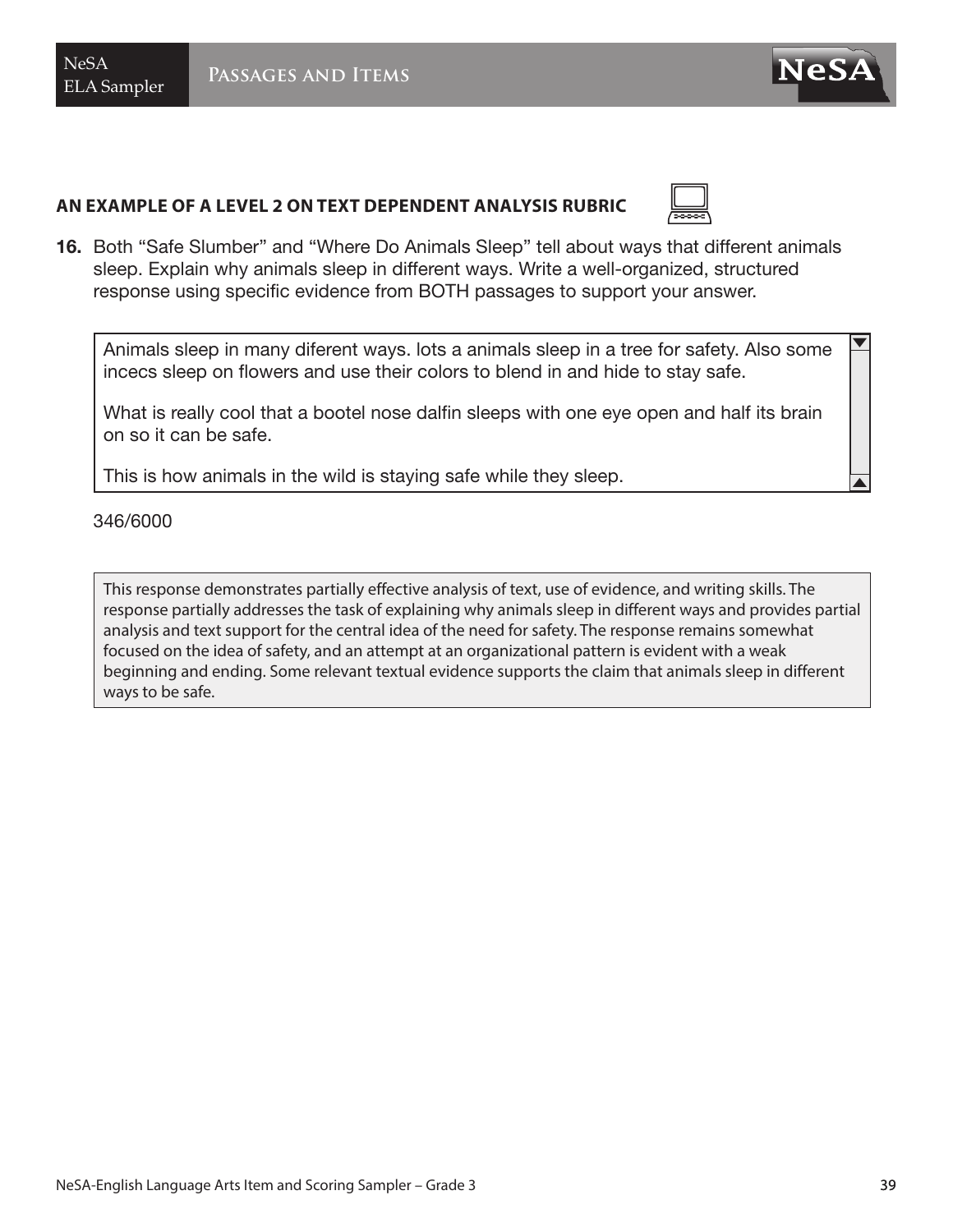### **AN EXAMPLE OF A LEVEL 1 ON TEXT DEPENDENT ANALYSIS RUBRIC**

16. Both "Safe Slumber" and "Where Do Animals Sleep" tell about ways that different animals sleep. Explain why animals sleep in different ways. Write a well-organized, structured response using specific evidence from BOTH passages to support your answer.

All animals sleep. Some sleep in trees. Like birds. Some sleep in water. Like fish. Some sleep on the job. Chimpanzes build beds up in the trees to sleep. Sleep is good and healthy and safe.  $\overline{\blacktriangledown}$  $\overline{\blacktriangle}$ 

190/6000

This response demonstrates limited analysis of text, use of evidence, and writing skills. The response minimally addresses the task, provides little or no evidence from the passage for support, and demonstrates limited understanding of the text. Little or no evidence of an organizational pattern is evident. The brief response ineffectively demonstrates conventions of standard English.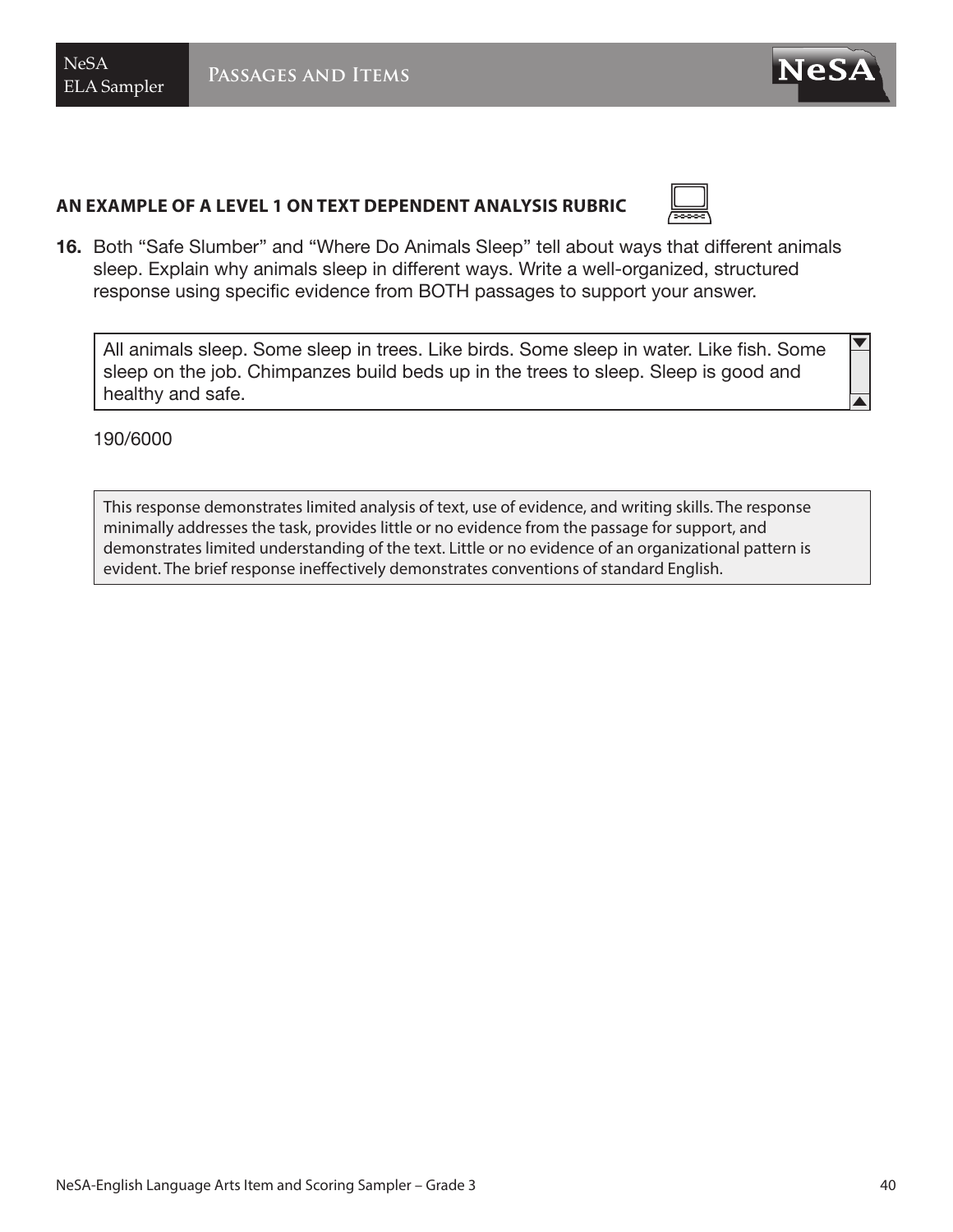

# <span id="page-42-0"></span>**INDEPENDENT WRITING ITEMS**

17. This question has two parts. Answer part A, and then answer part B.

Read the paragraph.

I like many kinds of pets, but I think dogs are the best. Dogs can learn to obey when their owners say, "Sit," or "Come." Dogs wag their tails or bark when they are excited. They are easy to feed because they seem to like almost everything. Dogs need to go for walks, and walks are good exercise for dog owners.

### Part A

Which sentence BEST concludes the paragraph?

- A. Cats are good pets too.
- B. All in all, dogs are the best pets.
- C. Some dogs shed lots of fur in the spring.
- D. In the end, every pet is someone's favorite.

### Part B

Why is your choice in part A the BEST choice?

- A. It is a fact.
- B. It restates the opinion.
- C. It states another opinion.
- D. It gives a fact that supports the opinion.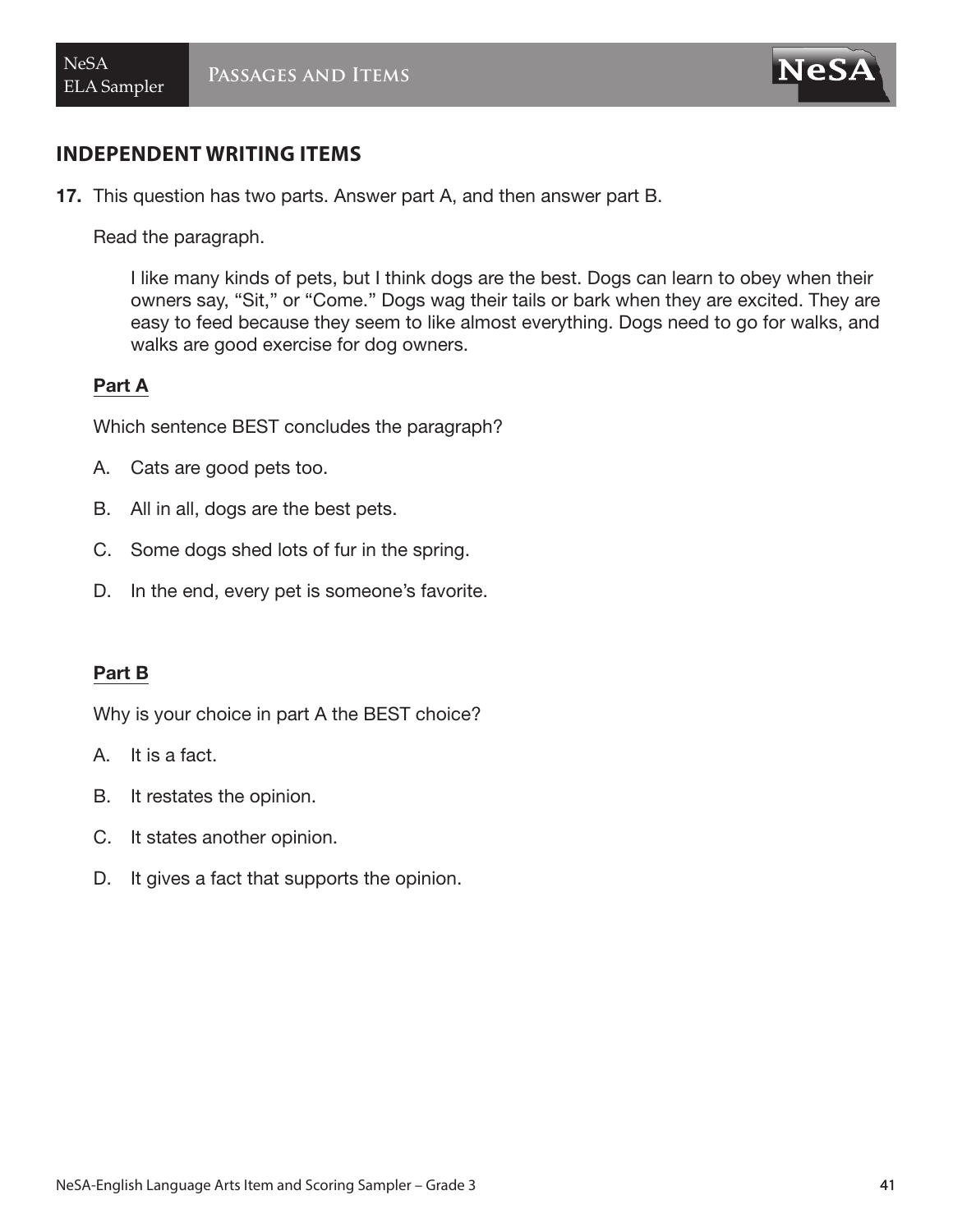|                            |                                                                                                                                                                                                                                                                                                                                                         | <b>Item Information</b>                                                                                                                                                                                                                                                                                                |
|----------------------------|---------------------------------------------------------------------------------------------------------------------------------------------------------------------------------------------------------------------------------------------------------------------------------------------------------------------------------------------------------|------------------------------------------------------------------------------------------------------------------------------------------------------------------------------------------------------------------------------------------------------------------------------------------------------------------------|
| <b>Alignment</b>           | 3.2.1.b                                                                                                                                                                                                                                                                                                                                                 | Generate a draft that develops a clear topic suited to the<br>purpose and intended audience and organizational pattern,<br>including a clear introduction, body, and conclusion with<br>appropriate transitions.                                                                                                       |
| <b>Answer Key</b>          | Part A: B<br>Part B: B                                                                                                                                                                                                                                                                                                                                  | <b>Option Annotations</b>                                                                                                                                                                                                                                                                                              |
| <b>Depth of Knowledge</b>  | $\overline{2}$                                                                                                                                                                                                                                                                                                                                          | The student is asked to determine the sentence that best<br>concludes the paragraph and then to identify why this is the                                                                                                                                                                                               |
| Conclusion<br><b>Focus</b> | best concluding sentence.                                                                                                                                                                                                                                                                                                                               |                                                                                                                                                                                                                                                                                                                        |
|                            |                                                                                                                                                                                                                                                                                                                                                         | <b>Part A:</b> Option B is the correct answer since it restates the<br>author's opinion that dogs are the best animals. Options A and<br>D are incorrect because they are not specifically about dogs.<br>Option C is incorrect because it is a general fact about dogs<br>that does not support the author's opinion. |
|                            | Part B: Option B is correct because the answer to part A<br>restates the main idea that dogs are the best animals.<br>Option A is incorrect because the answer to part A is not a<br>fact. Option C is incorrect because the answer to part A is not<br>a new opinion. Option D is incorrect because the answer to<br>part A is not an additional fact. |                                                                                                                                                                                                                                                                                                                        |
|                            |                                                                                                                                                                                                                                                                                                                                                         | This item is worth 2 points. To receive full credit, the student<br>must correctly identify the answers to part A and part B. To<br>receive 1 point, the student must at least select the correct<br>answer for part A. No credit will be given for a correct<br>response to part B if part A is incorrect.            |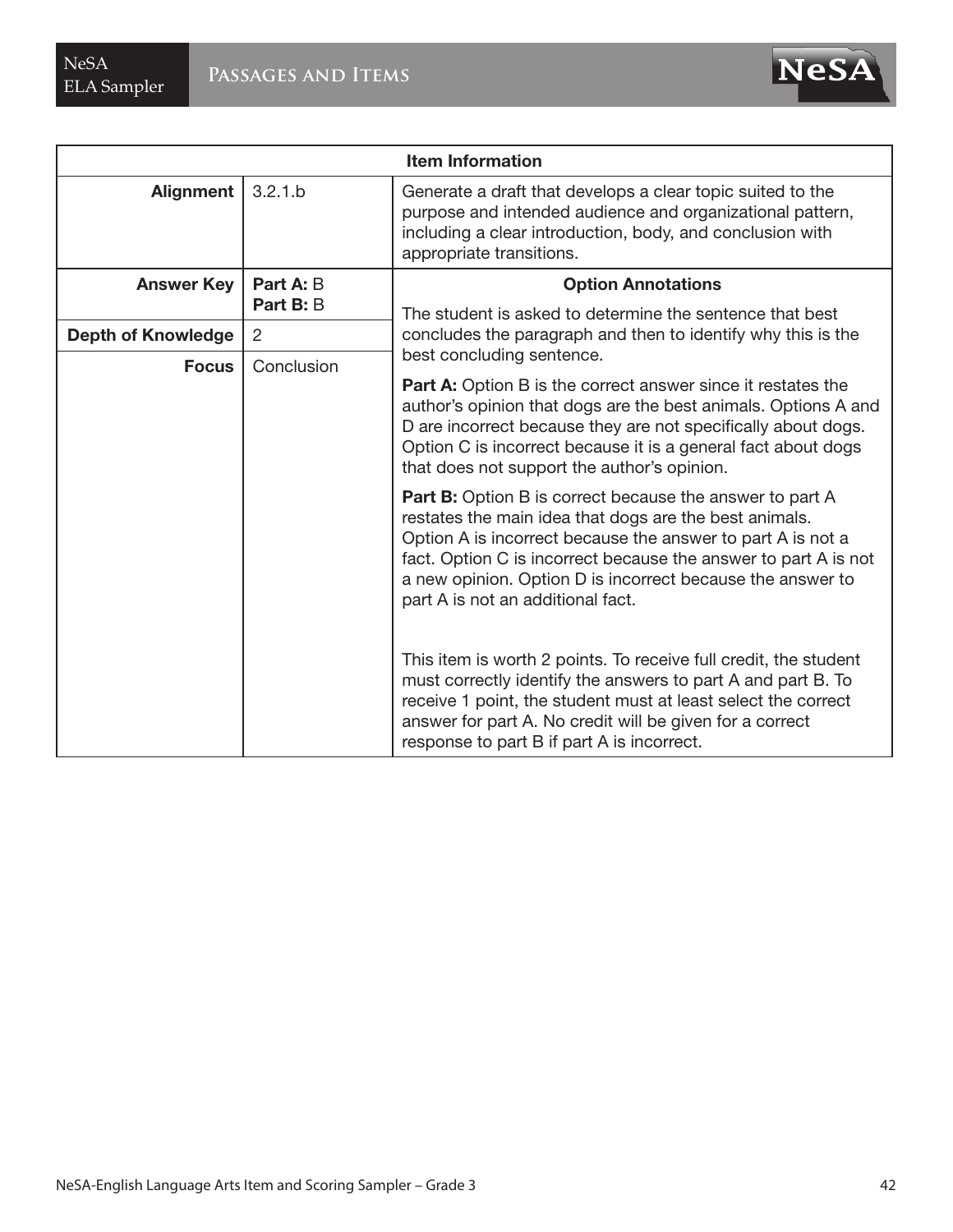18. Jen is taking notes for a paragraph about how to make orange juice.

Select the three notes that BEST support the topic. Select three.

| tastes good _____      |
|------------------------|
| has vitamin C          |
| need a pitcher ____    |
| use cold water __      |
| stir with a spoon _    |
| made from citrus fruit |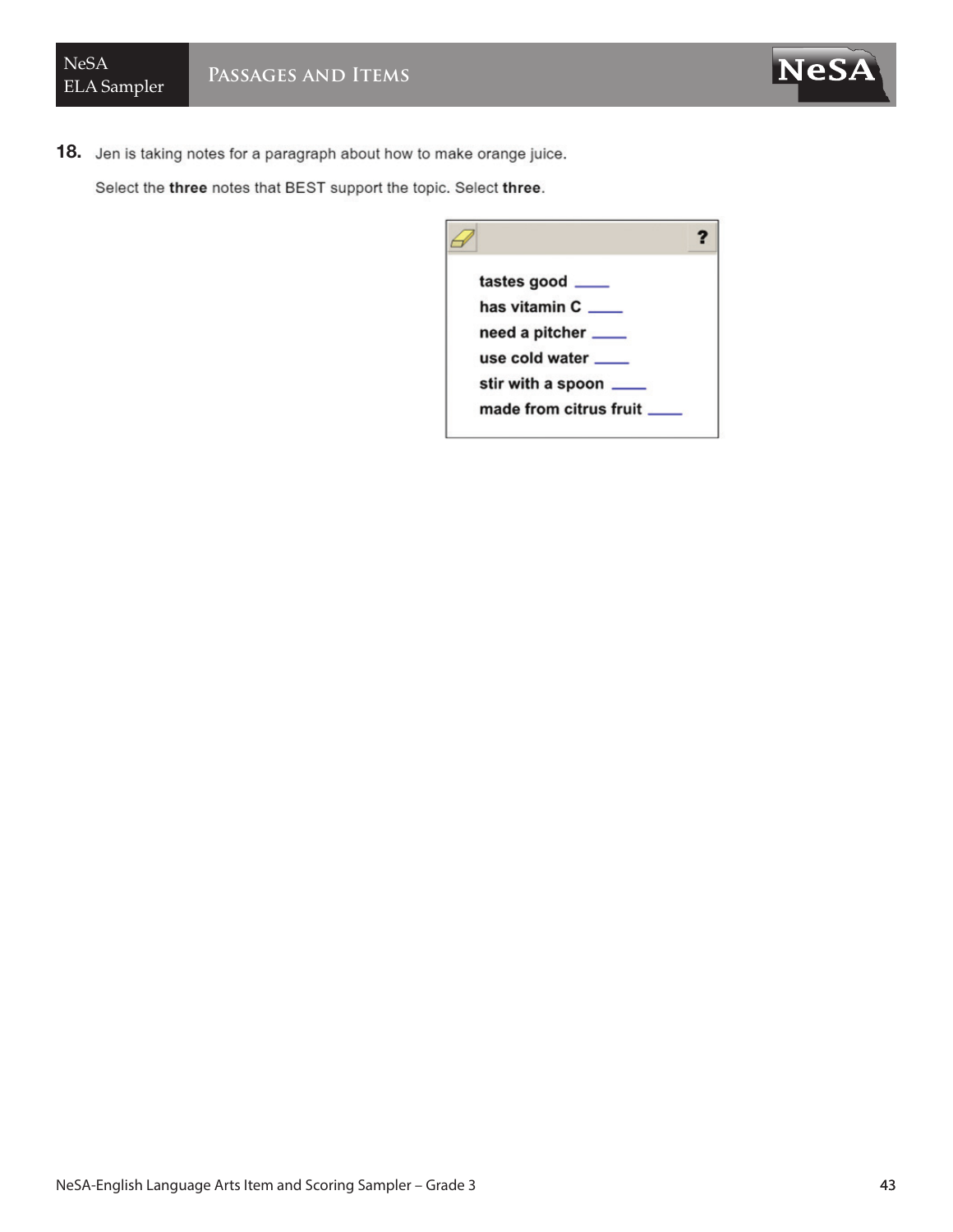## Answer Key – Correct Responses

Jen is taking notes for a paragraph about how to make orange juice.

Select the three notes that BEST support the topic. Select three.

| tastes good __<br>has vitamin C<br>need a pitcher $\sqrt{}$<br>use cold water $\sqrt{}$<br>stir with a spoon $\sqrt{}$<br>made from citrus fruit |  |
|--------------------------------------------------------------------------------------------------------------------------------------------------|--|

|                           |                                       | <b>Item Information</b>                                                                                                                                                                                                                      |
|---------------------------|---------------------------------------|----------------------------------------------------------------------------------------------------------------------------------------------------------------------------------------------------------------------------------------------|
| <b>Alignment</b>          | 3.2.1.c                               | Gather and use relevant information and evidence from one<br>or more authoritative print and/or digital sources to support<br>claims or theses.                                                                                              |
| <b>Answer Key</b>         | Option 3,                             | <b>Option Annotations</b>                                                                                                                                                                                                                    |
|                           | Option 4,<br>Option 5                 | The student is asked to determine which three notes support<br>the topic of how to make orange juice. Options 3, 4, and 5                                                                                                                    |
| <b>Depth of Knowledge</b> | 2                                     | are the correct responses because they are all steps in the<br>process. Options 1, 2, and 6 are incorrect because they are<br>opinions about or features of orange juice.                                                                    |
| <b>Focus</b>              | <b>Gather Relevant</b><br>Information |                                                                                                                                                                                                                                              |
|                           |                                       | This item is worth 2 points. To receive full credit, the student<br>must correctly identify the three notes that support the topic.<br>To receive 1 point, the student must correctly identify at least<br>one note that supports the topic. |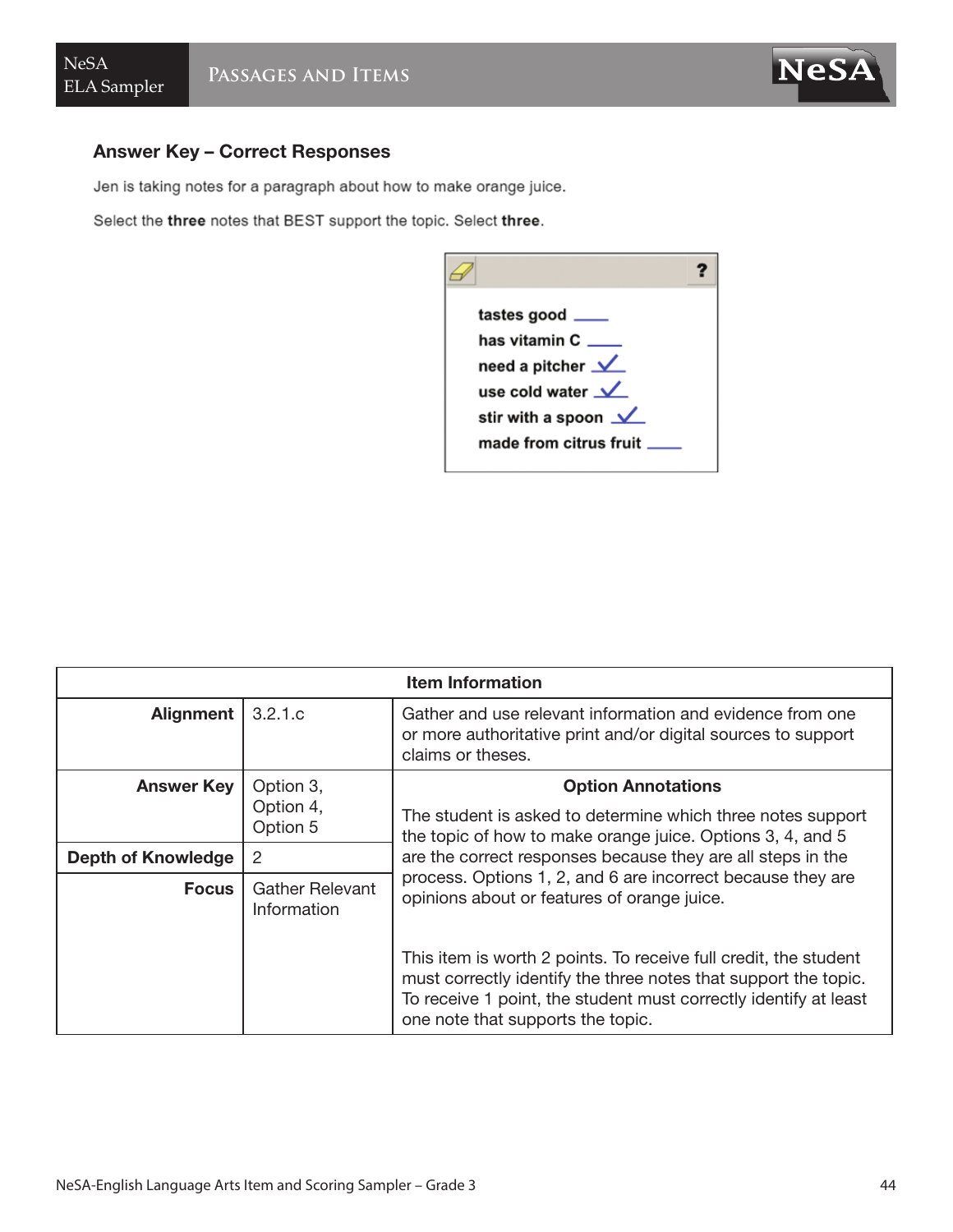19. A student is writing a research report about trees. Read the sentences from the student's report and the directions that follow.

Trees are important, and we should plant more of them. Trees give people and animals food. Apples, peaches, nuts, and other foods grow on trees. Trees can give shade in hot weather. They help an area stay cool, so less electricity is used. Not only are trees useful, but they are beautiful. If you are able to help plant a tree, you should do it.

The student took additional notes about trees. Choose two notes that support the student's opinion. Choose two.

- A. Trees take many years to grow tall.
- B. Trees provide a place for animals to live.
- C. The trunk of a tree is protected by its bark.
- D. Trees put oxygen in the air for us to breathe.
- E. Many kinds of trees grow in parks around our country.
- F. You should give a tree plenty of water after planting it.

| <b>Item Information</b>   |                        |                                                                                                                                                                                                                                                                                                                                                                                                                                                                                                                                                                                                                                                                                                                                                                              |
|---------------------------|------------------------|------------------------------------------------------------------------------------------------------------------------------------------------------------------------------------------------------------------------------------------------------------------------------------------------------------------------------------------------------------------------------------------------------------------------------------------------------------------------------------------------------------------------------------------------------------------------------------------------------------------------------------------------------------------------------------------------------------------------------------------------------------------------------|
| <b>Alignment</b>          | 3.2.2.b                | Provide evidence from literary or informational text to support<br>ideas or opinions.                                                                                                                                                                                                                                                                                                                                                                                                                                                                                                                                                                                                                                                                                        |
| <b>Answer Key</b>         | B, D                   | <b>Option Annotations</b>                                                                                                                                                                                                                                                                                                                                                                                                                                                                                                                                                                                                                                                                                                                                                    |
| <b>Depth of Knowledge</b> | 2                      | The student is asked to determine which additional information                                                                                                                                                                                                                                                                                                                                                                                                                                                                                                                                                                                                                                                                                                               |
| <b>Focus</b>              | Supporting<br>Evidence | supports the author's opinion that trees are important.<br>Options B and D are the correct answers since both sentences<br>support the author's opinion by describing benefits of trees.<br>Options A, C, and E are incorrect because while they are<br>aspects of trees, they do not provide information that would<br>support the reader's opinion. Option F is incorrect because<br>while it is an opinion statement, it does not support the opinion<br>the student has already established.<br>This item is worth 2 points. To receive full credit, the student<br>must correctly identify both sentences that support the<br>student's opinion. To receive 1 point, the student must<br>correctly identify one of the sentences that support the<br>student's opinion. |